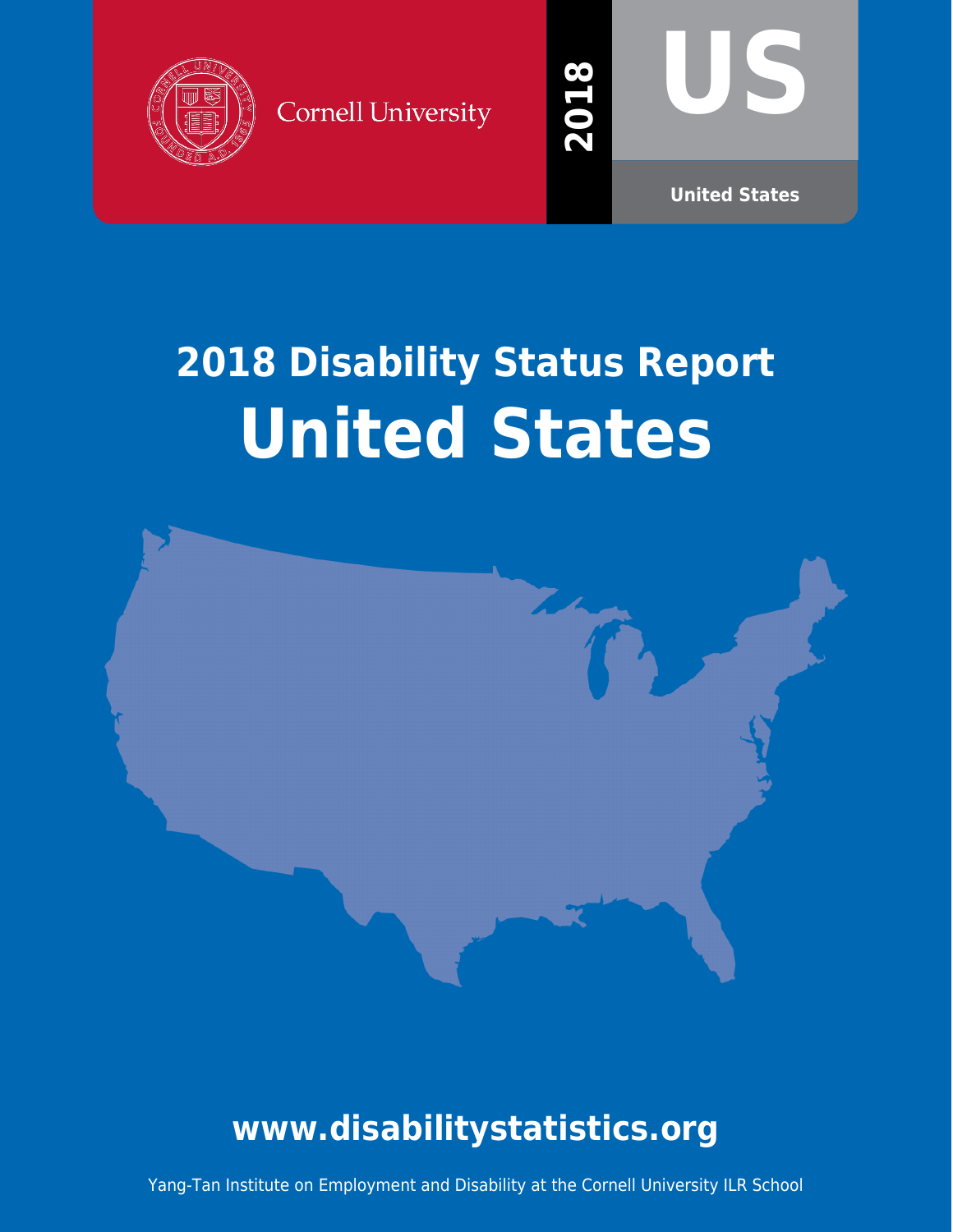# **Contents**

#### **Introduction** [2018 Annual Disability Status Report](#page-2-0) 2 [ACS Disability Questions](#page-3-0) 3 [Notes](#page-4-0) 4 **[Summary](#page-5-0)** [United States Summary](#page-5-0) 5 [Prevalence by State: Ages 21 to 64](#page-7-0) 7 [Employment by State: Ages 21 to 64](#page-8-0) 8 **Demographics** [Prevalence: All Ages](#page-9-0) 9 [Prevalence: Ages 4 and under](#page-11-0) 11 [Prevalence: Ages 5 to 15](#page-13-0) 13 [Prevalence: Ages 16 to 20](#page-15-0) 15 [Prevalence: Ages 21 to 64 \(Working-Age\)](#page-17-0) 17 [Prevalence: Ages 65 to 74](#page-19-0) 19 [Prevalence: Ages 75 and Older](#page-21-0) 21 [Prevalence: Gender and Age](#page-23-0) 23 [Prevalence: Hispanic / Latino Origin and Age](#page-26-0) 26 [Prevalence: Race](#page-29-0) 29 **Outcomes** [Employment](#page-31-0) 29 [Not Working but Actively Looking for Work](#page-33-0) 33 [Full-Time / Full-Year Employment](#page-35-0) 35 [Annual Earnings \(Full-Time / Full-Year Workers\)](#page-37-0) 37 [Annual Household Income](#page-39-0) 39 [Poverty](#page-41-0) 41 [Supplemental Security Income \(SSI\)](#page-43-0) 43 [Education: High School Diploma / Equivalent](#page-45-0) 45 [Education: Some College / Associate's Degree](#page-47-0) 47 [Education: Bachelor's Degree or More](#page-49-0) **1988** [Veterans Service-Connected Disability](#page-51-0) 51 [Health Insurance Coverage](#page-53-0) 63 and 53 [Type of Health Insurance Coverage](#page-55-0) 55 **[Glossary](#page-58-0)** 58 **[About the Disability Status Report](#page-64-0)** 64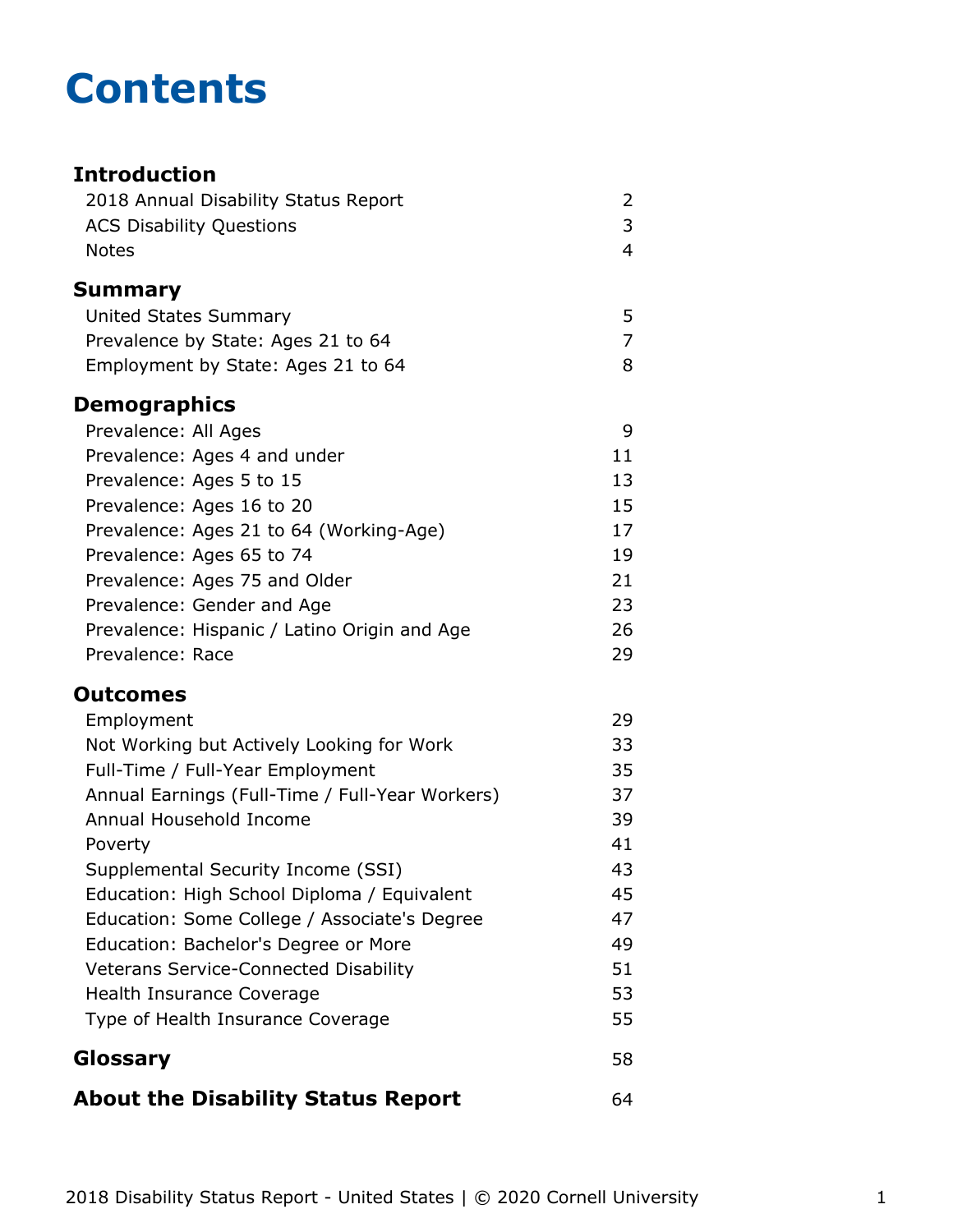# <span id="page-2-0"></span>**The 2018 Annual Disability Status Report**

The Annual Disability Status Reports provide policy makers, disability advocates, reporters, and the public with a summary of the most recent demographic and economic statistics on the non-institutionalized population with disabilities. They contain information on the population size and disability prevalence for various demographic subpopulations, as well as statistics related to employment, earnings, household income, veterans' service-connected disability and health insurance. Comparisons are made to people without disabilities and across disability types. Disability Status Reports and other statistics are available for the United States overall, each state, the District of Columbia, and Puerto Rico at [www.disabilitystatistics.org](http://www.disabilitystatistics.org).

The Status Reports primarily look at the working-age population because the employment gap between people with and without disabilities is a major focus of government programs and advocacy efforts. Employment is also a key factor in the social integration and economic self-sufficiency of working-age people with disabilities.

The information in this report is based on data from the US Census Bureau's American Community Survey (ACS) - a survey sent each year to a random sample of over 3.5 million households. For more information see the Census Bureau's ACS website <http://www.census.gov/acs/www/> and our Guide to Disability Statistics from the American Community Survey (2008 Forward): <http://disabilitystatistics.org/sources.cfm>.

The estimates in these reports are based on responses from a sample of the population and may differ from actual population values because of sampling variability and other factors. Differences observed between the estimates for two or more groups may not be statistically significant.

### **Suggested Citation**

Erickson, W., Lee, C., & von Schrader, S. (2020). 2018 Disability Status Report: United States. Ithaca, NY: Cornell University Yang-Tan Institute on Employment and Disability(YTI).

We would like to thank Sara VanLooy, Jason Criss, and Joe Williams for their assistance with editing and production of this document.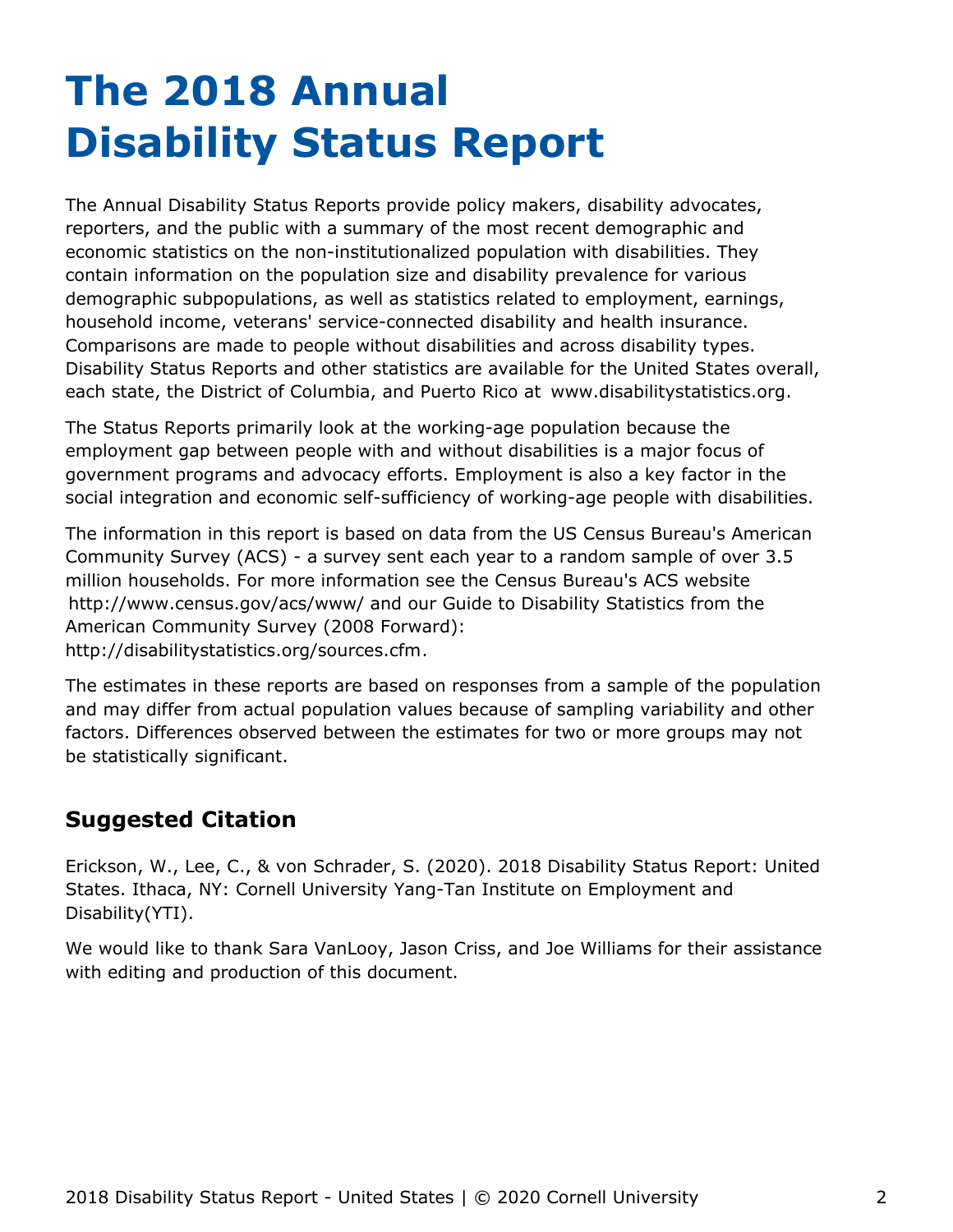# <span id="page-3-0"></span>**ACS Disability Questions**

There is no single accepted definition of disability. Different definitions and disability questions may identify different populations with disabilities and result in larger or smaller estimates.

Below are the six questions used in the ACS to identify persons with disabilities. Note that the Census Bureau refers to each of the individual types as "difficulty" while in this report the term "disability" is used.

**Hearing Disability** (asked of all ages):

Is this person deaf or does he/she have serious difficulty hearing?

**Visual Disability** (asked of all ages):

Is this person blind or does he/she have serious difficulty seeing even when wearing glasses?

**Cognitive Disability** (asked of persons ages 5 or older):

Because of a physical, mental, or emotional condition, does this person have serious difficulty concentrating, remembering, or making decisions?

**Ambulatory Disability** (asked of persons ages 5 or older):

Does this person have serious difficulty walking or climbing stairs?

**Self-Care Disability** (asked of persons ages 5 or older):

Does this person have difficulty dressing or bathing?

#### **Independent Living Disability** (asked of persons ages 15 or older):

Because of a physical, mental, or emotional condition, does this person have difficulty doing errands alone such as visiting a doctor's office or shopping?

#### **Note:**

- The "Any Disability" category used in this report includes persons who reported one or more of the individual disability types.
- Respondents could report more than one disability type.
- Some disability questions were not asked of children.
- A separate set of survey questions identify veterans with service-connected disabilities. Based on a separate set of survey questions, this report includes estimates related to veterans' service-connected disability (see page 51).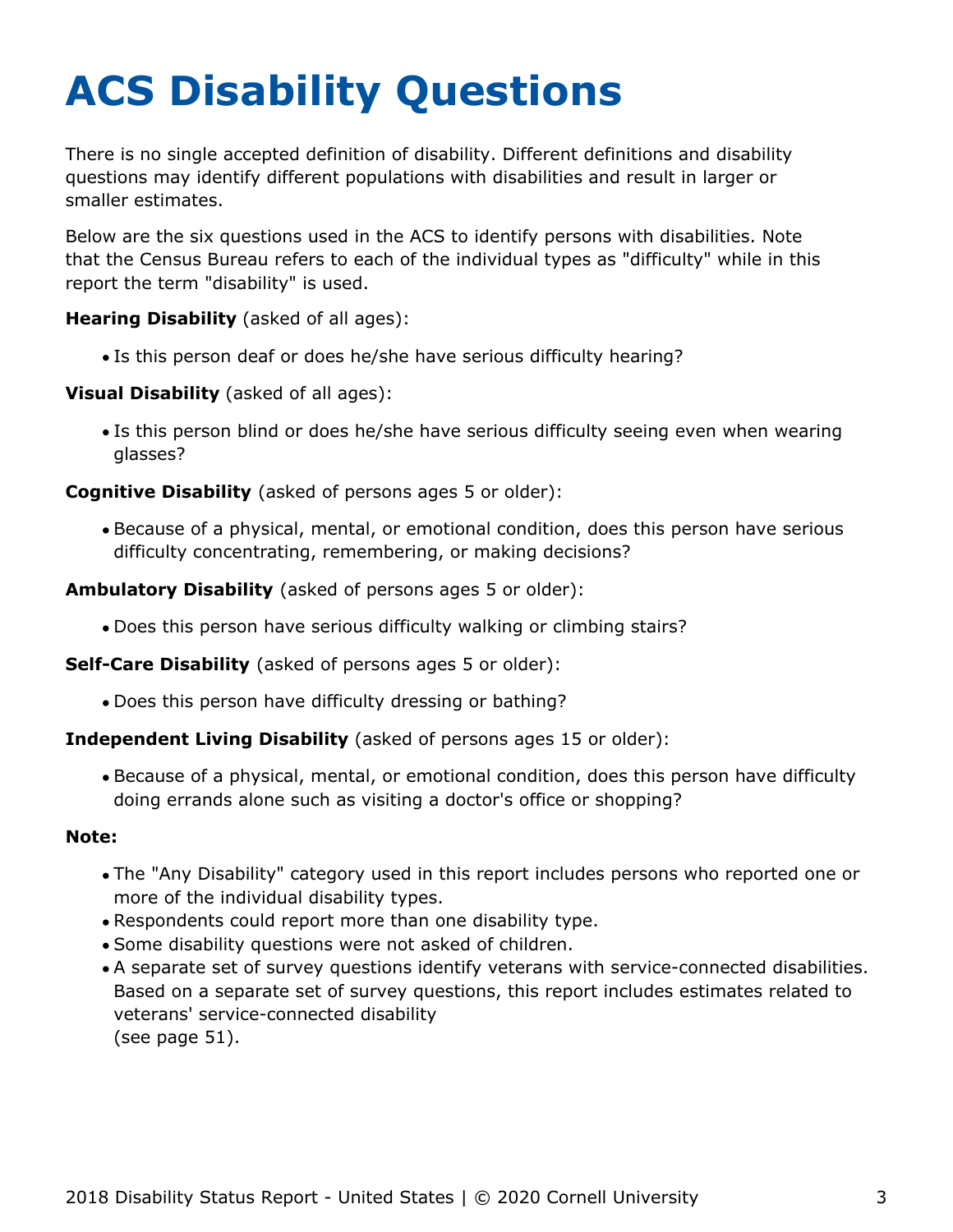# <span id="page-4-0"></span>**Notes**

**Spanish Language Reports:** Spanish language versions of the Annual Disability Status Reports for the US, all 50 states, Puerto Rico, and Washington D.C. can be downloaded at the same location as the English Status Reports. The Spanish translation was made possible through funding from the Northeast ADA Center through a grant from NIDILRR National Institute on Disability, Independent Living, and Rehabilitation Research

**Puerto Rico:** A Puerto Rico Disability Status Report, based on the parallel 2018 Puerto Rico Community Survey (PRCS), is available again this year in English as well as Spanish. However, please note that the Puerto Rico sample is not included in any U.S. population estimates included in these reports.

**Group Quarters:** In 2006, the ACS began surveying the group quarters population. We include the non-institutionalized group quarters population, but due to small state level sample sizes exclude the institutionalized group quarters population (see [glossary](#page-58-0)) in the Disability Status Reports.

**Margin of Error (MOE):** As in previous years' reports we provide the 90% MOE to better illustrate sampling variability. See the glossary entry for more information on this topic.

**Glossary:** As in previous years, we provide a comprehensive glossary at the back of this report defining the terms used in the Disability Status Report.

Note: According to the Census Bureau, estimates based on the ACS Public Use Microdata Sample (PUMS) file such as those included in this report may differ slightly from the ACS summary tables produced by the Census Bureau, because they are subject to additional sampling error and further data processing operations. Please see <http://www.disabilitystatistics.org/faq.cfm#Q4> for further information.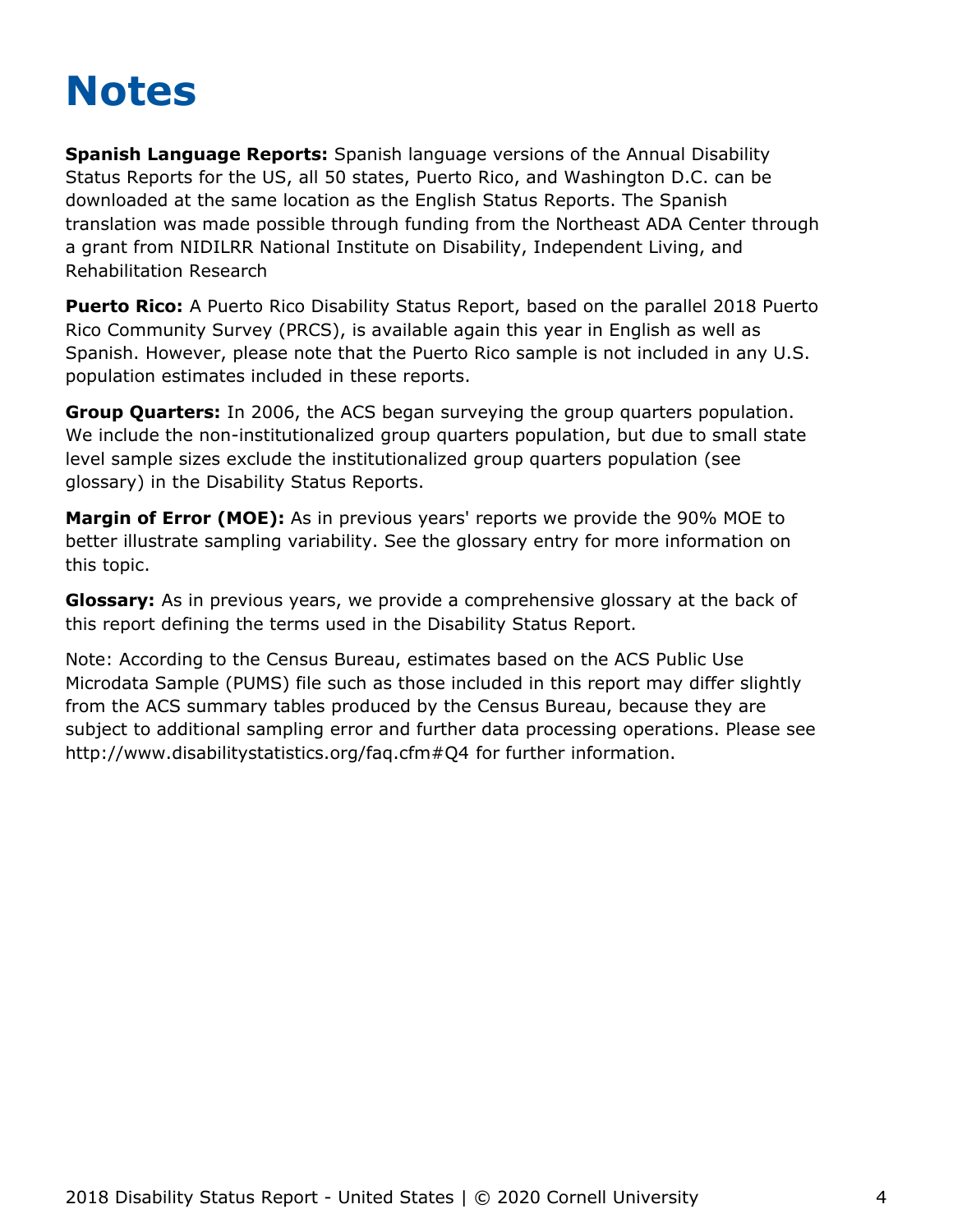# <span id="page-5-0"></span>**United States Summary**

These statistics indicate the social and economic status of non-institutionalized people with disabilities in the United States, using data from the 2018 American Community Survey (ACS).

**Age:** In 2018, the prevalence of disability in the US was:

- 12.6 percent for persons of all ages
- 0.7 percent for persons ages 4 and under
- 5.4 percent for persons ages 5 to 15
- 6.3 percent for persons ages 16 to 20
- 10.4 percent for persons ages 21 to 64
- 24.4 percent for persons ages 65 to 74
- 47.5 percent for persons ages 75+

**Disability Type:** In 2018, the prevalence of the six disability types among persons of all ages in the US was:

- 2.3% reported a Visual Disability
- 3.6% reported a Hearing Disability
- 6.8% reported an Ambulatory Disability
- 5.1% reported a Cognitive Disability
- 2.6% reported a Self-Care Disability
- 5.6% reported an Independent Living Disability

**Gender:** In 2018, 12.7 percent of females of all ages and 12.4 percent of males of all ages in the US reported a disability.

**Hispanic/Latino:** In 2018, the prevalence of disability among persons of all ages of Hispanic or Latino origin in the US was 8.9 percent.

**Race:** In the US in 2018, the prevalence of disability for working-age people (ages 21 to 64) was:

- 10.4 percent among Whites
- 13.3 percent among Black / African Americans
- 4.3 percent among Asians
- 17.0 percent among Native Americans
- 9.7 percent among persons of some other race(s)

**Employment:** In 2018, the employment rate of working-age people (ages 21 to 64) with disabilities in the US was 37.8 percent.

**Looking for Work:** In the US in 2018, the percentage actively looking for work among people with disabilities who were not working was 7.3 percent.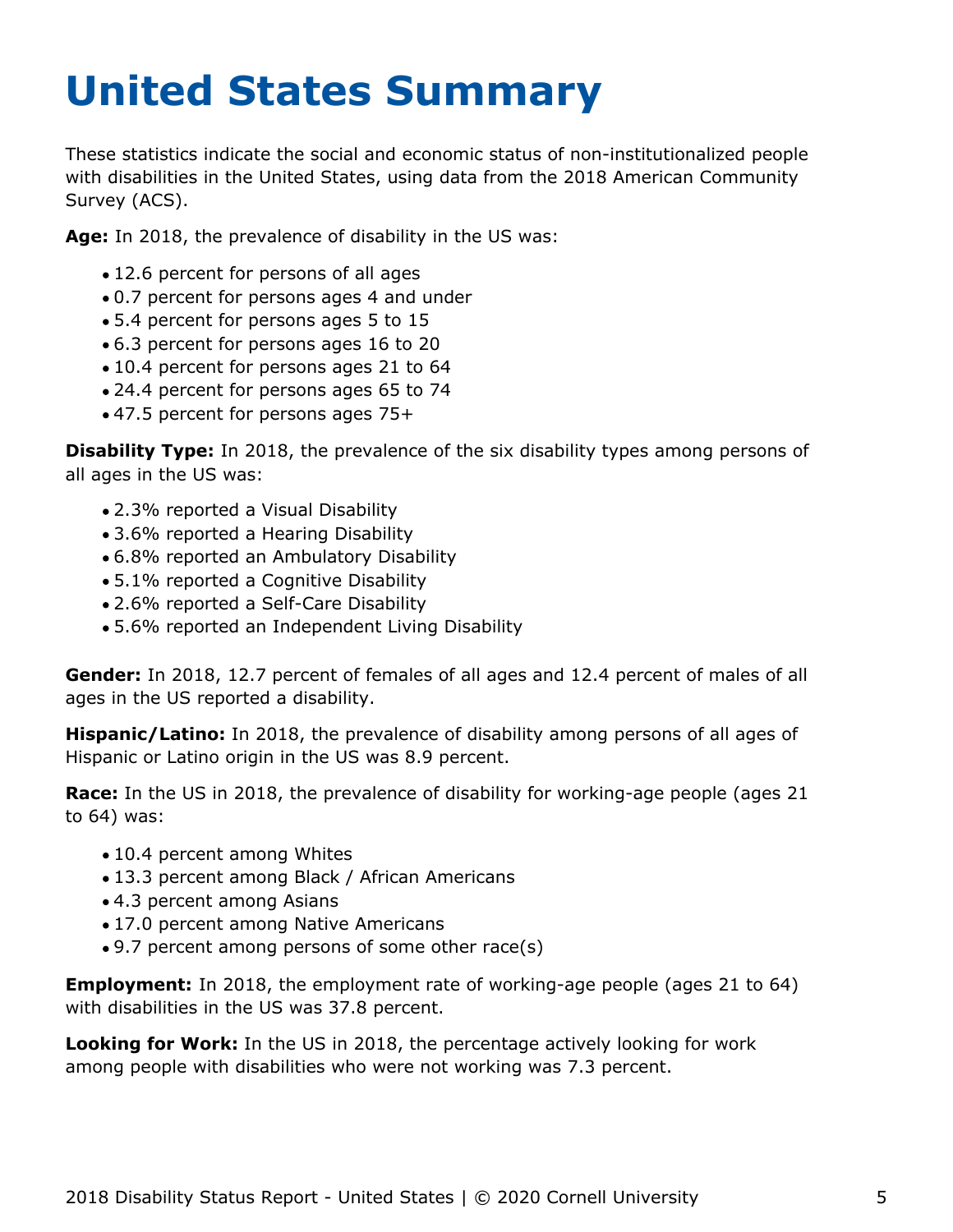**Full-Time/Full-Year Employment:** In the US in 2018, the percentage of working-age people with disabilities working full-time/full-year was 24.3 percent.

**Annual Earnings:** In 2018, the median annual earnings of working-age people with disabilities working full-time/full-year in the US was \$40,500.

**Annual Household Income:** In the US in 2018, the median annual income of households with working-age people with disabilities was \$46,900.

**Poverty:** In the US in 2018, the poverty rate of working-age people with disabilities was 26.0 percent.

**Supplemental Security Income:** In 2018, the percentage of working-age people with disabilities receiving SSI payments in the US was 19.0 percent.

**Educational Attainment:** In 2018, the percentage of working-age people with disabilities in the US:

- with only a high school diploma or equivalent was 34.2 percent
- with only some college or an associate degree was 32.0 percent
- with a bachelor's degree or more was 15.2 percent.

**Veterans Service-Connected Disability:** In 2018, the percentage of working-age civilian veterans with a VA determined Service-Connected Disability was 27.9 percent in the US.

**Health Insurance Coverage:** In 2018 in the US, 90.0 percent of working-age people with disabilities had health insurance.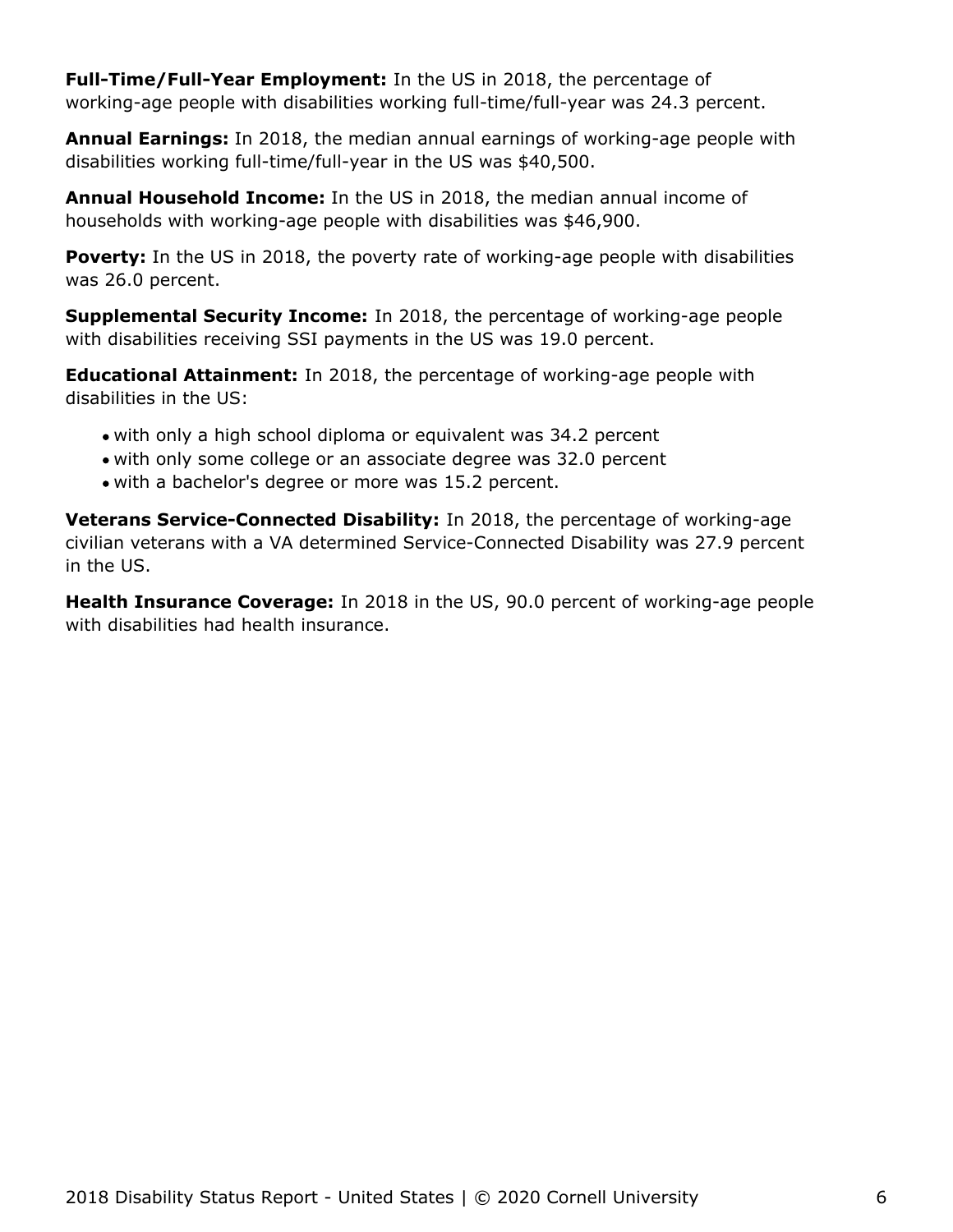# <span id="page-7-0"></span>**Prevalence: Ages 21 - 64**

This summary lists percentages by state of non-institutionalized working-age (ages 21 to 64) people with disabilities using data from the 2018 American Community Survey (ACS). The US disability prevalence rate for this population was 10.4%

| <b>Location</b>      | 2018(%) | <b>Location</b>   | 2018(%) |
|----------------------|---------|-------------------|---------|
| Alabama              | 14.9    | Montana           | 11.2    |
| Alaska               | 10.8    | Nebraska          | 9.5     |
| Arizona              | 10.9    | Nevada            | 10.4    |
| Arkansas             | 16.1    | New Hampshire     | 10.7    |
| California           | 7.9     | New Jersey        | 7.6     |
| Colorado             | 8.8     | <b>New Mexico</b> | 12.8    |
| Connecticut          | 8.5     | New York          | 8.9     |
| Delaware             | 10.5    | North Carolina    | 11.2    |
| District of Columbia | 10.0    | North Dakota      | 8.5     |
| Florida              | 10.1    | Ohio              | 12.2    |
| Georgia              | 10.6    | Oklahoma          | 14.3    |
| Hawaii               | 7.7     | Oregon            | 11.9    |
| Idaho                | 12.0    | Pennsylvania      | 11.6    |
| Illinois             | 8.8     | Puerto Rico       | 18.2    |
| Indiana              | 12.0    | Rhode Island      | 11.9    |
| Iowa                 | 9.6     | South Carolina    | 12.6    |
| Kansas               | 12.1    | South Dakota      | 10.2    |
| Kentucky             | 16.2    | Tennessee         | 14.0    |
| Louisiana            | 13.7    | <b>Texas</b>      | 9.7     |
| Maine                | 13.5    | Utah              | 8.9     |
| Maryland             | 9.4     | Vermont           | 11.5    |
| Massachusetts        | 9.1     | Virginia          | 9.4     |
| Michigan             | 12.5    | Washington        | 10.4    |
| Minnesota            | 8.7     | West Virginia     | 17.3    |
| Mississippi          | 15.8    | Wisconsin         | 9.2     |
| Missouri             | 12.8    | Wyoming           | 10.9    |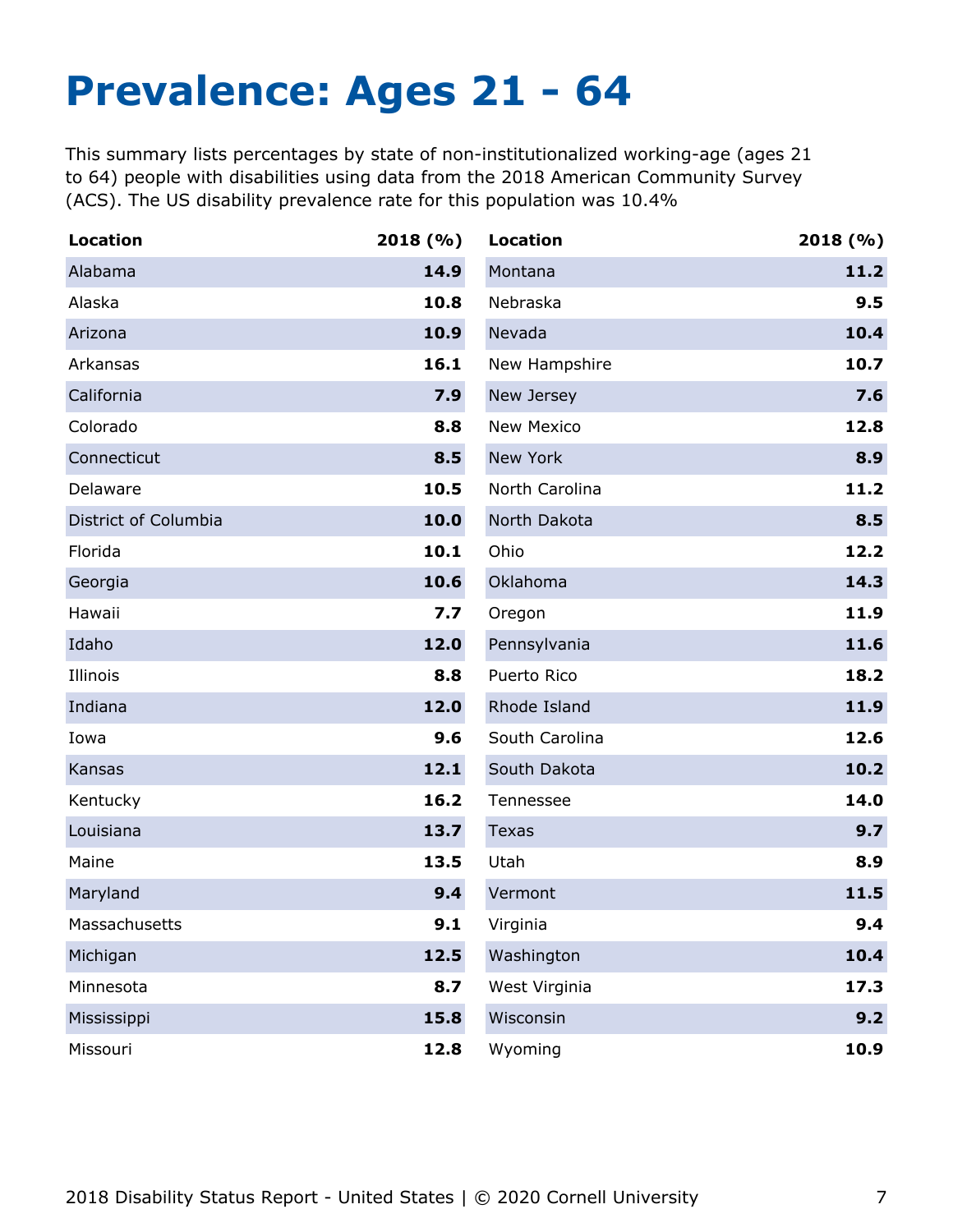# <span id="page-8-0"></span>**Employment: Ages 21 - 64**

This summary lists employment rates by state of non-institutionalized working-age (ages 21 to 64) people with disabilities using data from the 2018 American Community Survey (ACS). The employment rate in the US for this population was 37.8% for people with disabilities and 80.0% for people without disabilities.

| Location             | <b>People</b><br>with<br><b>Disabilities</b><br>2018 | <b>People</b><br>without<br><b>Disabilities</b><br>2018 | <b>Location</b>   | <b>People</b><br>with<br><b>Disabilities</b><br>2018 | <b>People</b><br>without<br><b>Disabilities</b><br>2018 |
|----------------------|------------------------------------------------------|---------------------------------------------------------|-------------------|------------------------------------------------------|---------------------------------------------------------|
| Alabama              | 28.9                                                 | 75.6                                                    | Montana           | 49.0                                                 | 81.9                                                    |
| Alaska               | 45.9                                                 | 79.0                                                    | Nebraska          | 49.5                                                 | 85.9                                                    |
| Arizona              | 38.5                                                 | 77.5                                                    | Nevada            | 42.5                                                 | 78.2                                                    |
| Arkansas             | 30.6                                                 | 78.6                                                    | New Hampshire     | 43.5                                                 | 84.4                                                    |
| California           | 37.1                                                 | 78.0                                                    | New Jersey        | 37.7                                                 | 81.8                                                    |
| Colorado             | 48.3                                                 | 82.9                                                    | <b>New Mexico</b> | 33.4                                                 | 74.2                                                    |
| Connecticut          | 39.3                                                 | 81.9                                                    | New York          | 34.2                                                 | 79.5                                                    |
| Delaware             | 37.7                                                 | 80.0                                                    | North Carolina    | 35.3                                                 | 80.0                                                    |
| District of Columbia | 38.3                                                 | 82.6                                                    | North Dakota      | 57.3                                                 | 85.8                                                    |
| Florida              | 35.5                                                 | 78.2                                                    | Ohio              | 38.7                                                 | 81.4                                                    |
| Georgia              | 36.8                                                 | 79.3                                                    | Oklahoma          | 38.7                                                 | 79.2                                                    |
| Hawaii               | 44.3                                                 | 81.8                                                    | Oregon            | 40.9                                                 | 80.1                                                    |
| Idaho                | 43.3                                                 | 79.5                                                    | Pennsylvania      | 38.1                                                 | 81.6                                                    |
| Illinois             | 38.0                                                 | 80.7                                                    | Puerto Rico       | 23.5                                                 | 58.5                                                    |
| Indiana              | 36.9                                                 | 81.6                                                    | Rhode Island      | 34.8                                                 | 82.1                                                    |
| Iowa                 | 45.9                                                 | 85.5                                                    | South Carolina    | 33.8                                                 | 79.3                                                    |
| Kansas               | 45.2                                                 | 84.2                                                    | South Dakota      | 52.4                                                 | 84.4                                                    |
| Kentucky             | 31.6                                                 | 78.0                                                    | Tennessee         | 34.5                                                 | 79.0                                                    |
| Louisiana            | 34.2                                                 | 76.2                                                    | <b>Texas</b>      | 40.8                                                 | 78.8                                                    |
| Maine                | 34.1                                                 | 84.1                                                    | Utah              | 47.6                                                 | 81.0                                                    |
| Maryland             | 44.4                                                 | 83.2                                                    | Vermont           | 41.3                                                 | 85.4                                                    |
| Massachusetts        | 38.0                                                 | 82.7                                                    | Virginia          | 41.2                                                 | 82.2                                                    |
| Michigan             | 35.7                                                 | 79.2                                                    | Washington        | 41.2                                                 | 80.6                                                    |
| Minnesota            | 48.5                                                 | 85.5                                                    | West Virginia     | 28.9                                                 | 73.7                                                    |
| Mississippi          | 27.7                                                 | 75.5                                                    | Wisconsin         | 41.5                                                 | 84.6                                                    |
| Missouri             | 36.2                                                 | 81.7                                                    | Wyoming           | 49.9                                                 | 83.4                                                    |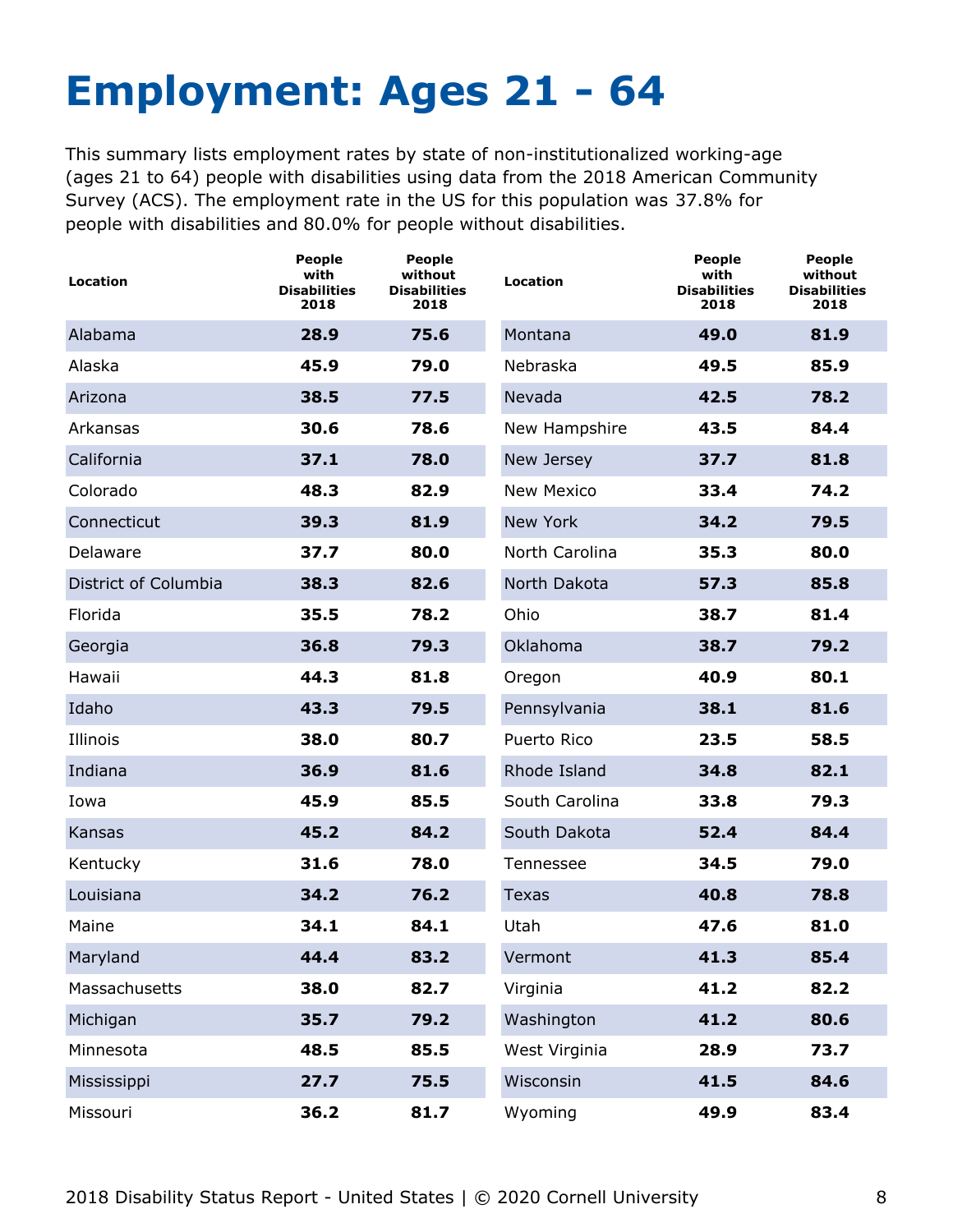# <span id="page-9-0"></span>**Prevalence**

# **All Ages**

### **Introduction**

This section addresses the prevalence of disability among non-institutionalized people of all ages in the United States, using data from the 2018 American Community Survey (ACS). For definitions of terms, see Glossary.



- In 2018, the overall percentage (prevalence rate) of people with a disability of all ages in the US was 12.6 percent.
- In other words, in 2018, 40,585,700 of the  $\bullet$ 323,289,900 individuals of all ages in the US reported one or more disabilities.
- In the US in 2018, among the six types of disabilities identified in the ACS, the highest prevalence rate was for "Ambulatory Disability," 6.8 percent. The lowest prevalence rate was for "Visual Disability," 2.3 percent.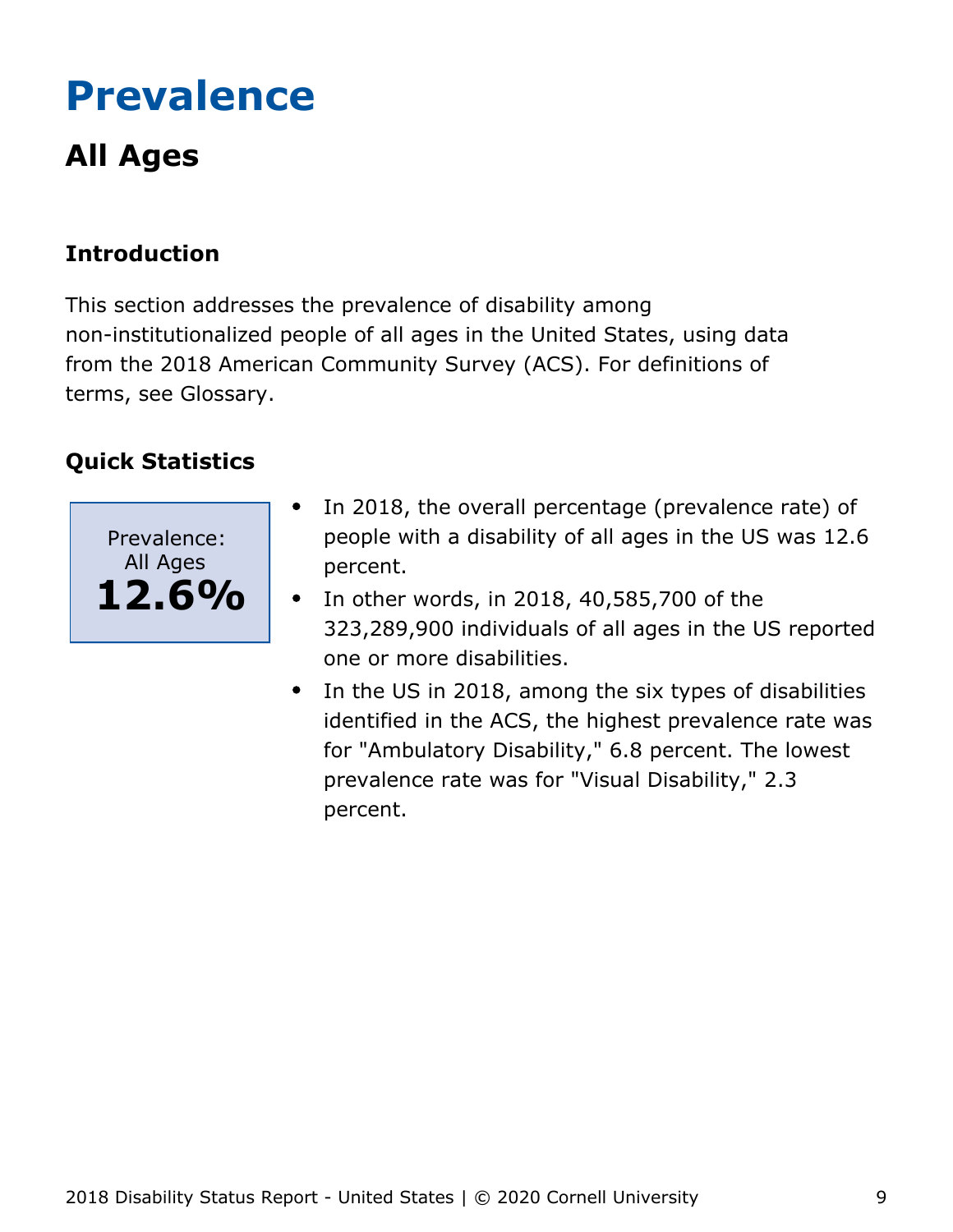#### **Prevalence of disability among non-institutionalized people of all ages in the United States in 2018\***



**\* Note:** Children under the age of five were only asked about Vision and Hearing disabilities. The Independent Living disability question was only asked of persons aged 16 years old and older.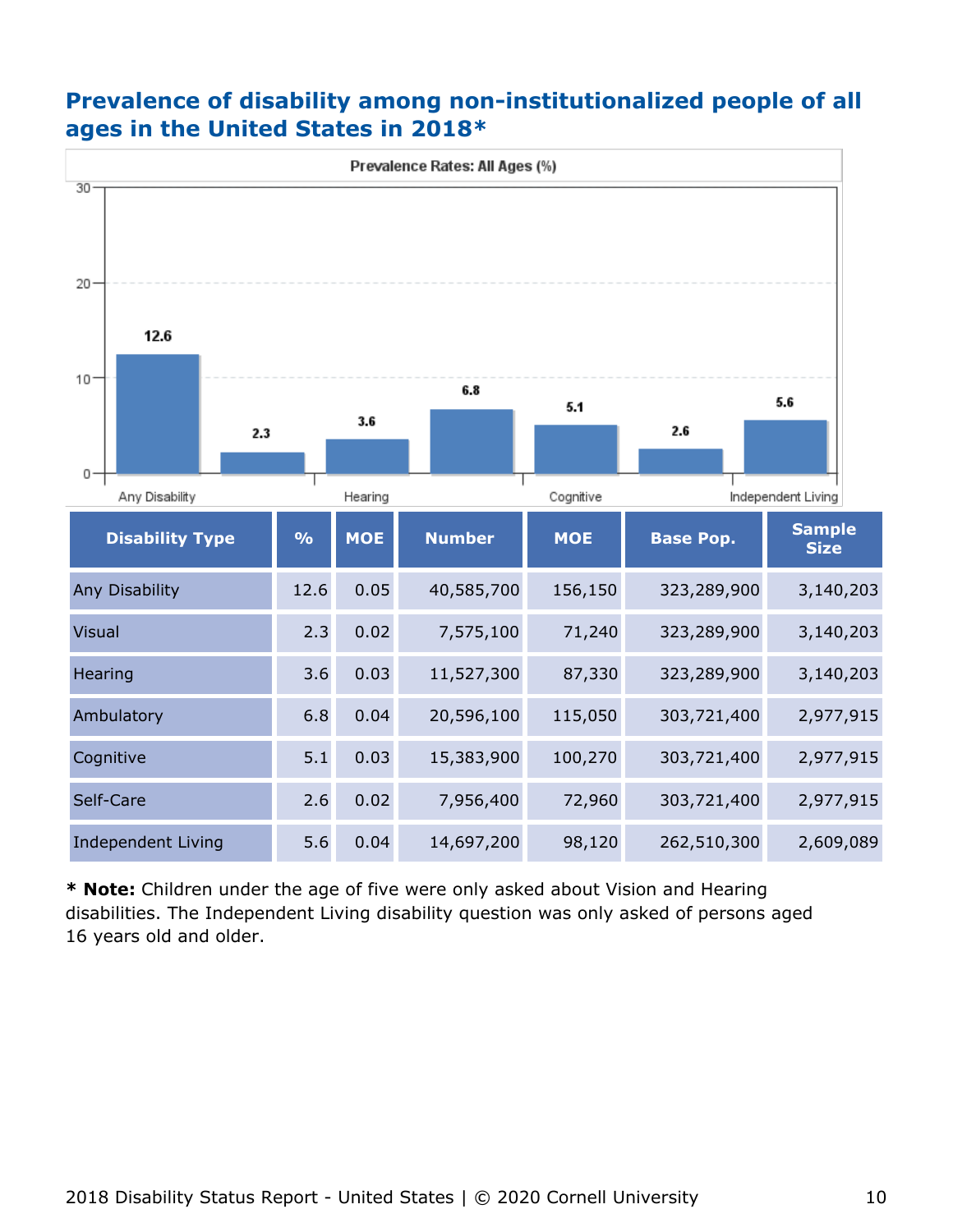# <span id="page-11-0"></span>**Prevalence**

# **Ages 4 years and under**

### **Introduction**

This section focuses on the prevalence of disability among non-institutionalized children ages 4 and under in the United States, using data from the 2018 American Community Survey (ACS). Only the two sensory disability questions were asked of this population. For definitions of terms, see Glossary.



- In 2018, the overall percentage (prevalence rate) of  $\bullet$ children with a visual and/or hearing disability ages 0 to 4 in the US was 0.7 percent.
- In other words, in 2018, 141,000 of the 19,568,600 children ages 0 to 4 in the US reported one or more disabilities.
- In the US in 2018, 0.4 percent reported a "Visual  $\bullet$ Disability"
- In the US in 2018, 0.5 percent reported a "Hearing  $\bullet$ Disability"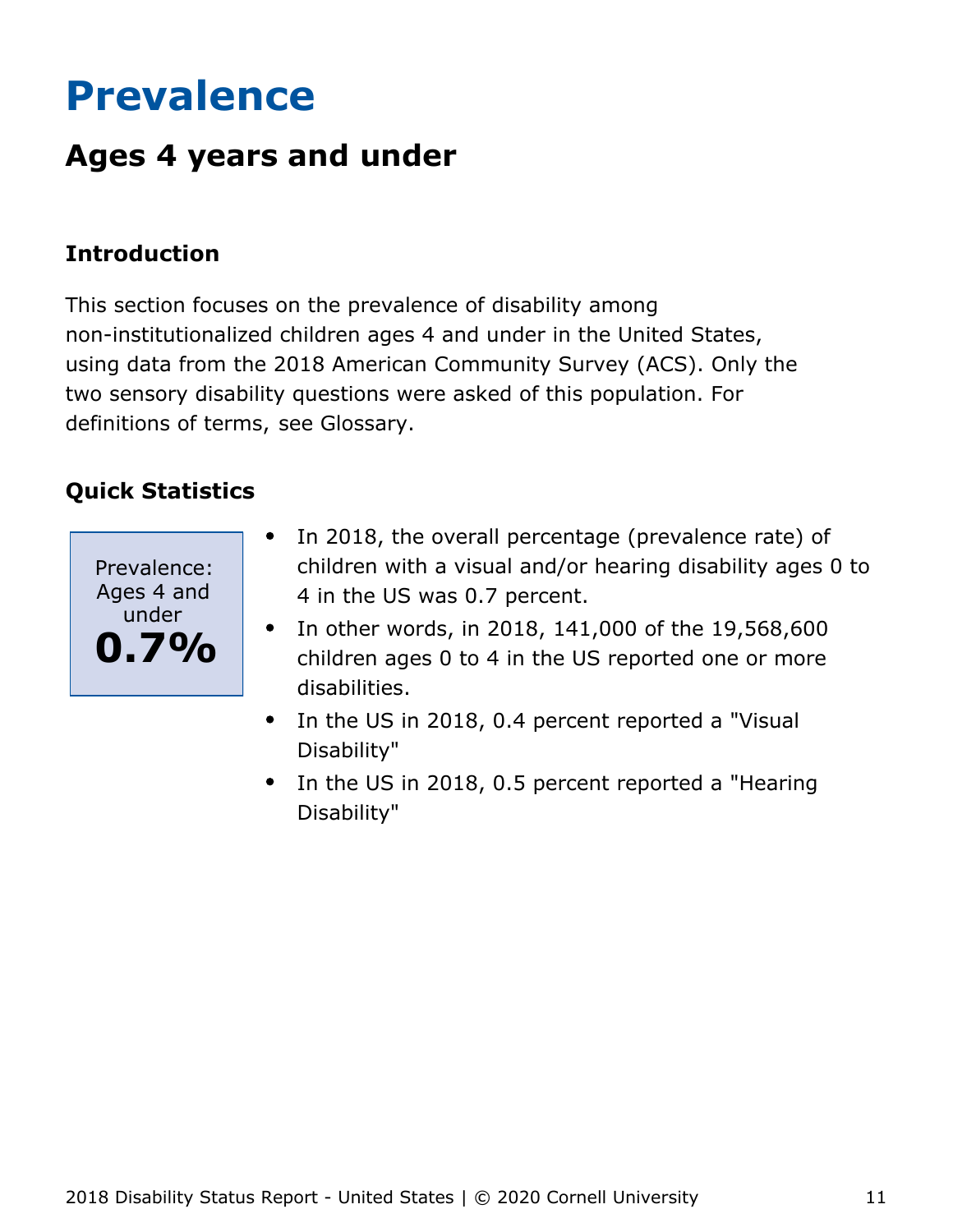#### **Prevalence of disability among non-institutionalized people ages 4 and under in the United States in 2018**

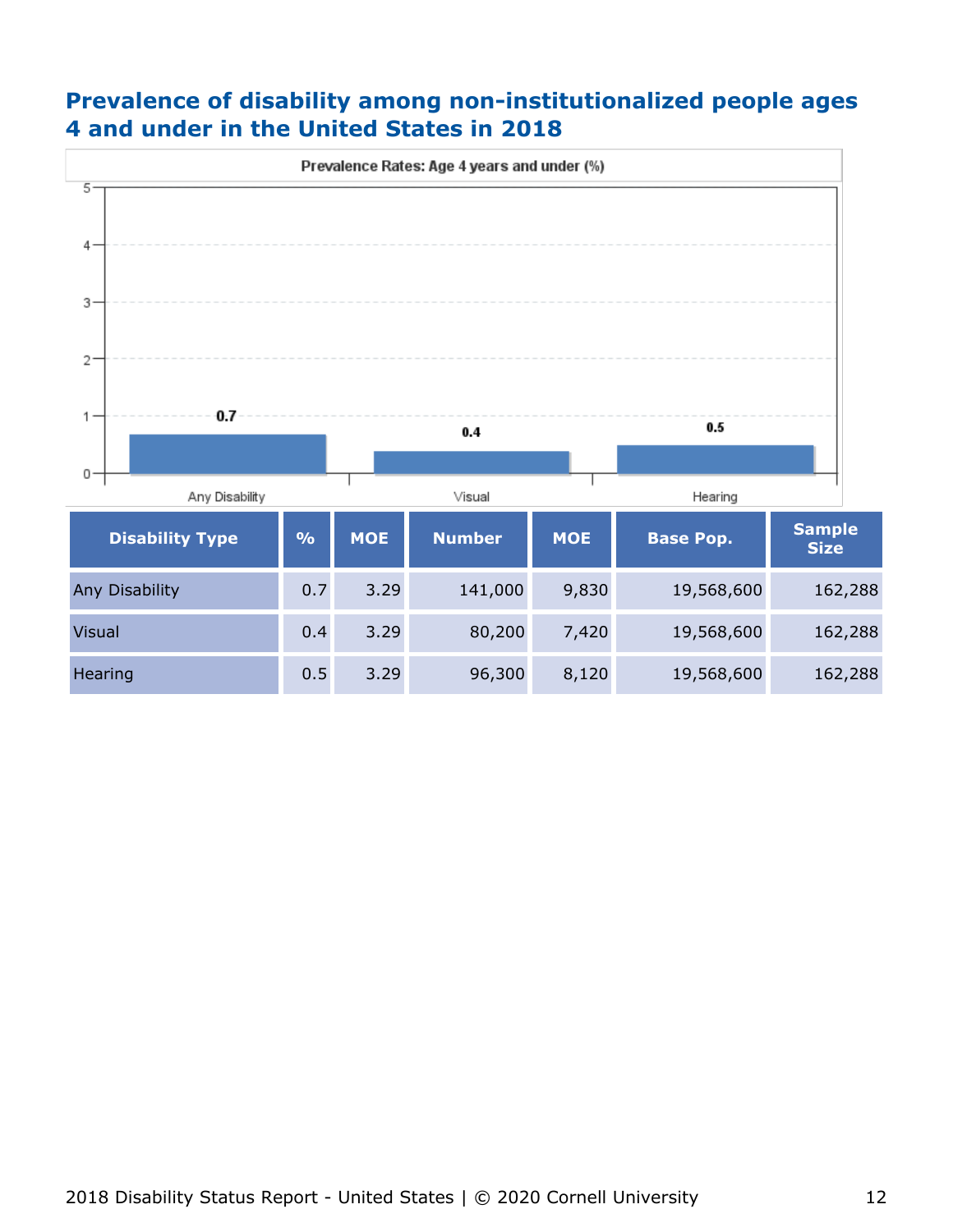# <span id="page-13-0"></span>**Prevalence**

# **Ages 5 to 15 years**

### **Introduction**

This section focuses on the prevalence of disability among non-institutionalized children ages 5 to 15 in the United States, using data from the 2018 American Community Survey (ACS)\*. For definitions of terms, see Glossary.

#### **Quick Statistics**



- In 2018, the overall percentage (prevalence rate) of  $\bullet$ children with a disability ages 5 to 15 in the US was 5.4 percent.
- In other words, in 2018, 2,453,200 of the 45,321,200 individuals ages 5 to 15 in the US reported one or more disabilities.
- $\bullet$ In the US in 2018, among the five types of disabilities\* identified in the ACS, the highest prevalence rate was for "Cognitive Disability," 4.3 percent. The lowest prevalence rate was for "Hearing Disability," 0.6 percent.

**\* Note:** The "Independent Living Disability" question was not asked of children ages 15 years and younger.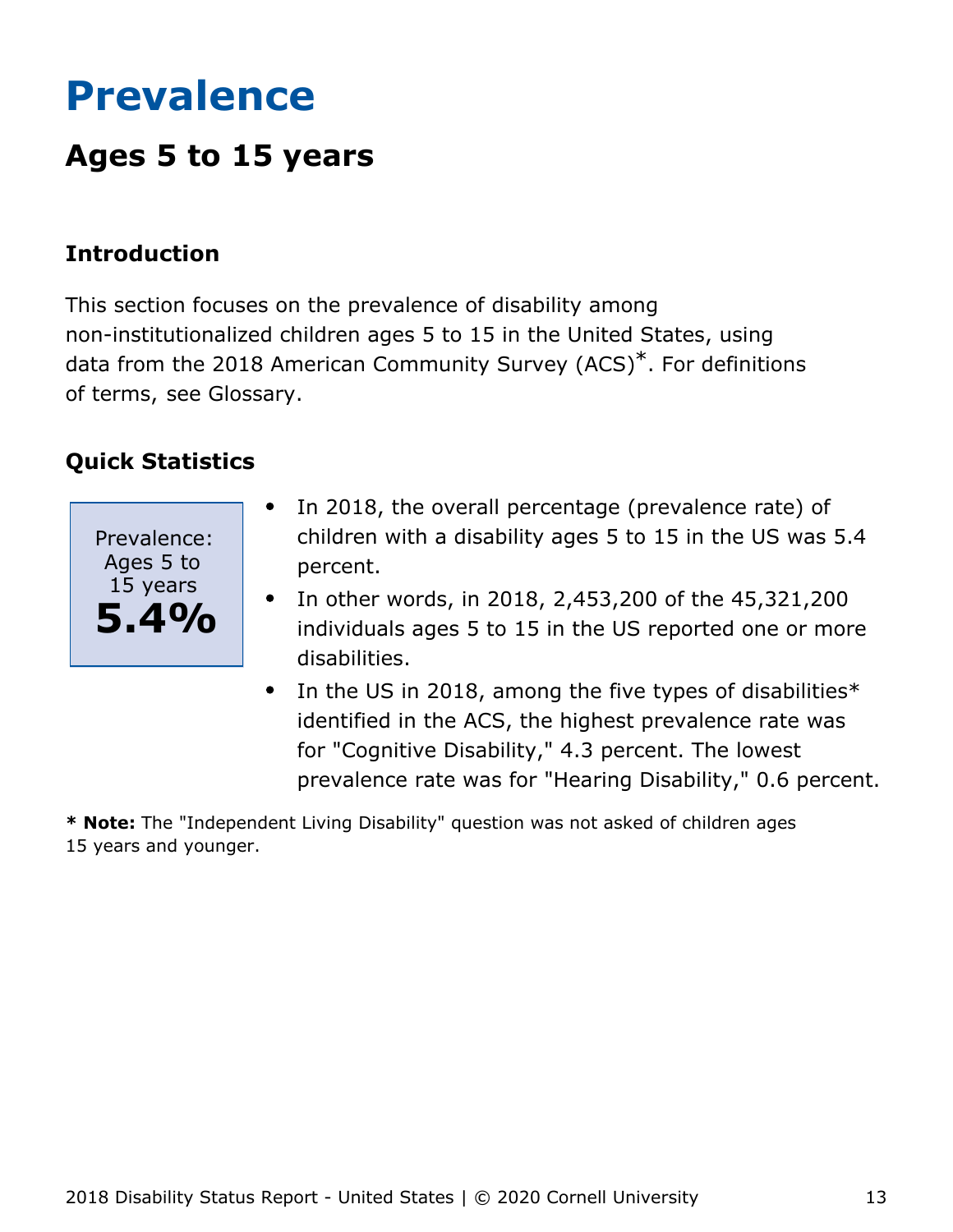

#### **Prevalence of disability\* among non-institutionalized people ages 5 to 15 in the United States in 2018**

**\* Note:** The "Independent Living Disability" question was not asked of children ages 15 years and younger.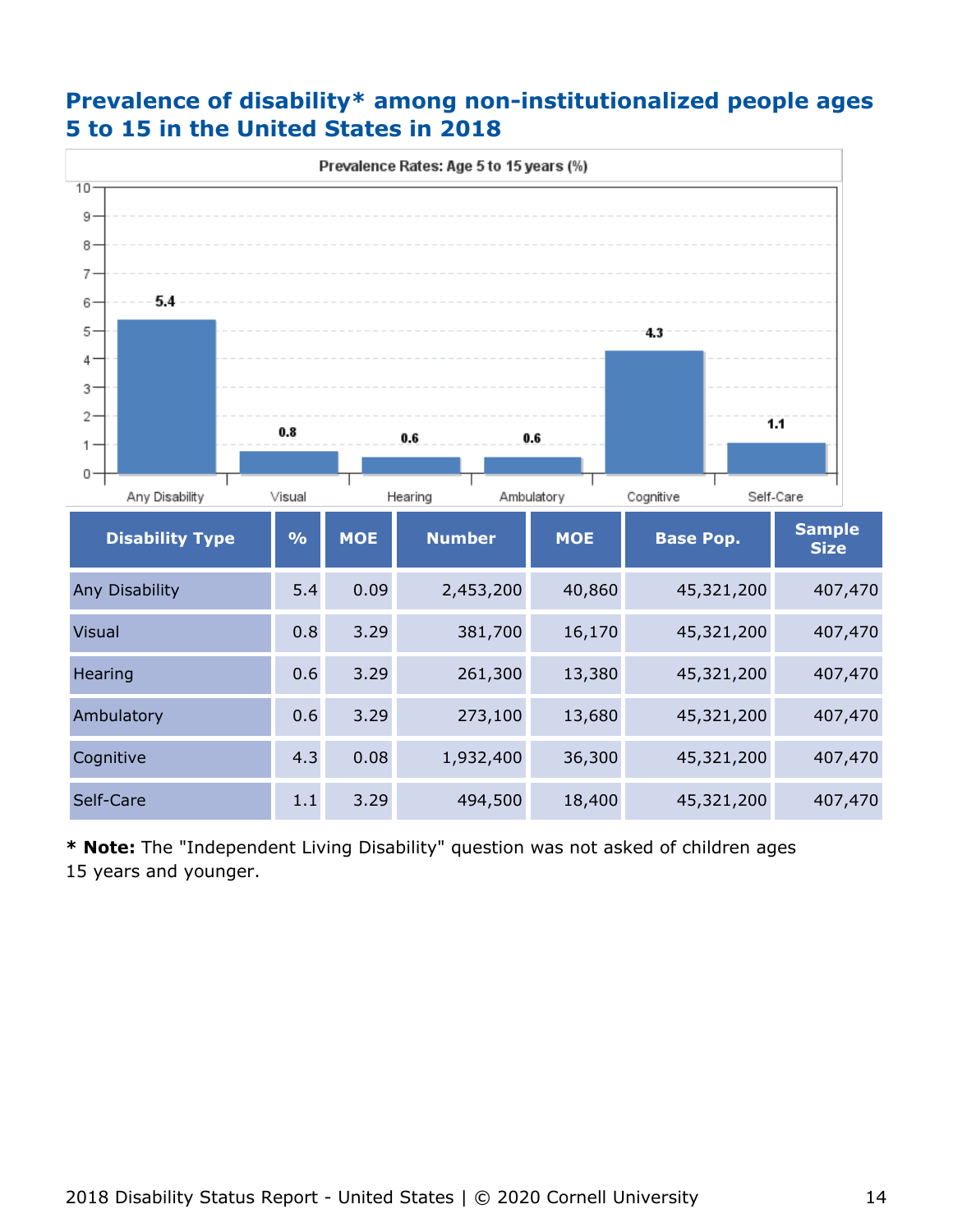# <span id="page-15-0"></span>**Prevalence**

## **Ages 16 to 20 years**

#### **Introduction**

This section focuses on the prevalence of disability among non-institutionalized people ages 16 to 20 in the United States, using data from the 2018 American Community Survey (ACS). For definitions of terms, see Glossary.



- In 2018, the overall percentage (prevalence rate) of  $\bullet$ people with a disability ages 16 to 20 in the US was 6.3 percent.
- In other words, in 2018, 1,351,500 of the 21,515,100  $\bullet$ individuals ages 16 to 20 in the US reported one or more disabilities.
- In the US in 2018, among the six types of disabilities  $\bullet$ identified in the ACS, the highest prevalence rate was for "Cognitive Disability," 4.4 percent. The lowest prevalence rate was for "Hearing Disability," 0.6 percent.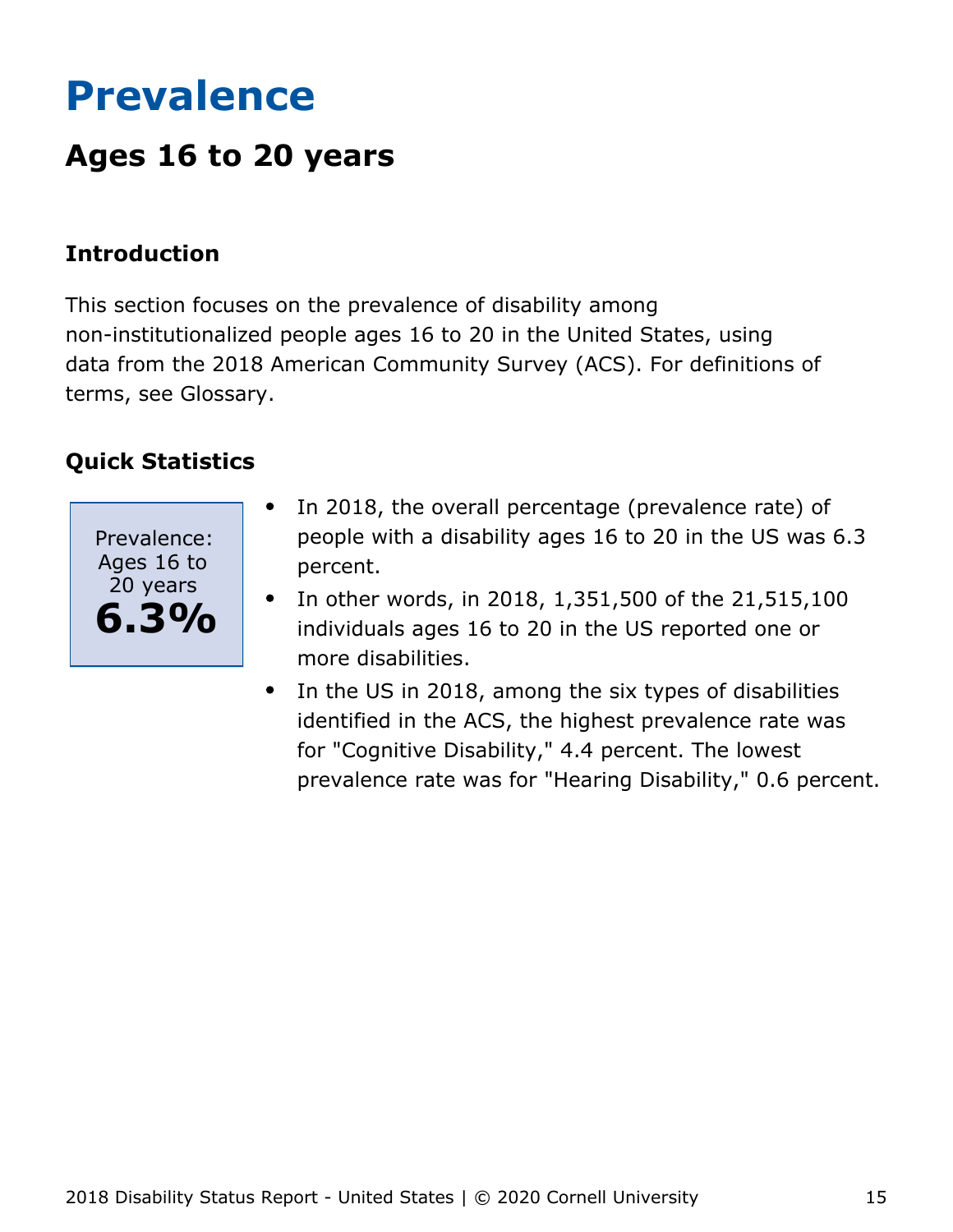#### **Prevalence of disability among non-institutionalized people ages 16 to 20 in the United States in 2018**

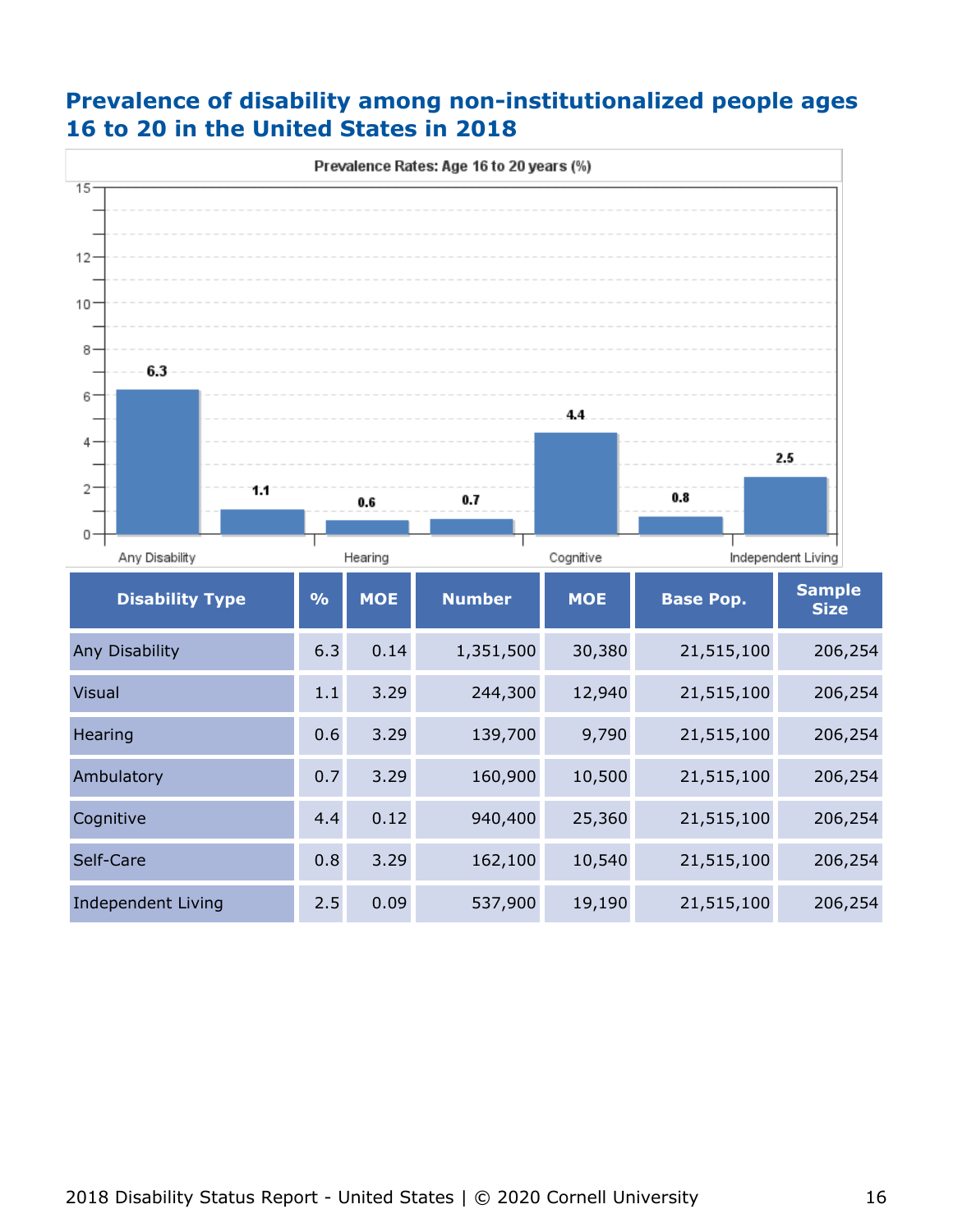# <span id="page-17-0"></span>**Prevalence**

## **Ages 21 to 64 years**

### **Introduction**

This section focuses on the prevalence of disability among non-institutionalized working-age people (ages 21 to 64) in the United States, using data from the 2018 American Community Survey (ACS). For definitions of terms, see Glossary.



- In 2018, the overall percentage (prevalence rate) of  $\bullet$ working age people (ages 21 to 64) with a disability in the US was 10.4 percent.
- In other words, in 2018, 19,338,800 of the  $\bullet$ 185,763,800 individuals ages 21 to 64 in the US reported one or more disabilities.
- In the US in 2018, among the six types of disabilities identified in the ACS, the highest prevalence rate was for "Ambulatory Disability," 5.0 percent. The lowest prevalence rate was "Self-Care Disability," 1.8 percent.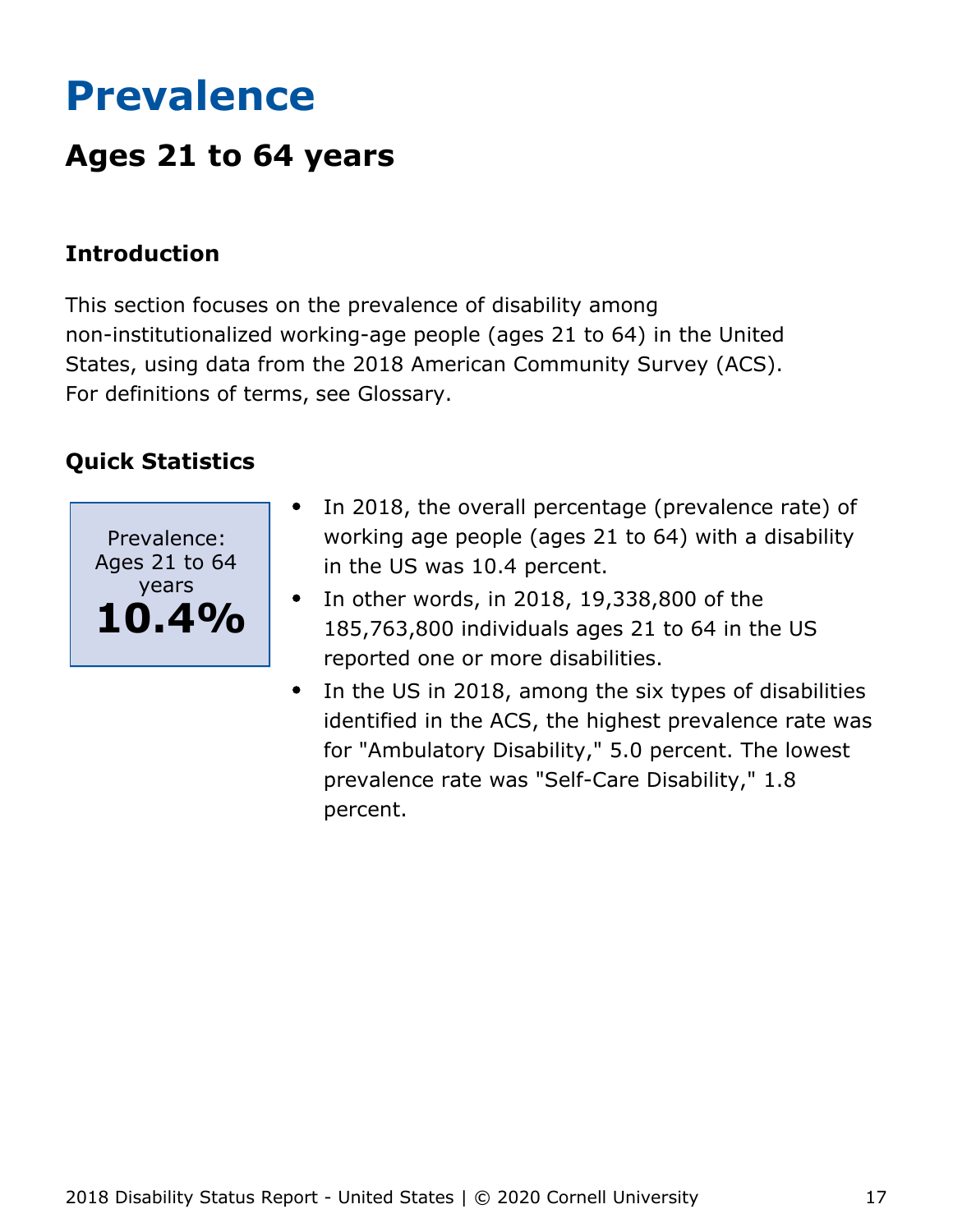#### **Prevalence of disability among non-institutionalized people ages 21 to 64 in the United States in 2018**

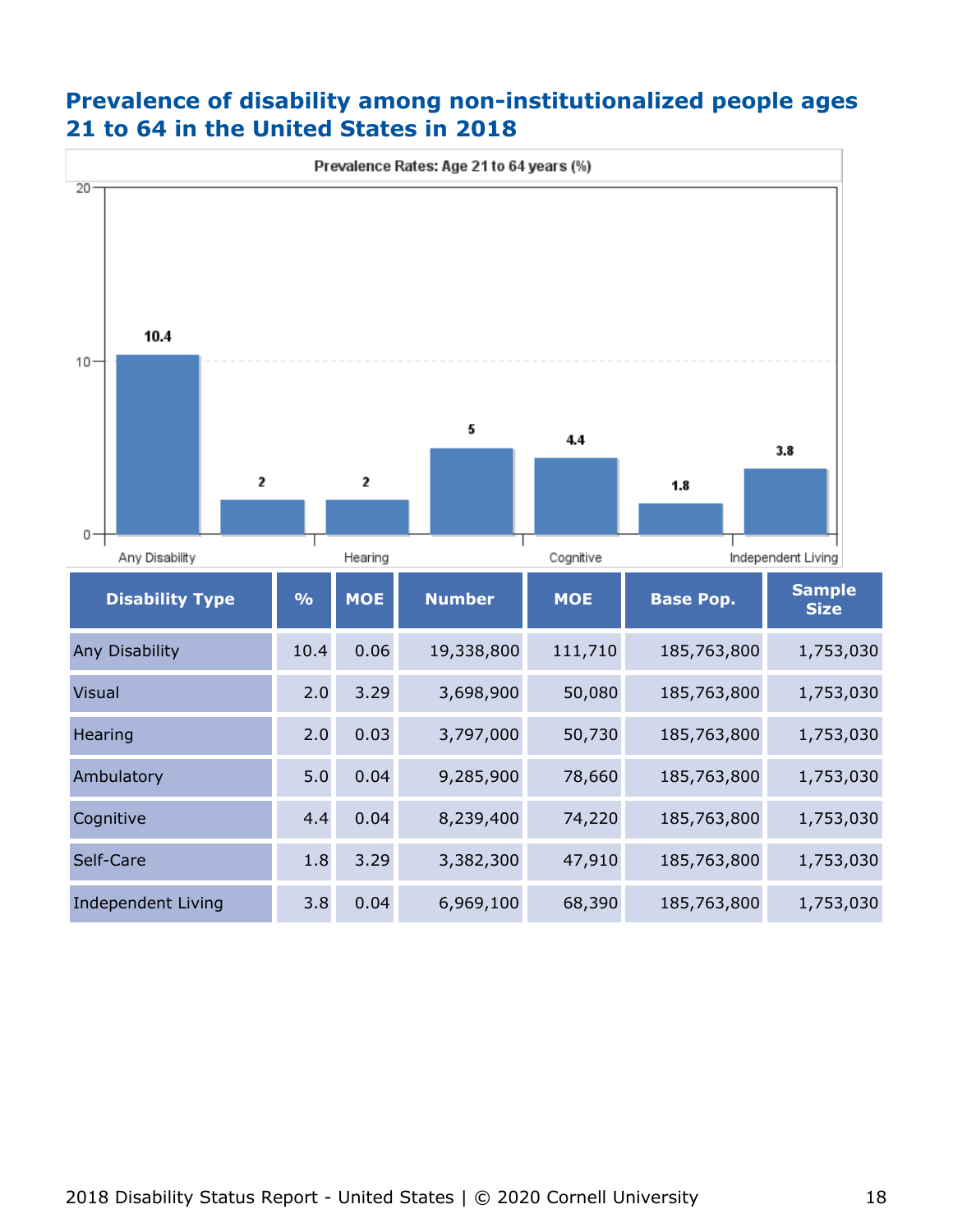# <span id="page-19-0"></span>**Prevalence**

## **Ages 65 to 74 years**

### **Introduction**

This section explores the prevalence of disability among non-institutionalized people ages 65 to 74 in the United States, using data from the 2018 American Community Survey (ACS). For definitions of terms, see Glossary.



- In 2018, the overall percentage (prevalence rate) of people with a disability ages 65 to 74 in the US was 24.4 percent.
- In other words, in 2018, 7,381,900 of the 30,245,500  $\bullet$ individuals ages 65 to 74 in the US reported one or more disabilities.
- $\bullet$ In the US in 2018, among the six types of disabilities identified in the ACS, the highest prevalence rate was for "Ambulatory Disability," 14.7 percent. The lowest prevalence rate was for "Self-Care Disability," 4.1 percent.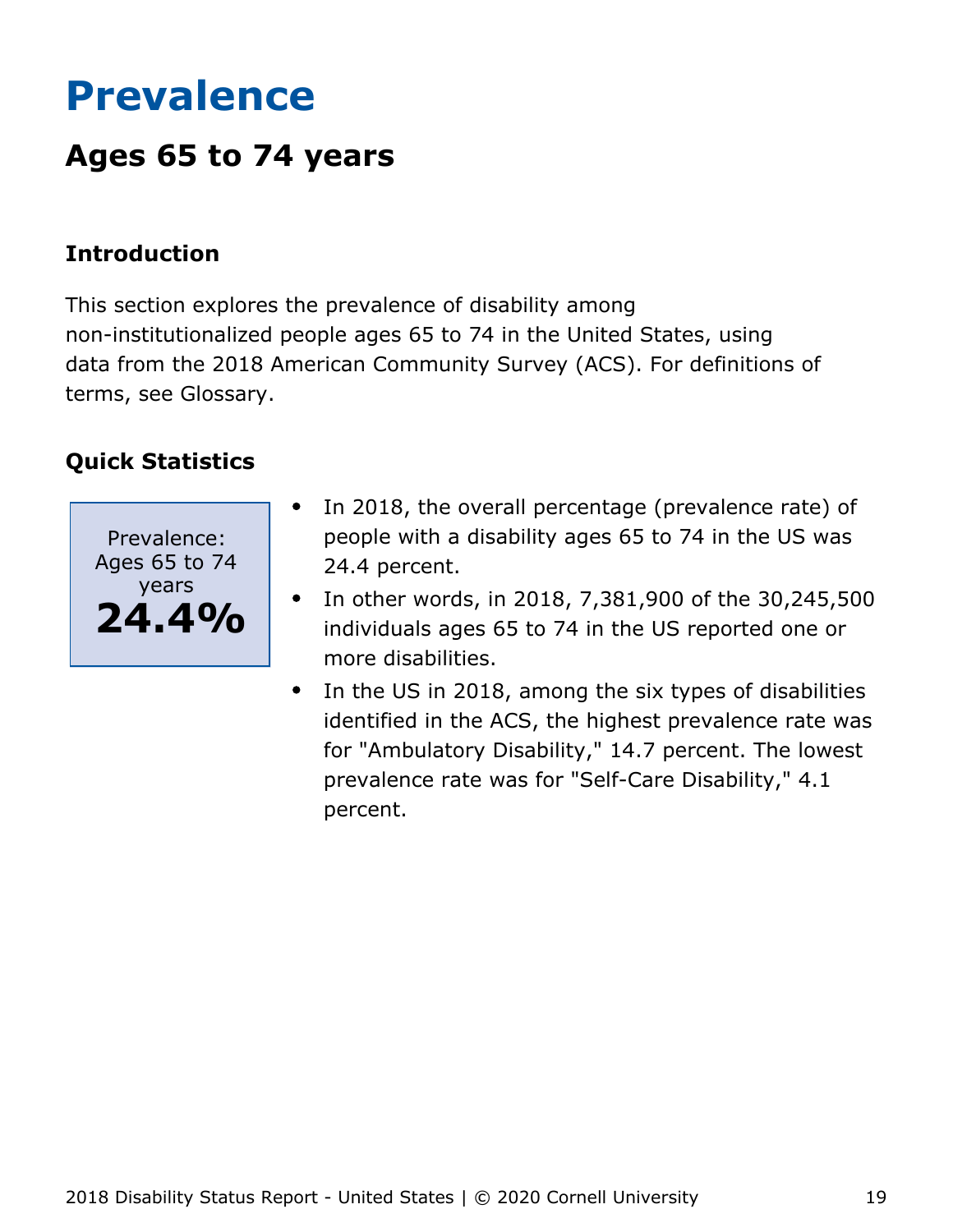#### **Prevalence of disability among non-institutionalized people ages 65 to 74 in the United States in 2018**

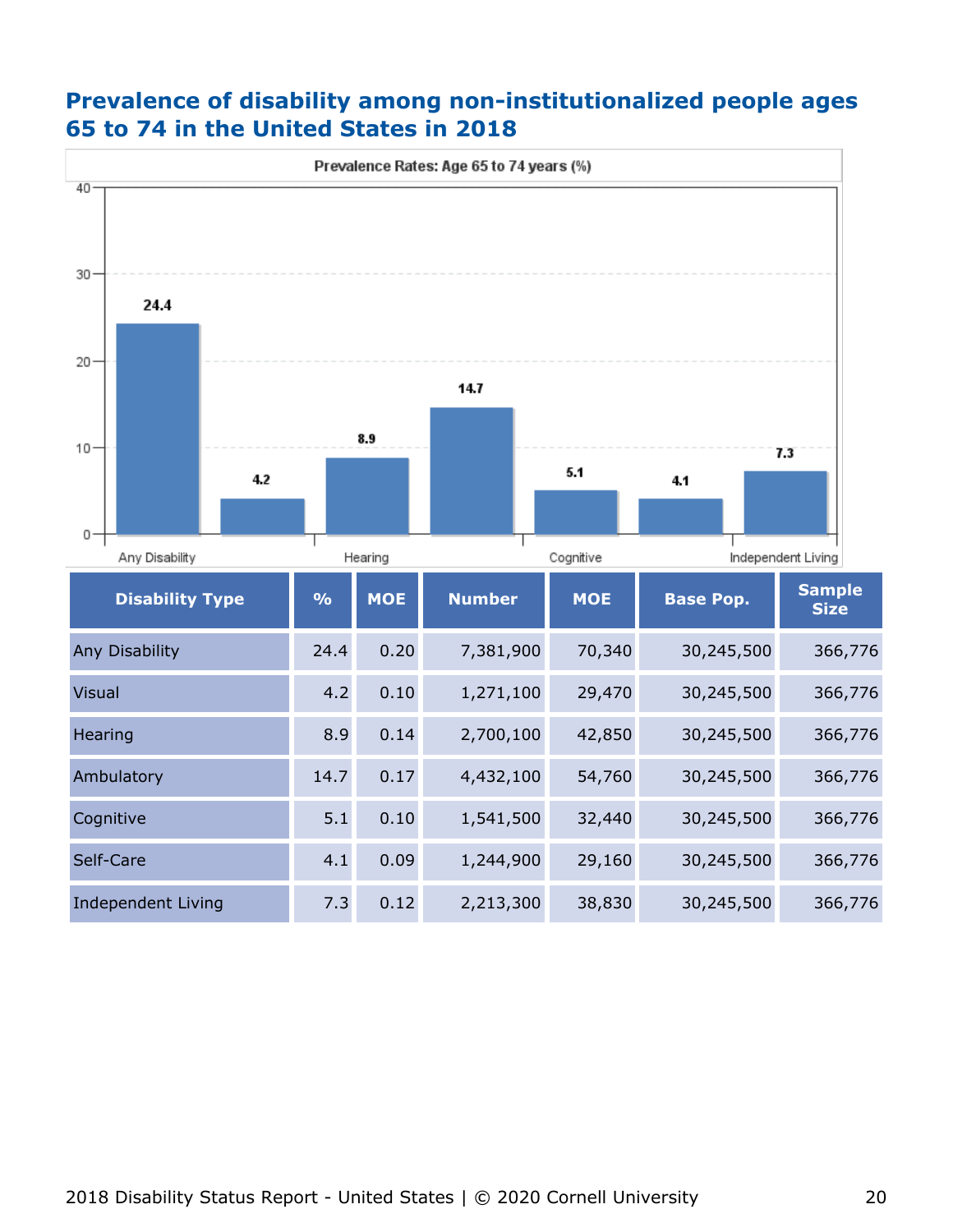# <span id="page-21-0"></span>**Prevalence**

# **Ages 75 and Older**

### **Introduction**

This section focuses on the prevalence of disability among non-institutionalized people ages 75 and older in the United States, using data from the 2018 American Community Survey (ACS). For definitions of terms, see Glossary.



- In 2018, the overall percentage (prevalence rate) of people with a disability ages 75 and older in the US was 47.5 percent.
- In other words, in 2018, 9,919,200 of the 20,875,700 individuals ages 75 and older in the US reported one or more disabilities.
- In the US in 2018, among the six types of disabilities  $\bullet$ identified in the ACS, the highest prevalence rate was for "Ambulatory Disability," 30.9 percent. The lowest prevalence rate was for "Visual Disability," 9.1 percent.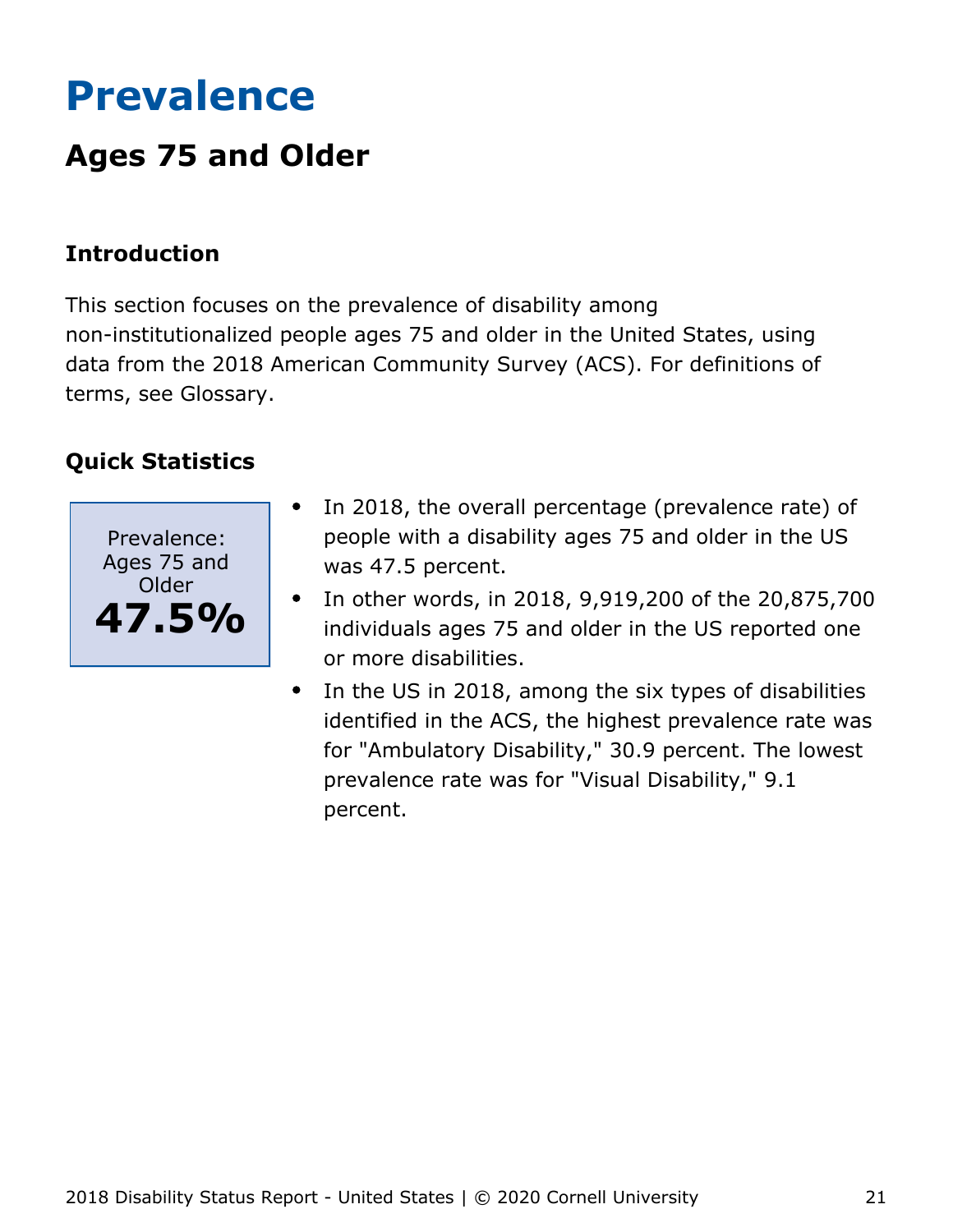#### **Prevalence of disability among non-institutionalized people ages 75 and older in the United States in 2018**

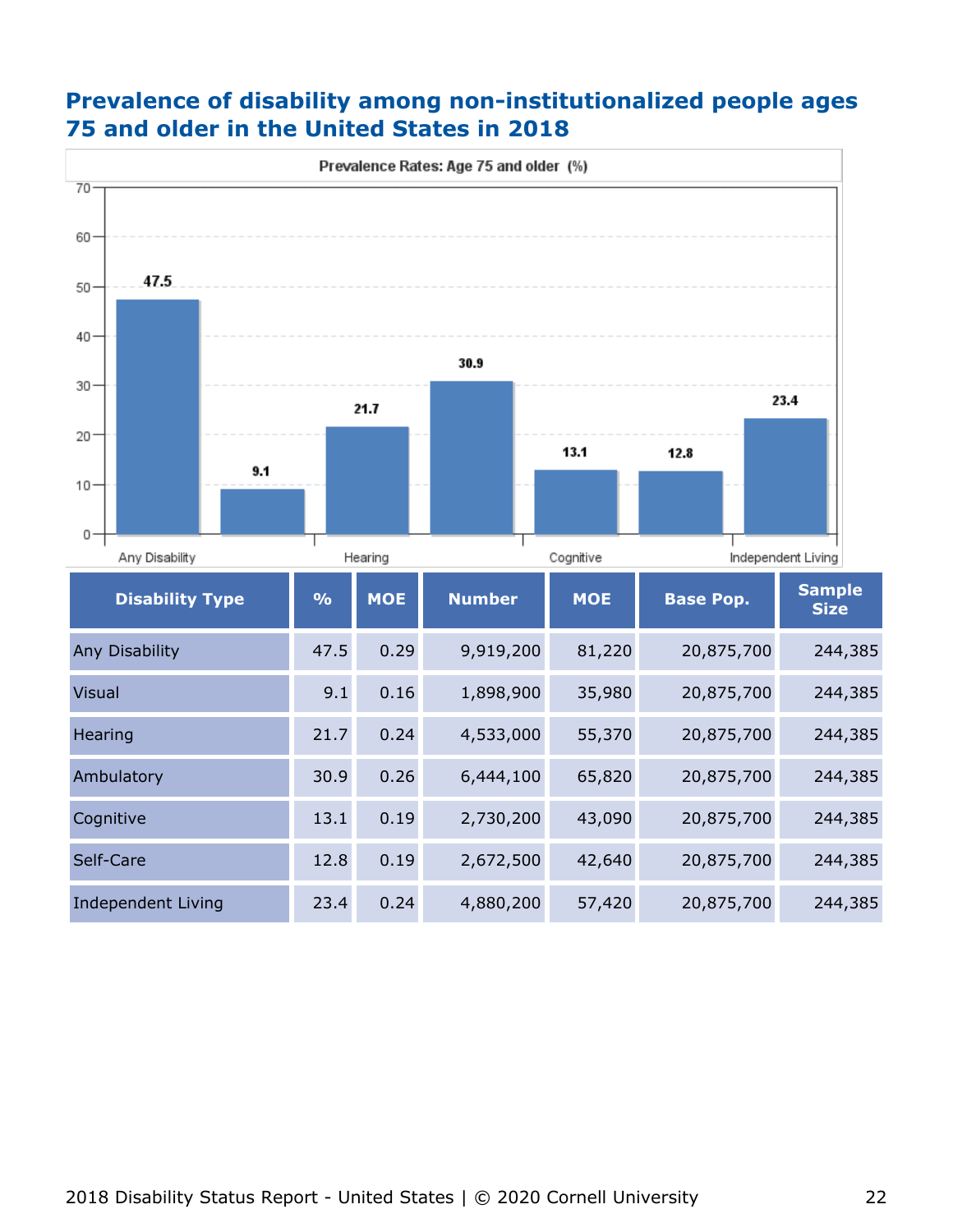# <span id="page-23-0"></span>**Prevalence**

# **Gender and Age**

### **Introduction**

This section examines the prevalence of disability among people by gender and age group in the United States, using data from the 2018 American Community Survey (ACS)\*. For definitions of terms, see Glossary.

### **Quick Statistics**



- In the US in 2018, the overall percentage (prevalence rate) of males with a disability of all ages was 12.4 percent.
- $\bullet$  In other words, in 2018, 19,641,500 of the 158,379,900 males of all ages in the US reported one or more disabilities.
- In the US in 2018, the overall percentage (prevalence rate) of females with a disability of all ages was 12.7 percent.
- In other words, in 2018, 20,944,200 of the 164,910,100 females of all ages in the US reported one or more disabilities.

**\* Note:** Children ages 0-4 were only asked about visual and hearing disabilities, children ages 5-15 were not asked the "Independent Living Disability" question.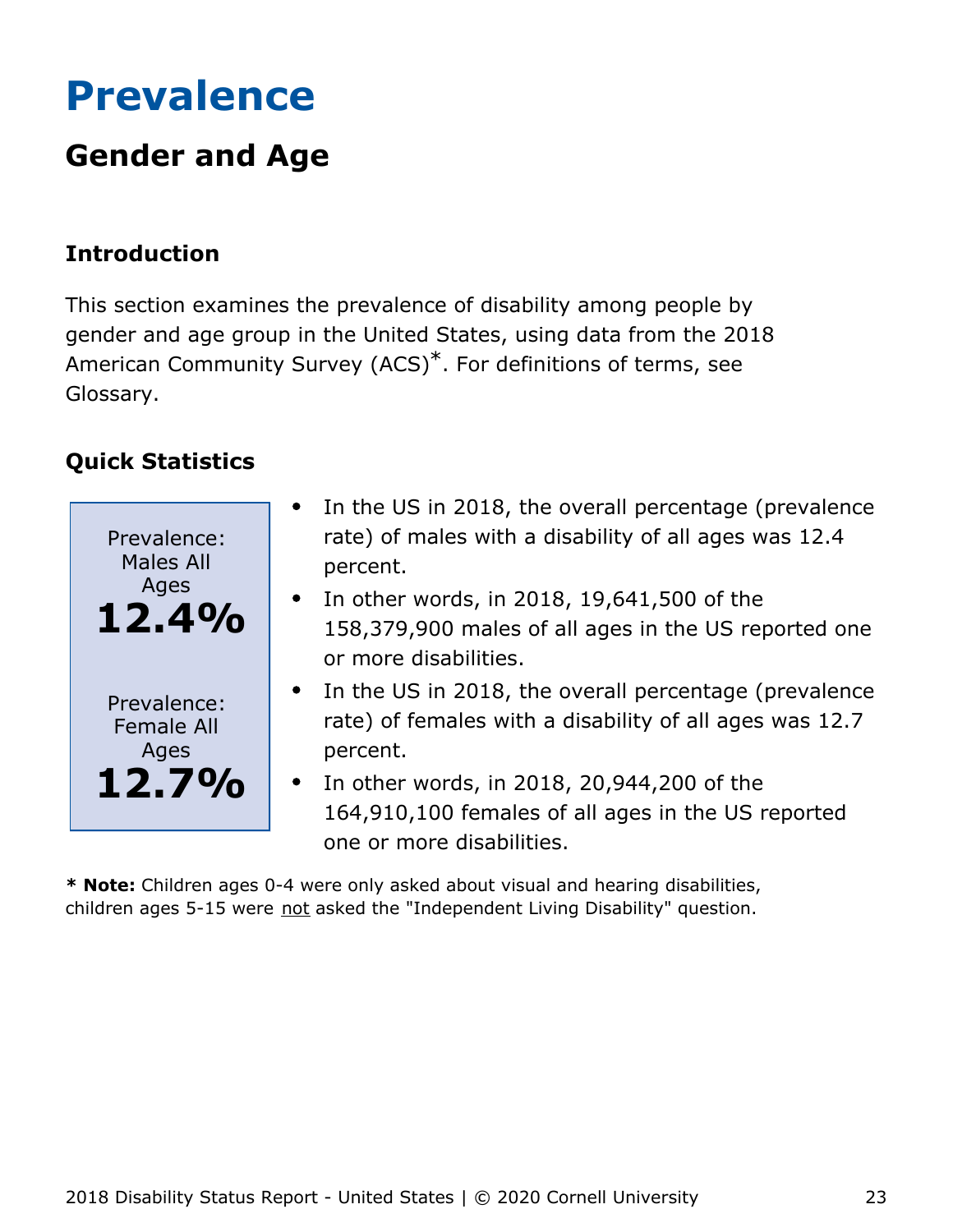

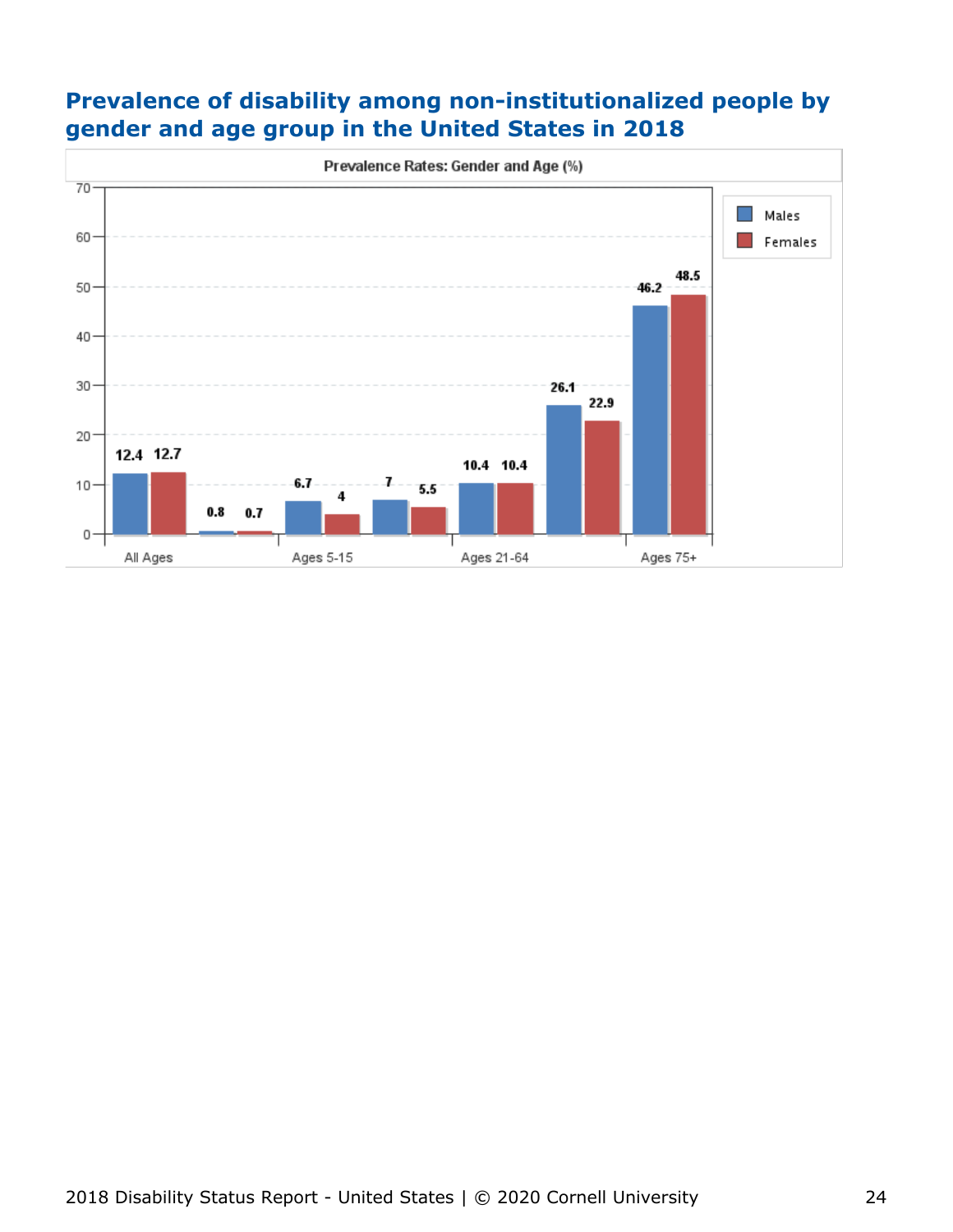| <b>Gender &amp; Age</b>   | $\frac{0}{0}$ | <b>MOE</b> | <b>Number</b> | <b>MOE</b> | <b>Base Pop.</b> | <b>Sample</b><br><b>Size</b> |  |  |  |
|---------------------------|---------------|------------|---------------|------------|------------------|------------------------------|--|--|--|
| <b>Males</b>              |               |            |               |            |                  |                              |  |  |  |
| Males: All Ages           | 12.4          | 0.07       | 19,641,500    | 112,520    | 158,379,900      | 1,526,063                    |  |  |  |
| Males: Ages 4 and under   | 0.8           | 3.29       | 77,100        | 7,270      | 9,995,800        | 82,847                       |  |  |  |
| Males: Ages 5-15          | 6.7           | 0.14       | 1,564,100     | 32,670     | 23,203,400       | 208,794                      |  |  |  |
| Males: Ages 16-20         | 7.0           | 0.20       | 771,300       | 22,970     | 10,980,200       | 104,743                      |  |  |  |
| Males: Ages 21-64         | 10.4          | 0.08       | 9,533,400     | 79,670     | 91,398,300       | 851,987                      |  |  |  |
| Males: Ages 65-74         | 26.1          | 0.31       | 3,675,600     | 49,920     | 14,092,100       | 172,666                      |  |  |  |
| Males: Ages 75+           | 46.2          | 0.44       | 4,020,000     | 52,180     | 8,710,000        | 105,026                      |  |  |  |
| <b>Females</b>            |               |            |               |            |                  |                              |  |  |  |
| Females: All Ages         | 12.7          | 0.07       | 20,944,200    | 115,950    | 164,910,100      | 1,614,140                    |  |  |  |
| Females: Ages 4 and under | 0.7           | 3.29       | 64,000        | 6,620      | 9,572,800        | 79,441                       |  |  |  |
| Females: Ages 5-15        | 4.0           | 0.11       | 889,100       | 24,660     | 22,117,800       | 198,676                      |  |  |  |
| Females: Ages 16-20       | 5.5           | 0.18       | 580,200       | 19,930     | 10,534,900       | 101,511                      |  |  |  |
| Females: Ages 21-64       | 10.4          | 0.08       | 9,805,400     | 80,770     | 94,365,500       | 901,043                      |  |  |  |
| Females: Ages 65-74       | 22.9          | 0.27       | 3,706,400     | 50,130     | 16,153,400       | 194,110                      |  |  |  |
| Females: Ages 75+         | 48.5          | 0.38       | 5,899,200     | 63,030     | 12,165,700       | 139,359                      |  |  |  |

**\* Note:** Children ages 0-4 were only asked about visual and hearing disabilities, children ages 5-15 were not asked the "Independent Living Disability" question.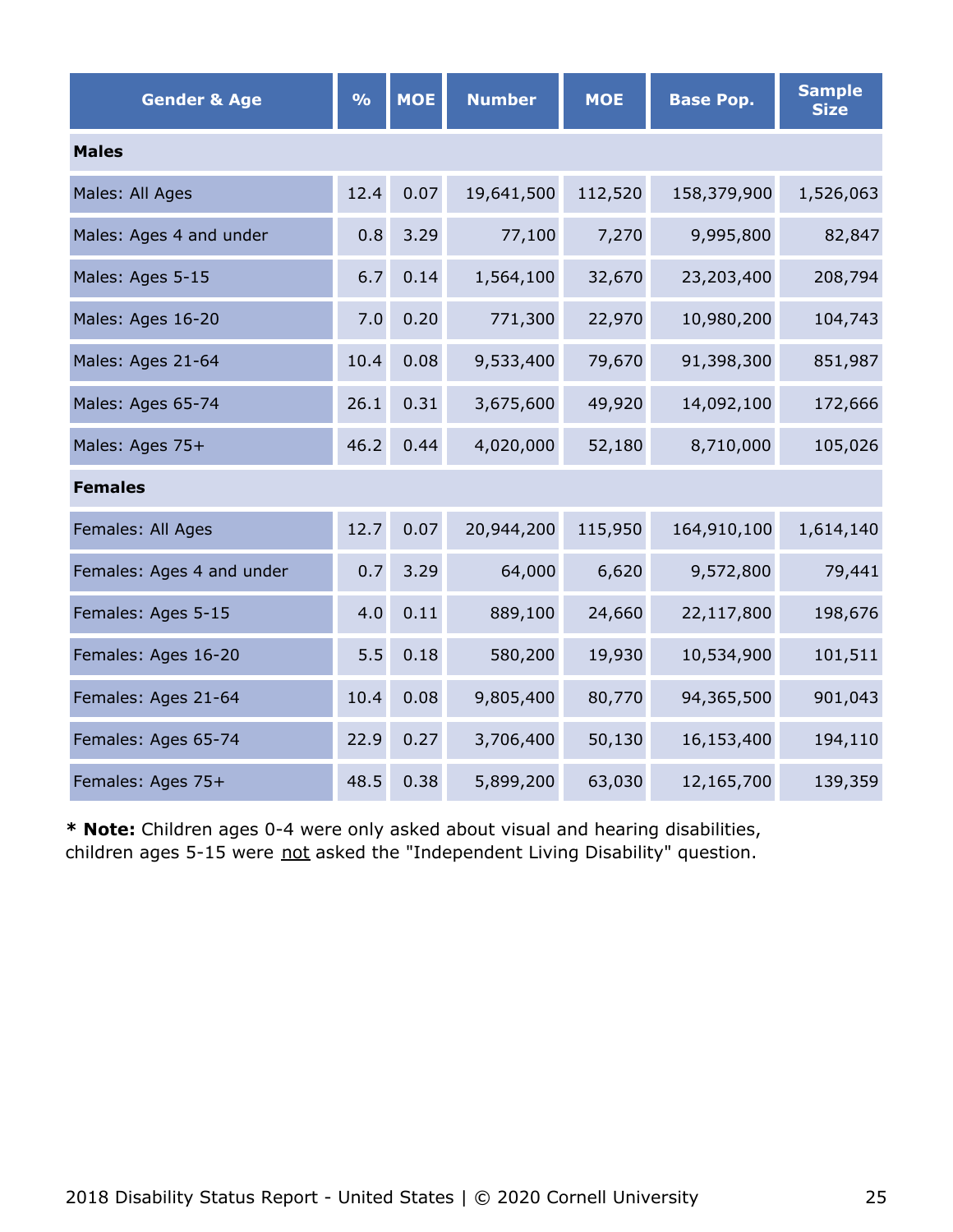# <span id="page-26-0"></span>**Prevalence**

# **Hispanic/Latino Origin and Age**

### **Introduction**

This section examines the prevalence of disability among people by Hispanic/Latino origin and age group in the United States, using data from the 2018 American Community Survey (ACS)\*. For definitions of terms, see Glossary.

### **Quick Statistics**



- In the US in 2018, the overall percentage (prevalence rate) of disability among people of Hispanic/Latino origin of all ages was 8.9 percent.
- In other words, in 2018, 5,294,700 of the 59,172,100 people of Hispanic/Latino origin of all ages in the US reported one or more disabilities.
- In the US in 2018, the overall percentage (prevalence rate) of disability among people of non-Hispanic/Latino origin of all ages was 13.4 percent.
- In other words, in 2018, 35,291,000 of the 264,117,900 people of non-Hispanic/Latino origin of all ages in the US reported one or more disabilities.

**\* Note:** Children ages 0-4 were only asked about visual and hearing disabilities, children age 5-15 were not asked the "Independent Living Disability" question.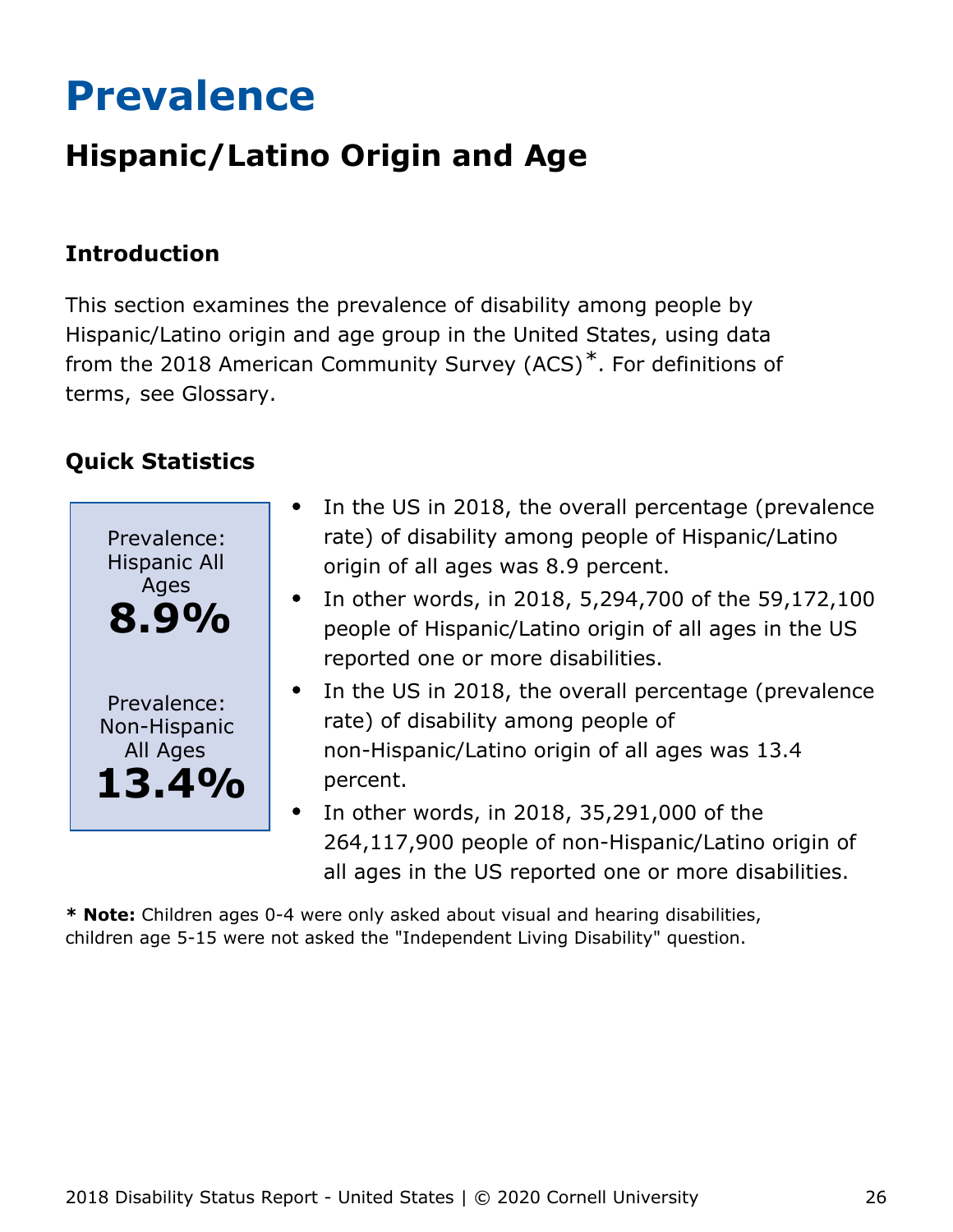### **Prevalence of disability among non-institutionalized people by Hispanic / Latino origin and age group in the United States in 2018**

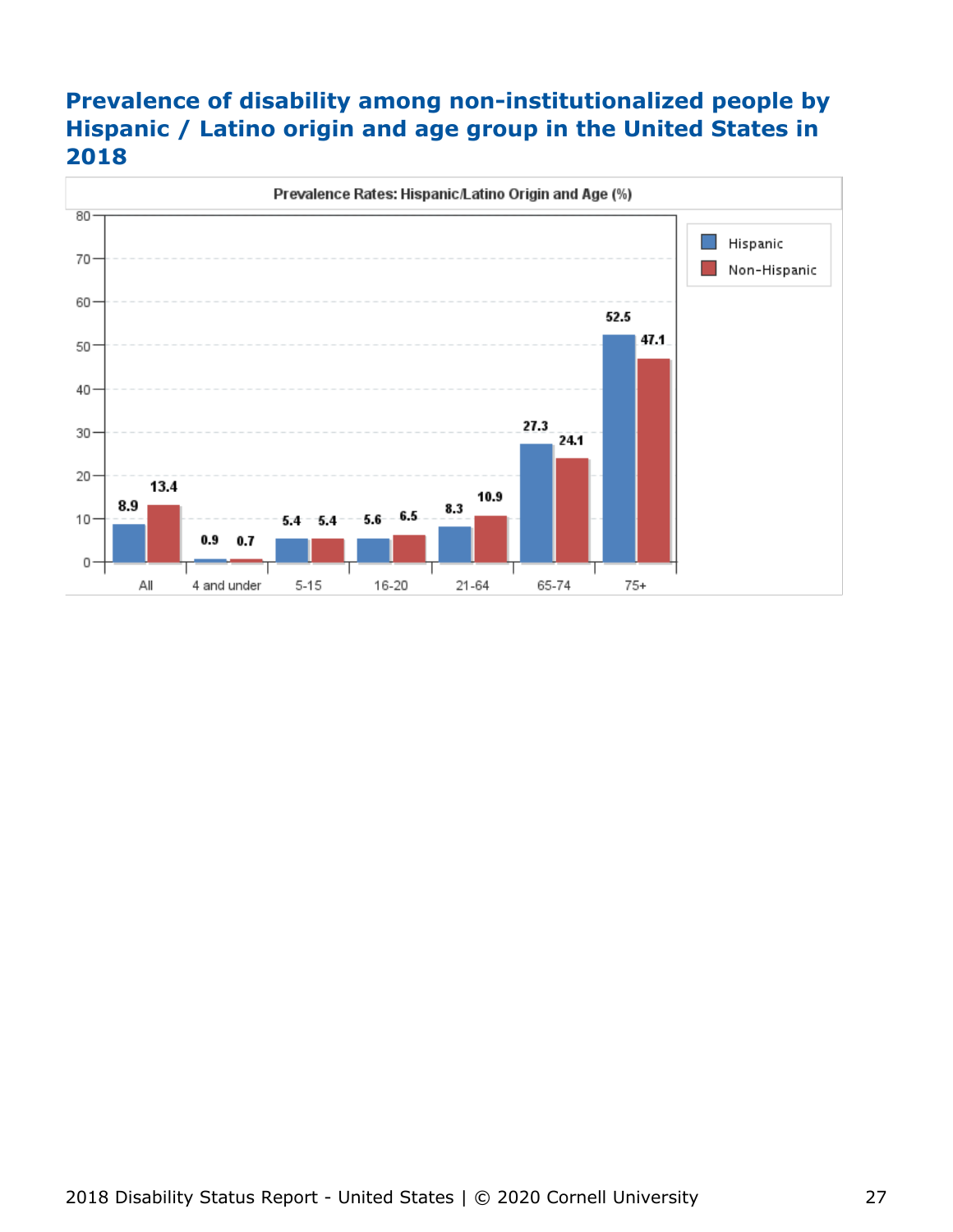| <b>Hispanic/Latino</b><br><b>Origin &amp; Age</b> | $\frac{9}{6}$ | <b>MOE</b> | <b>Number</b> | <b>MOE</b> | <b>Base Pop.</b> | <b>Sample</b><br><b>Size</b> |
|---------------------------------------------------|---------------|------------|---------------|------------|------------------|------------------------------|
| <b>Hispanic</b>                                   |               |            |               |            |                  |                              |
| Hispanic - All Ages                               | 8.9           | 0.10       | 5,294,700     | 59,770     | 59,172,100       | 455,803                      |
| Hispanic - Ages 4 and under                       | 0.9           | 3.29       | 45,400        | 5,580      | 5,083,500        | 33,394                       |
| Hispanic - Ages 5-15                              | 5.4           | 0.17       | 621,200       | 20,620     | 11,542,200       | 85,626                       |
| Hispanic - Ages 16-20                             | 5.6           | 0.27       | 278,000       | 13,800     | 5,006,600        | 40,569                       |
| Hispanic - Ages 21-64                             | 8.3           | 0.13       | 2,754,900     | 43,280     | 33,229,100       | 254,774                      |
| Hispanic - Ages 65-74                             | 27.3          | 0.72       | 724,000       | 22,260     | 2,649,700        | 25,561                       |
| Hispanic - Ages 75+                               | 52.5          | 1.01       | 871,300       | 24,410     | 1,661,000        | 15,879                       |
| <b>Non-Hispanic</b>                               |               |            |               |            |                  |                              |
| Non-Hispanic - All Ages                           | 13.4          | 0.05       | 35,291,000    | 146,940    | 264,117,900      | 2,684,400                    |
| Non-Hispanic - Ages 4 and under                   | 0.7           | 3.29       | 95,600        | 8,100      | 14,485,100       | 128,894                      |
| Non-Hispanic - Ages 5-15                          | 5.4           | 0.10       | 1,832,000     | 35,350     | 33,779,000       | 321,844                      |
| Non-Hispanic - Ages 16-20                         | 6.5           | 0.16       | 1,073,500     | 27,090     | 16,508,400       | 165,685                      |
| Non-Hispanic - Ages 21-64                         | 10.9          | 0.07       | 16,583,900    | 103,910    | 152,534,800      | 1,498,256                    |
| Non-Hispanic - Ages 65-74                         | 24.1          | 0.21       | 6,657,900     | 66,880     | 27,595,800       | 341,215                      |
| Non-Hispanic - Ages 75+                           | 47.1          | 0.30       | 9,048,000     | 77,680     | 19,214,700       | 228,506                      |

**\* Note:** Children ages 0-4 were only asked about visual and hearing disabilities, children ages 5-15 were not asked the "Independent Living Disability" question.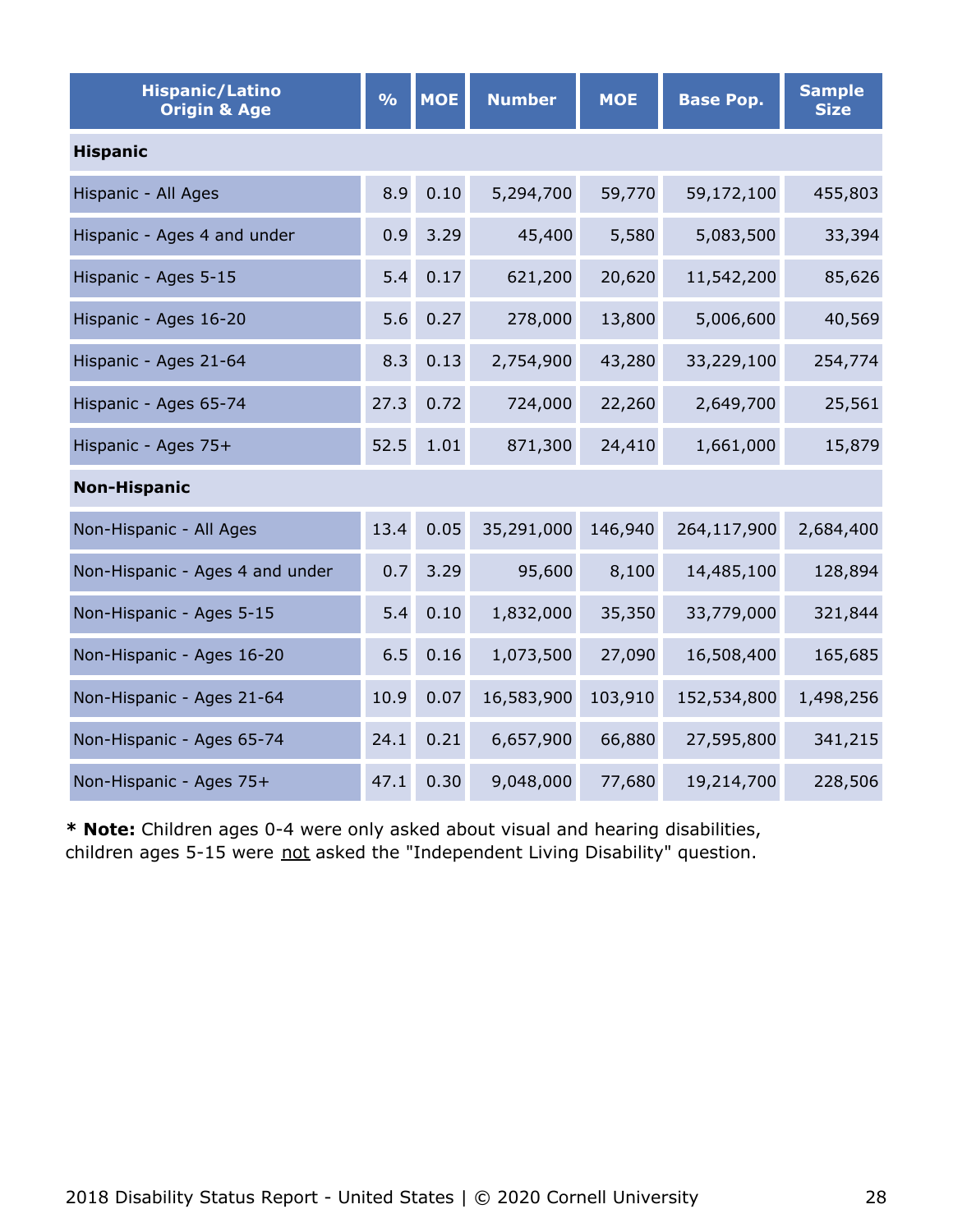# <span id="page-29-0"></span>**Prevalence**

## **Race**

## **Introduction**

This section presents the disability prevalence rate among non-institutionalized working-age people (ages 21 to 64) by race category in the US, using data from the 2018 American Community Survey (ACS). For definitions of terms, see Glossary.

## **Quick Statistics**

In 2018, among working-age people in the US:

- 10.4 percent of persons who were White reported a disability.  $\bullet$
- 13.3 percent of persons who were Black/African American reported a  $\bullet$ disability.
- 17.0 percent of persons who were Native American reported a disability.  $\bullet$
- 4.3 percent of persons who were Asian reported a disability.
- 9.7 percent of persons who were some other race(s) reported a disability.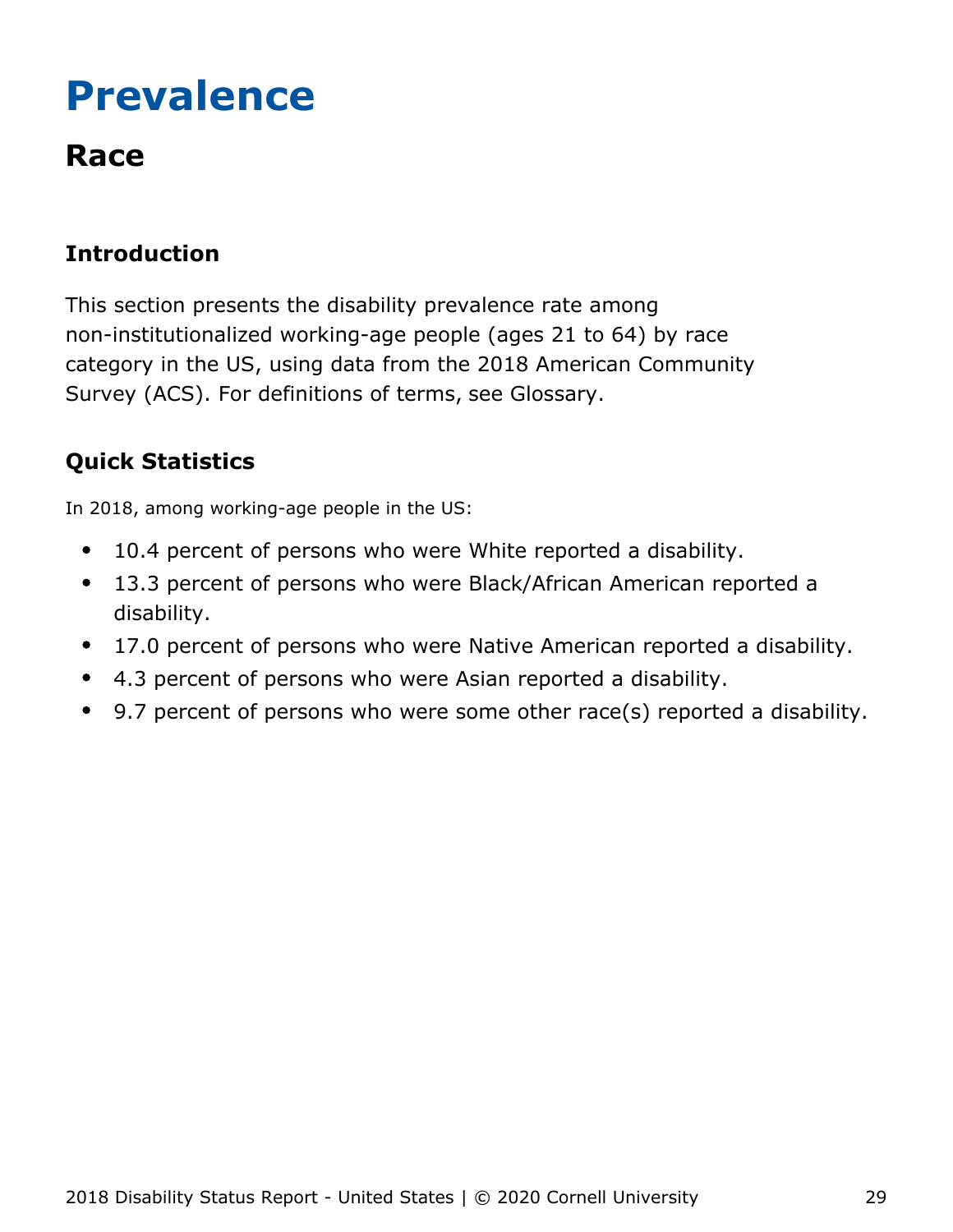

#### **Prevalence of disability among non-institutionalized working-age people (ages 21 to 64) by race in the United States in 2018**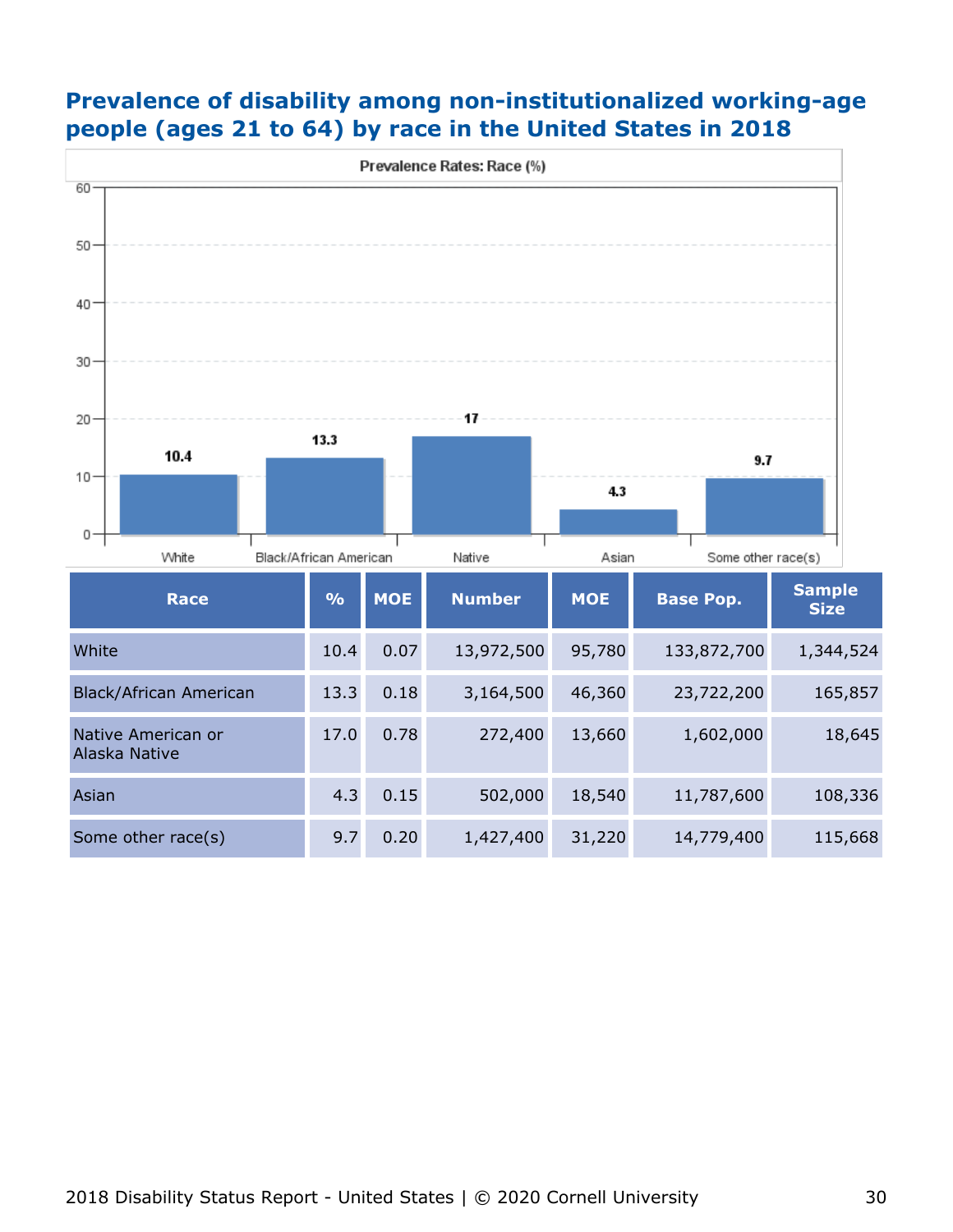# <span id="page-31-0"></span>**Employment**

### **Introduction**

This section examines the employment rates of non-institutionalized working-age people (ages 21 to 64) with disabilities in the United States, using data from the 2018 American Community Survey (ACS). For definitions of terms, see Glossary.



- $\bullet$ In 2018, the employment rate of working-age people with disabilities in the US was 37.8 percent.
- In 2018, the employment rate of working-age people  $\bullet$ without disabilities in the US was 80.0 percent.
- The gap between the employment rates of  $\bullet$ working-age people with and without disabilities was 42.2 percentage points.
- Among the six types of disabilities identified in the ACS, the highest employment rate was for people with a "Hearing Disability," 53.6 percent. The lowest employment rate was for people with a "Self-Care Disability," 16.2 percent.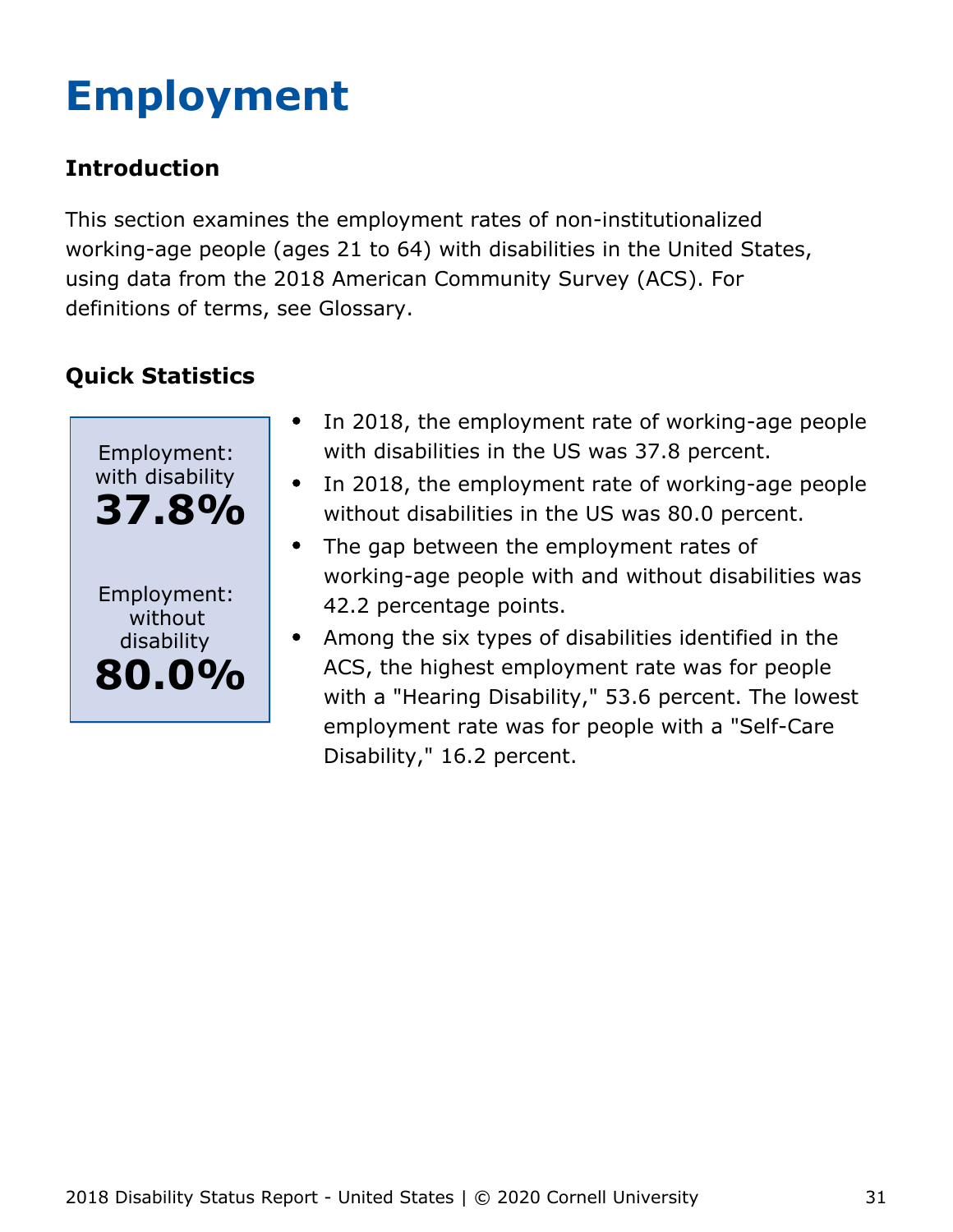

#### **Employment of non-institutionalized working-age people (ages 21 to 64) by disability status in the United States in 2018**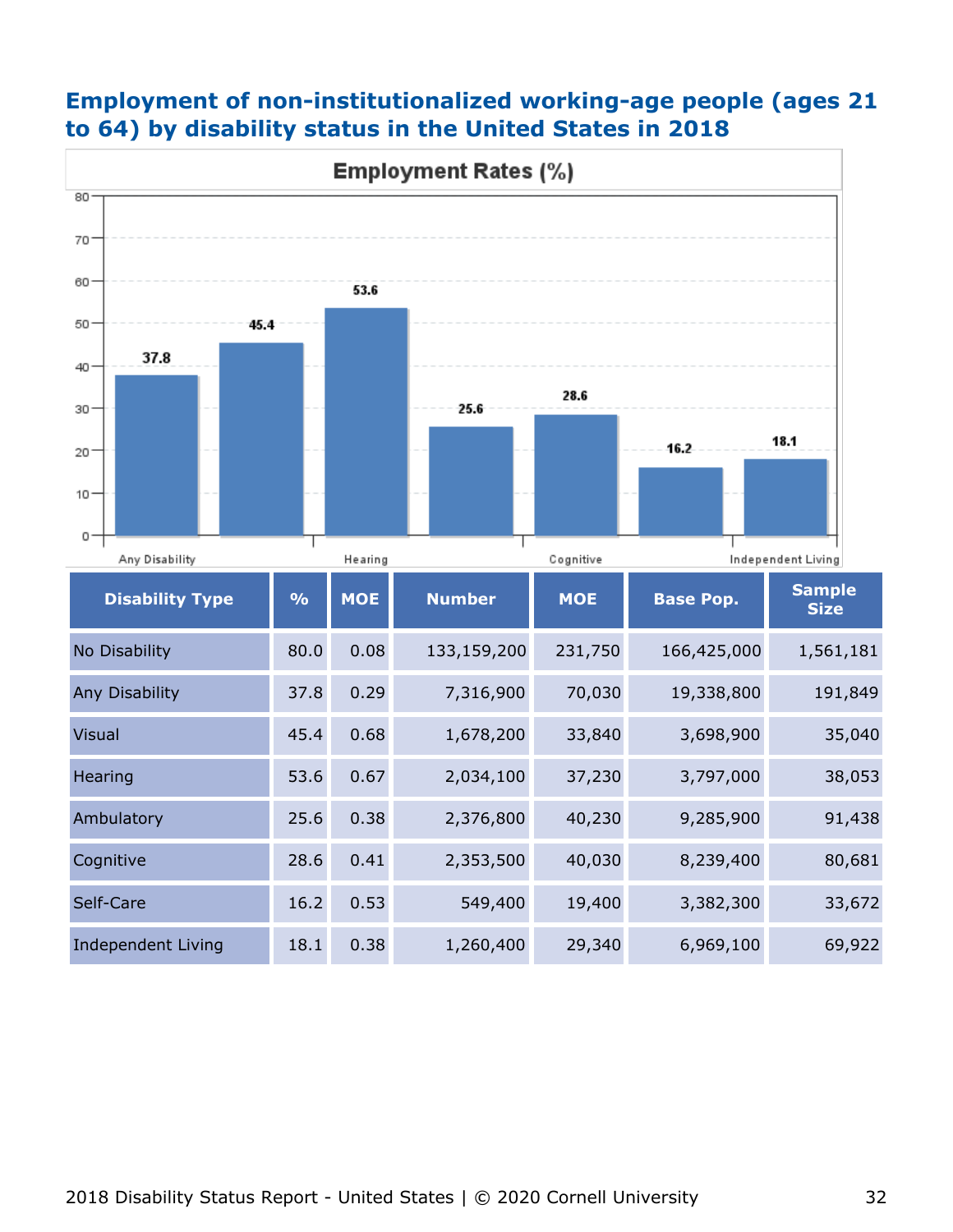# <span id="page-33-0"></span>**Not Working but Actively Looking for Work**

## **Introduction**

This section focuses on the percentage of non-institutionalized working-age people (ages 21 to 64) with disabilities in the United States who are not working but actively looking for work, using data from the 2018 American Community Survey (ACS). For definitions of terms, see Glossary.



- In 2018 in the US, the percentage of working-age people with disabilities who were not working but actively looking for work was 7.3 percent.
- In 2018 in the US, the percentage of working-age people without disabilities who were not working but actively looking for work was 16.6 percent.
- $\bullet$ The difference in the percentage of not working but actively looking for work between working-age people with and without disabilities was 9.3 percentage points.
	- Among the six types of disabilities identified in the ACS, the highest percentage of not working but actively looking for work was for people with a "Hearing Disability," 8.2 percent. The lowest percentage was for people with a "Self-Care Disability," 3.1 percent.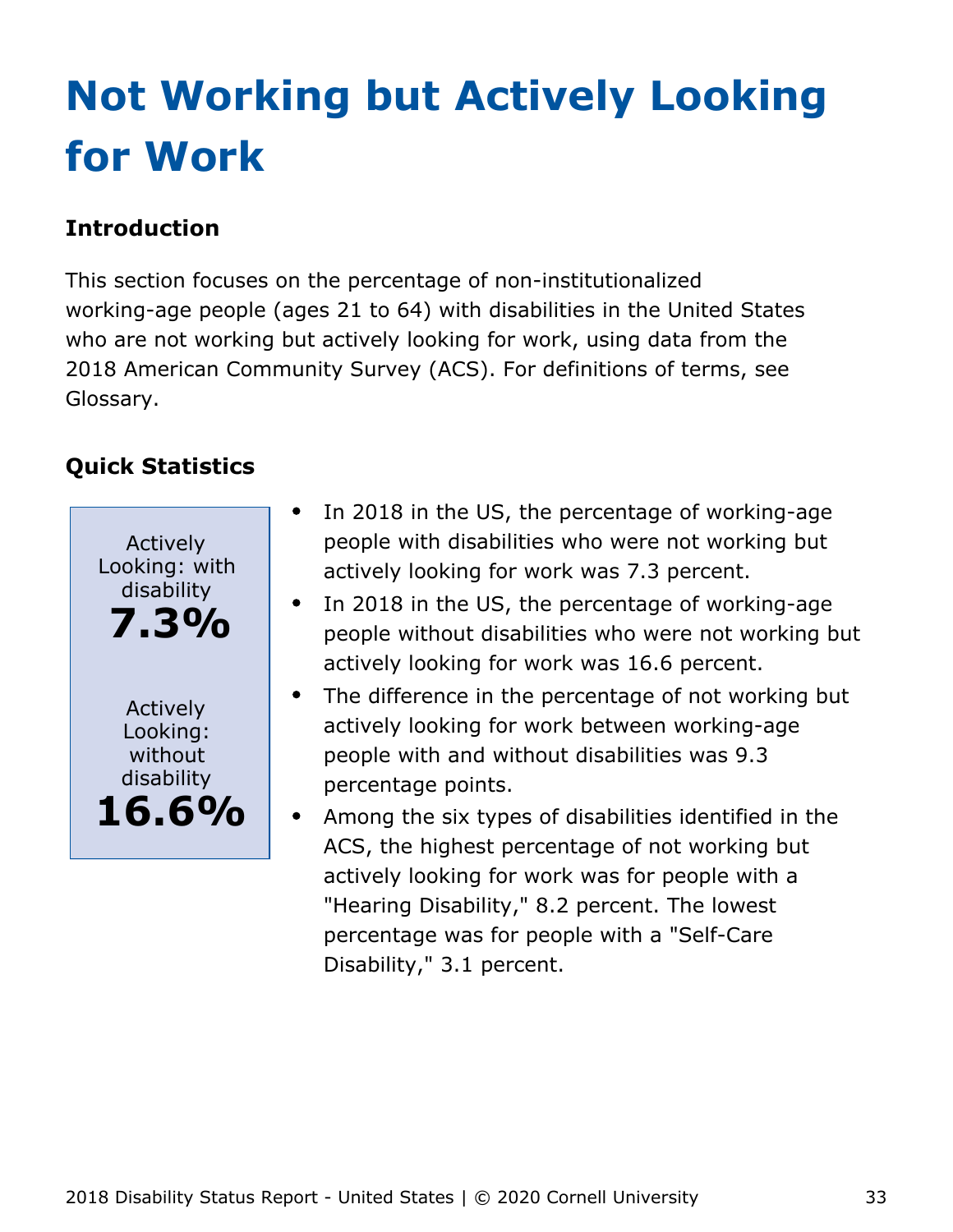#### **Percentage who are not working but actively looking for work among non-institutionalized working-age people (ages 21 to 64) in the United States in 2018**

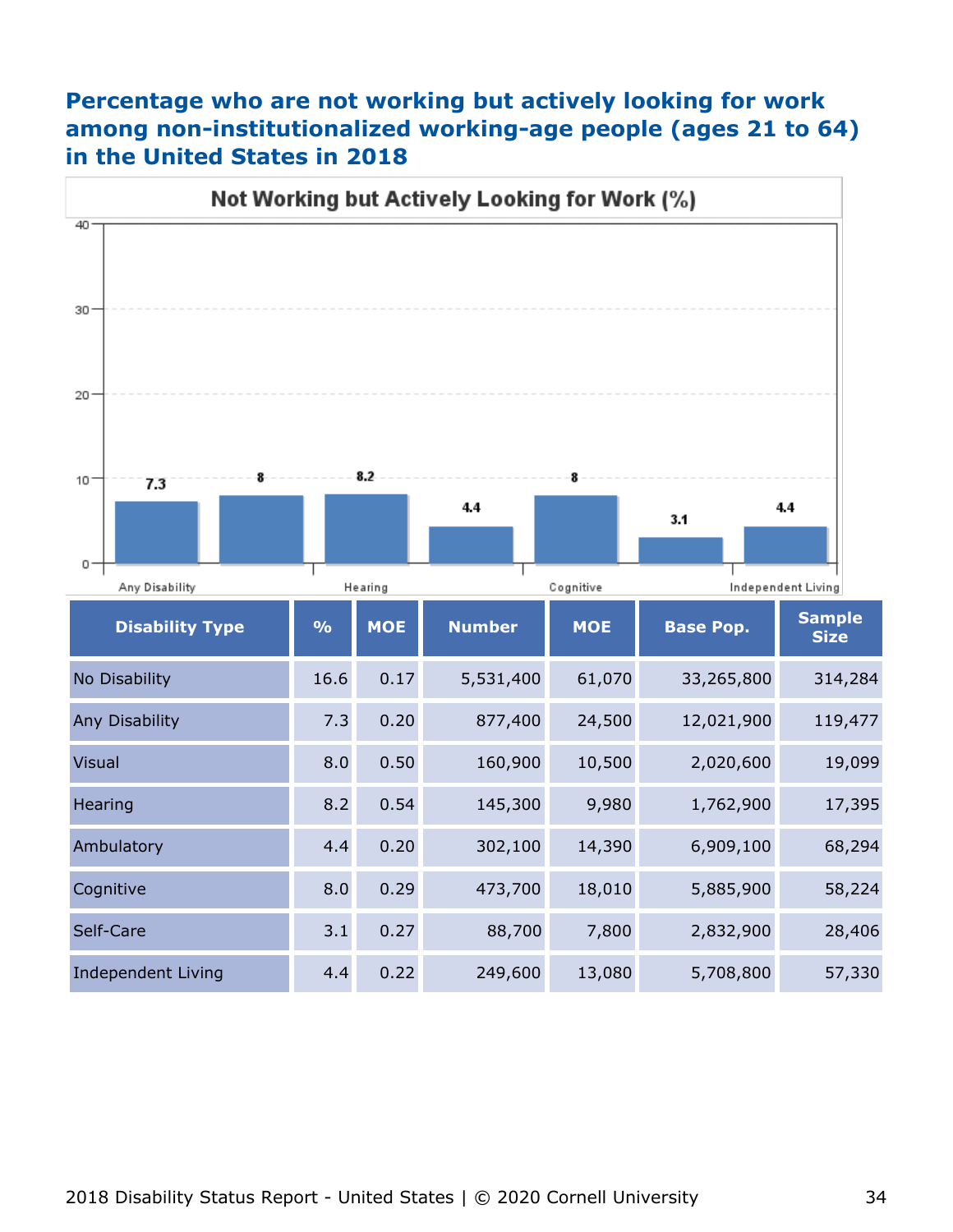# <span id="page-35-0"></span>**Full-Time / Full-Year Employment**

### **Introduction**

This section presents the percentage of non-institutionalized working-age people (ages 21 to 64) with disabilities working full-time/full-year in the United States, using data from the 2018 American Community Survey (ACS). For definitions of terms, see Glossary.



- In 2018, the percentage of working-age people with disabilities working full-time/full-year in the US was 24.3 percent.
- In 2018, the percentage of working-age people without disabilities working full-time/full-year in the US was 61.1 percent.
- The difference in the percentage working full-time/full-year between working-age people with and without disabilities was 36.8 percentage points.
- Among the six types of disabilities identified in the  $\bullet$ ACS, the highest full-time/full-year employment rate was for people with "Hearing Disability," 39.5 percent. The lowest full-time/full-year employment rate was for people with "Independent Living Disability," 8.8 percent.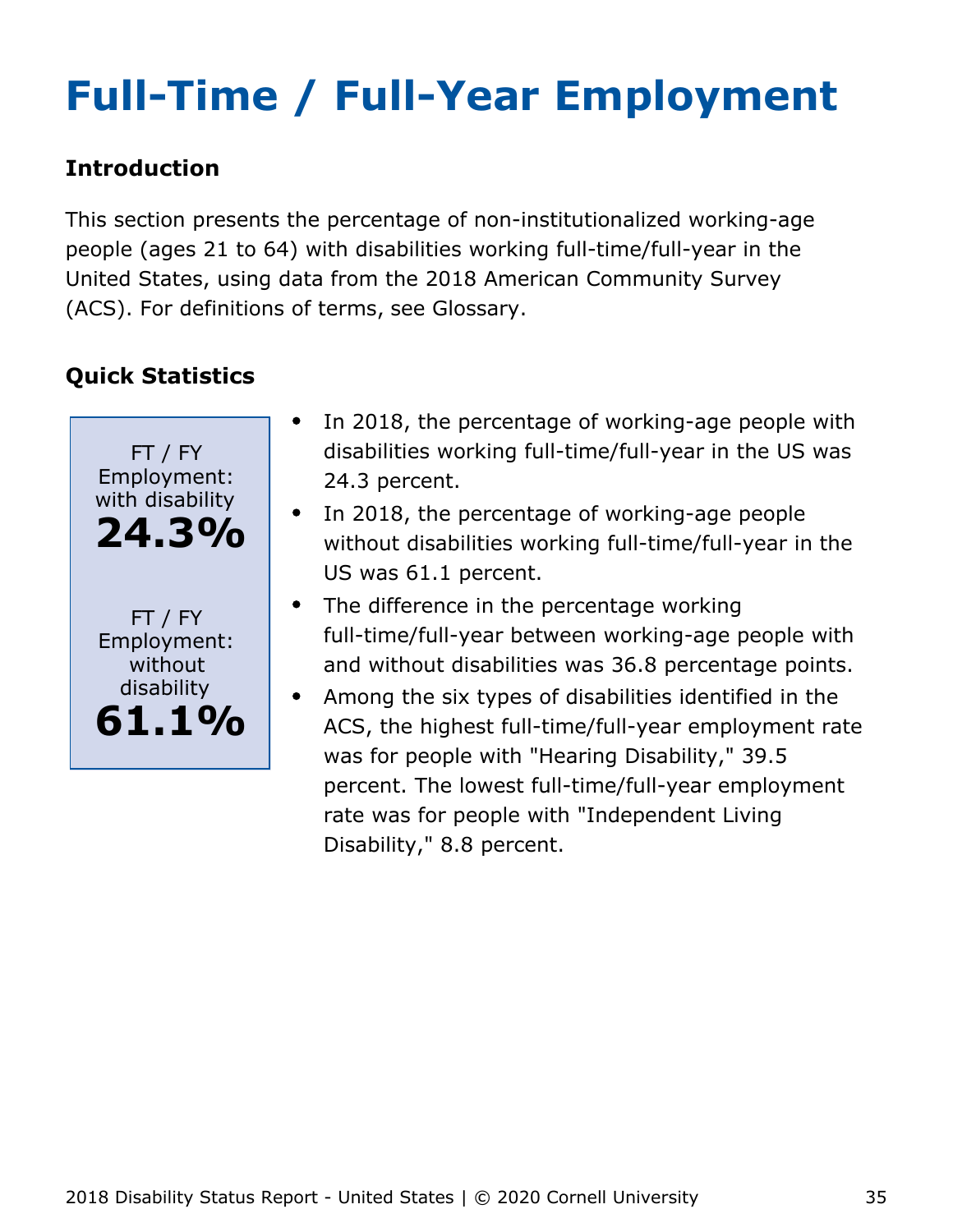#### **Full-Time/Full-Year employment of non-institutionalized working-age people (ages 21 to 64) by disability status in the United States in 2018**

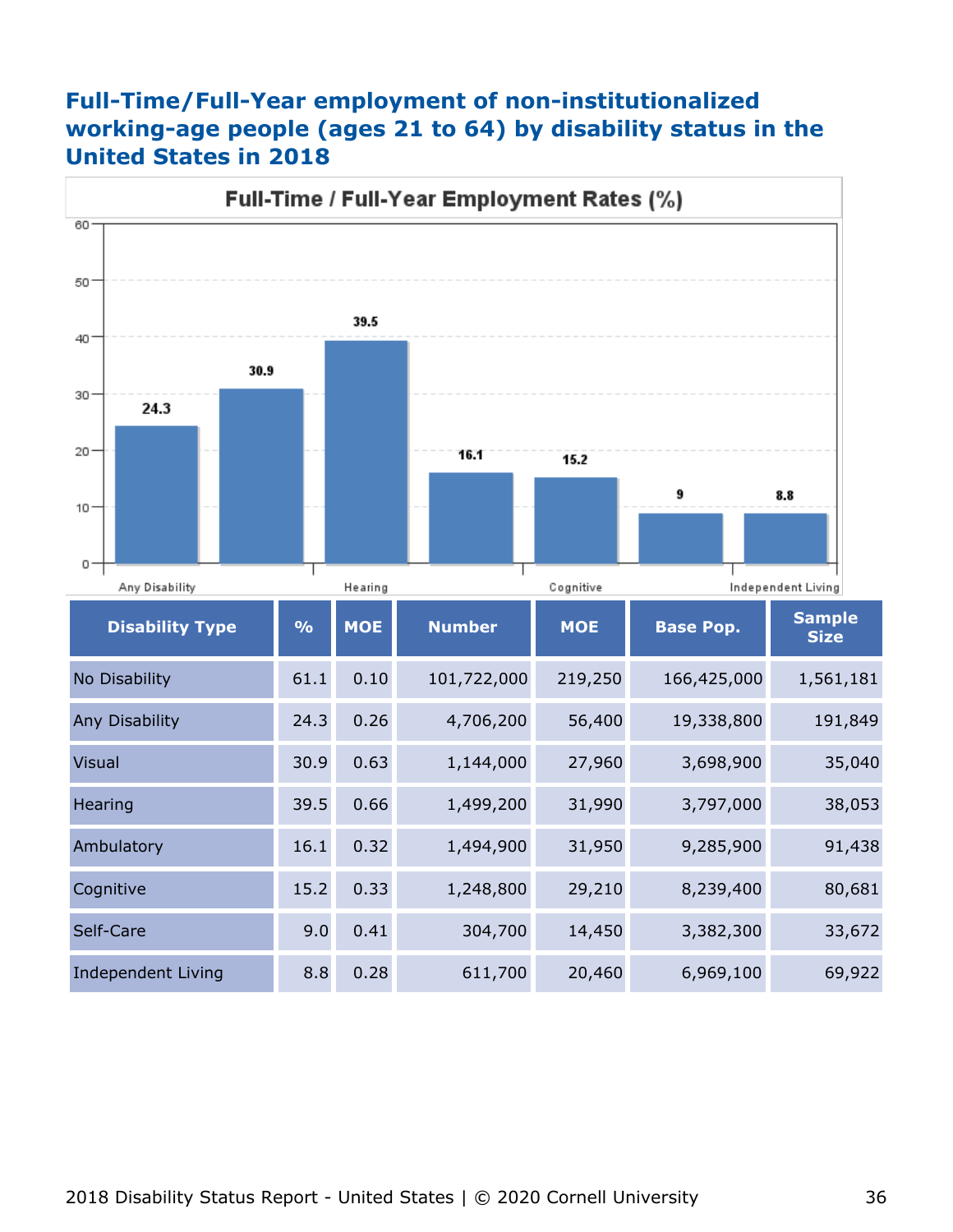# <span id="page-37-0"></span>**Annual Earnings (Full-Time / Full-Year Workers)**

### **Introduction**

This section examines the median annual earnings of non-institutionalized working-age people (ages 21 to 64) with disabilities who work full-time/full-year in the United States, using data from the 2018 American Community Survey (ACS). For definitions of terms, see Glossary.



- In 2018, the median earnings of working-age people with disabilities who worked full-time/full-year in the US was \$40,500.
- In 2018, the median earnings of working-age people without disabilities who worked full-time/full-year in the US was \$49,200.
- The difference in the median earnings between working-age people with and without disabilities who worked full-time/full-year was \$8,700.
- Among the six types of disabilities identified in the ACS, the highest annual earnings was for people with "Hearing Disability," \$48,600. The lowest annual earnings was for people with "Cognitive Disability," \$35,500.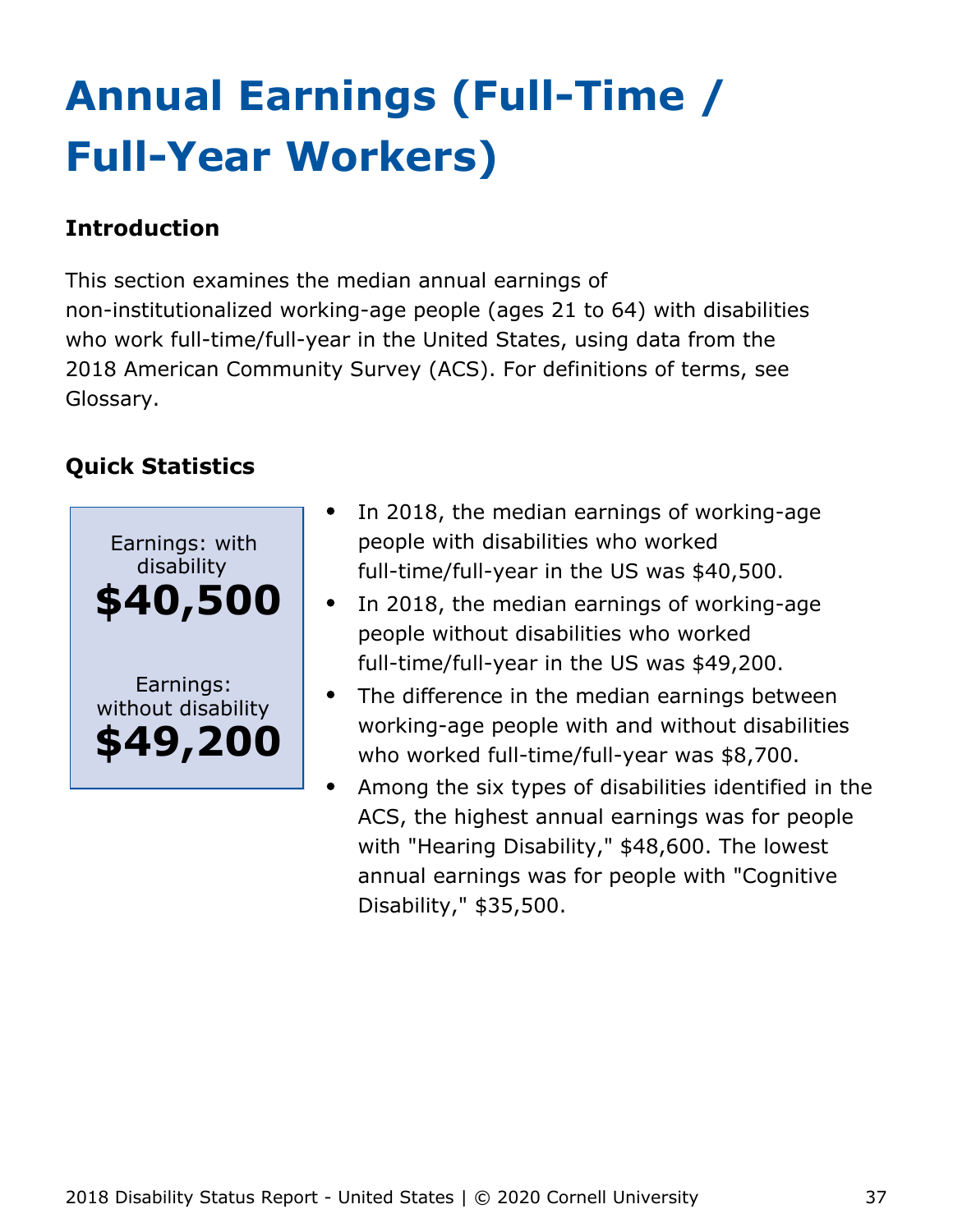#### **Median annual earnings of non-institutionalized working-age people (ages 21 to 64) who work full-time/full-year by disability status in the United States in 2018**



| <b>Disability Type</b>    | <b>Median</b><br><b>Earnings</b> | <b>MOE</b> | <b>Base Pop.</b> | <b>Sample</b><br><b>Size</b> |
|---------------------------|----------------------------------|------------|------------------|------------------------------|
| No Disability             | \$49,200                         | \$120      | 101,722,000      | 949,987                      |
| Any Disability            | \$40,500                         | \$470      | 4,706,000        | 46,676                       |
| <b>Visual</b>             | \$40,500                         | \$870      | 1,144,000        | 10,927                       |
| Hearing                   | \$48,600                         | \$950      | 1,499,000        | 15,316                       |
| Ambulatory                | \$40,500                         | \$760      | 1,495,000        | 14,534                       |
| Cognitive                 | \$35,500                         | \$750      | 1,249,000        | 11,676                       |
| Self-Care                 | \$40,500                         | \$1,870    | 305,000          | 2,816                        |
| <b>Independent Living</b> | \$35,900                         | \$1,120    | 612,000          | 5,890                        |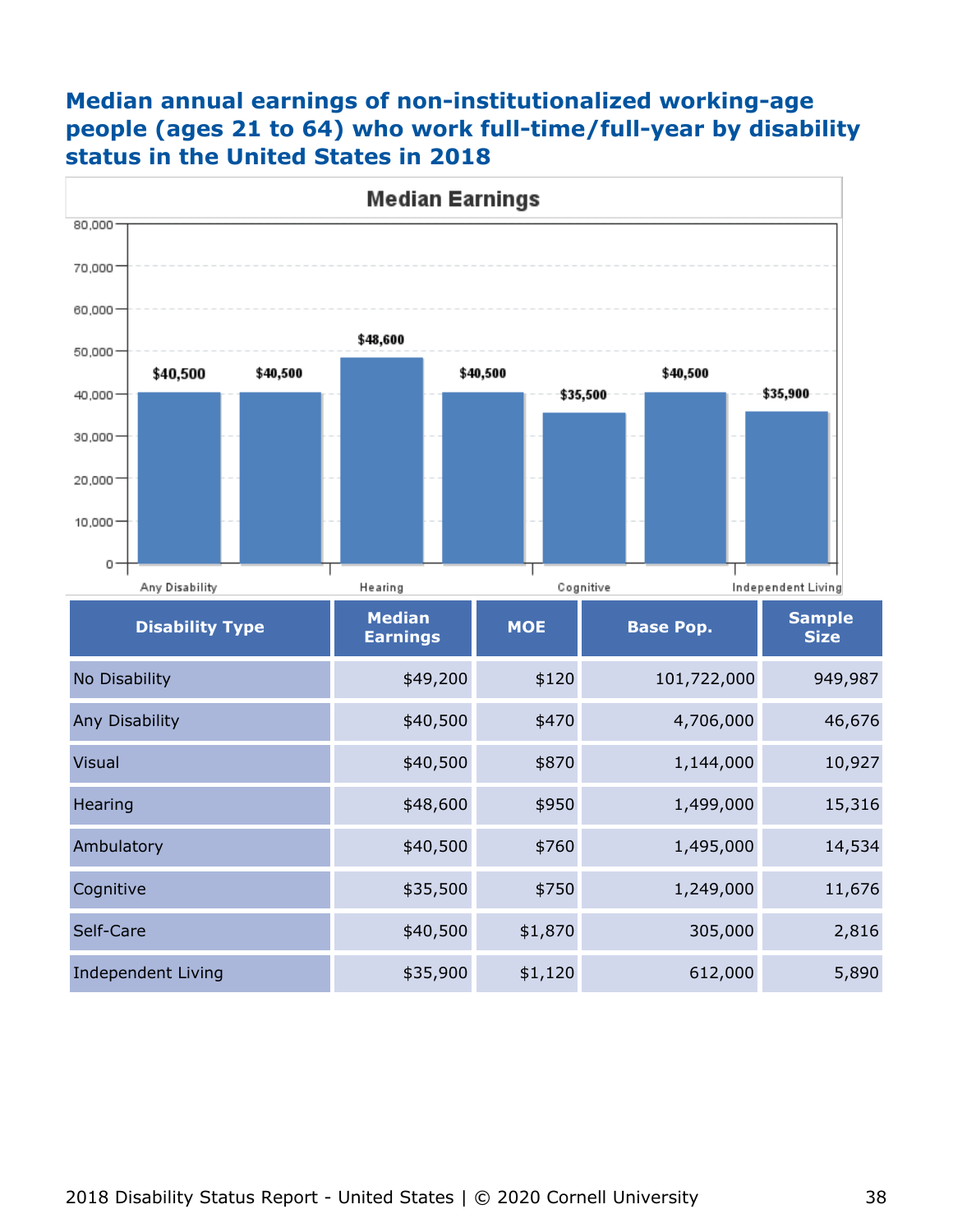# <span id="page-39-0"></span>**Annual Household Income**

### **Introduction**

This section illustrates the median annual income\* of households that include any working-age people (ages 21 to 64) with disabilities in the United States, using data from the 2018 American Community Survey (ACS). For definitions of terms, see Glossary.

## **Quick Statistics**



- In 2018, the median income of households that include any working-age people with disabilities in the US was \$46,900.
- In 2018, the median income of households that do not include any working-age people with disabilities in the US was \$74,400.
- The difference in the median income between households including and not including working-age people with disabilities was \$27,500.
- Among the six types of disabilities identified in the ACS, the highest median income was for households including persons with a "Hearing Disability," \$59,500. The lowest median income was for households containing persons with a "Self-Care Disability" \$39,000.

**\* Note:** Household income is not available for persons living in group quarters.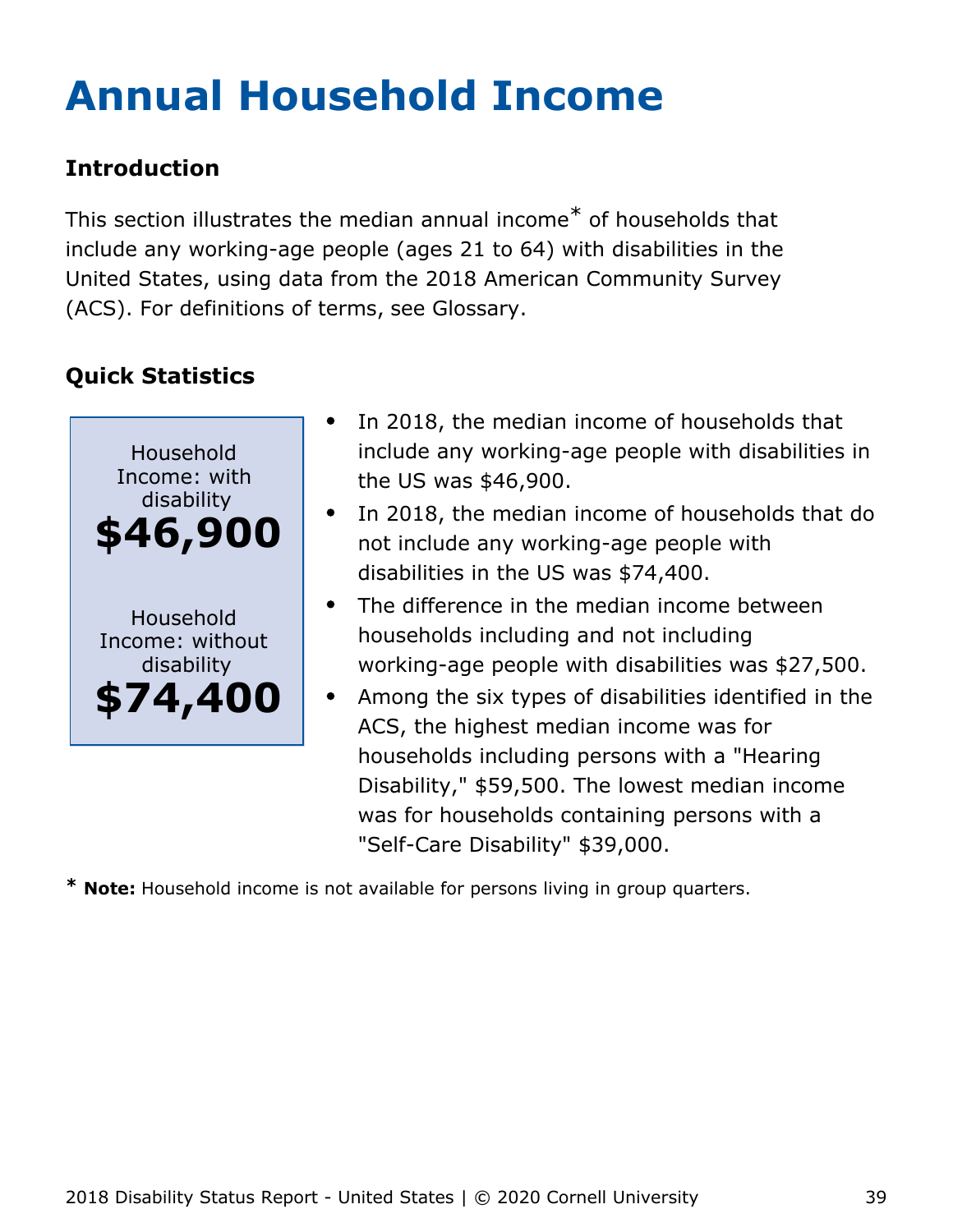### **Median annual income\* of households including any working-age people (ages 21 to 64) by disability status in the United States in 2018**



**\* Note:** Household income is not available for persons living in group quarters.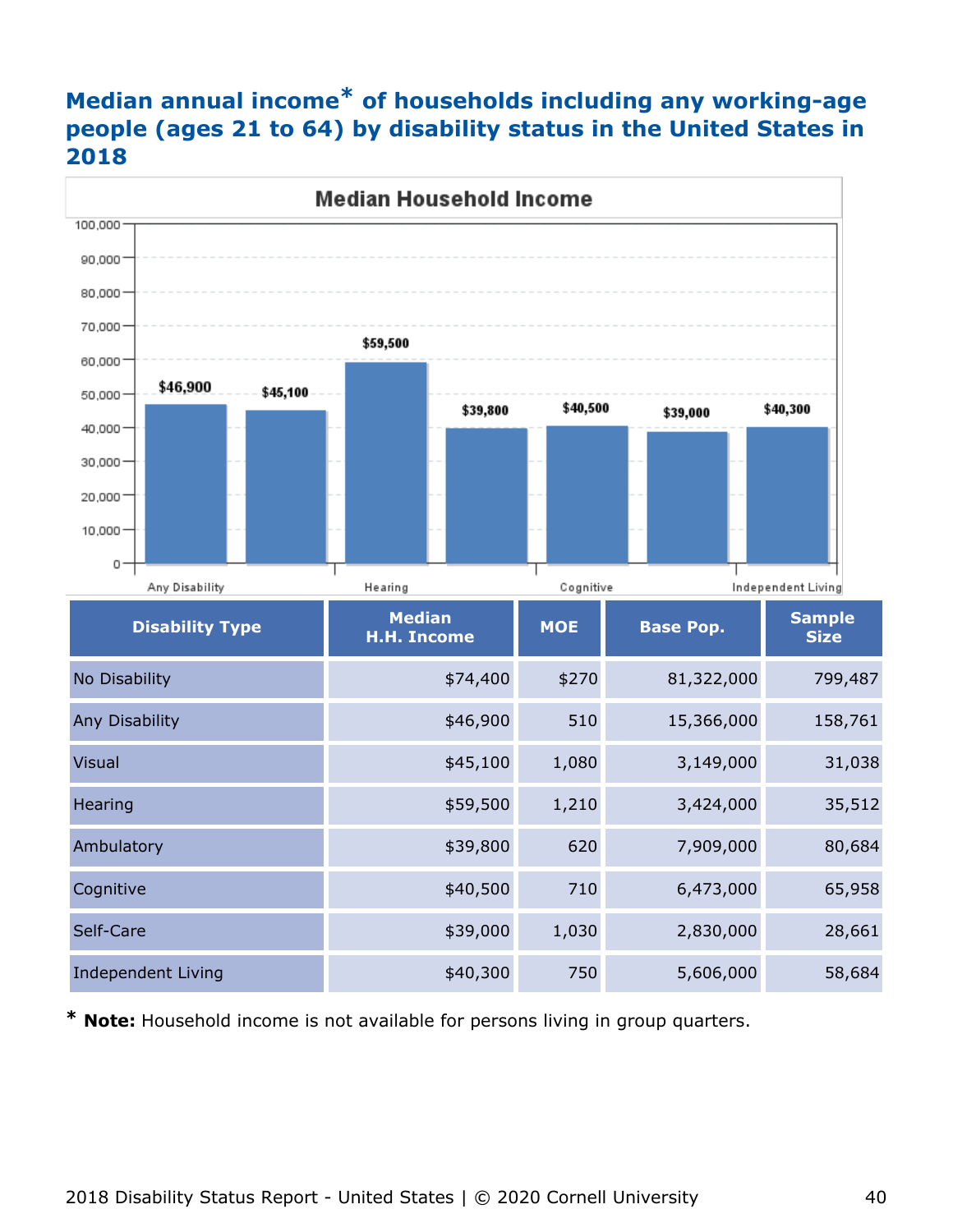# <span id="page-41-0"></span>**Poverty**

## **Introduction**

This section examines the poverty rates\* of non-institutionalized working-age people (ages 21 to 64) with disabilities in the United States, using data from the 2018 American Community Survey (ACS). For definitions of terms, see Glossary.

## **Quick Statistics**



- $\bullet$ In 2018, the poverty rate of working-age people with disabilities in the US was 26.0 percent.
- In 2018, the poverty rate of working-age people  $\bullet$ without disabilities in the US was 10.0 percent.
- The difference in the poverty rate between working-age people with and without disabilities was 16 percentage points.
- Among the six types of disabilities identified in the ACS, the highest poverty rate was for people with "Self-Care Disability," 31.6 percent. The lowest poverty rate was for people with "Hearing Disability," 19.6 percent.

**\* Note:** The Census Bureau does not calculate poverty status for those people living in military group quarters or college dormitories.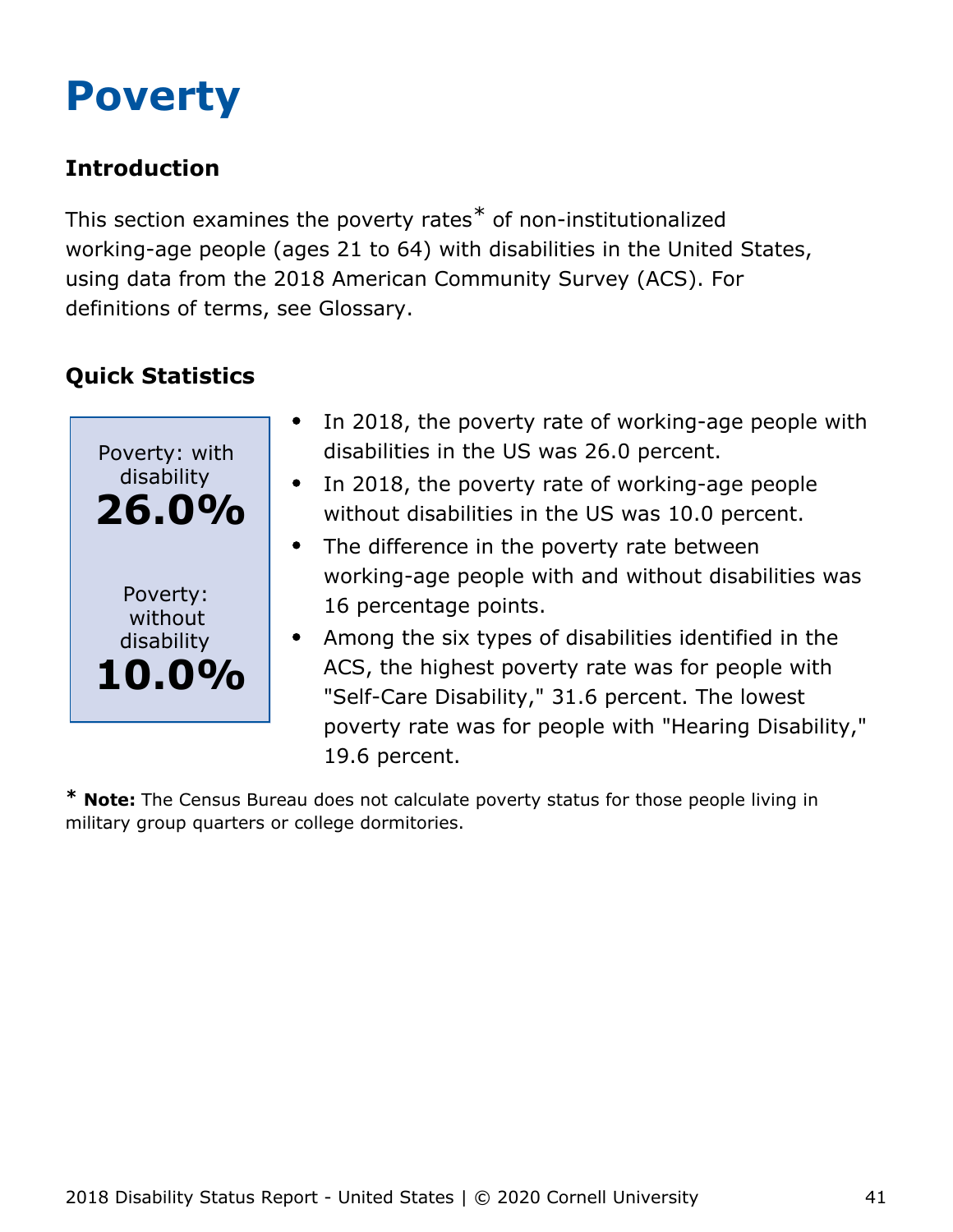

### **Poverty rates\* of non-institutionalized working-age people (ages 21 to 64) by disability status in the United States in 2018**

**\* Note:** The Census Bureau does not calculate poverty status for those people living in military group quarters or college dormitories.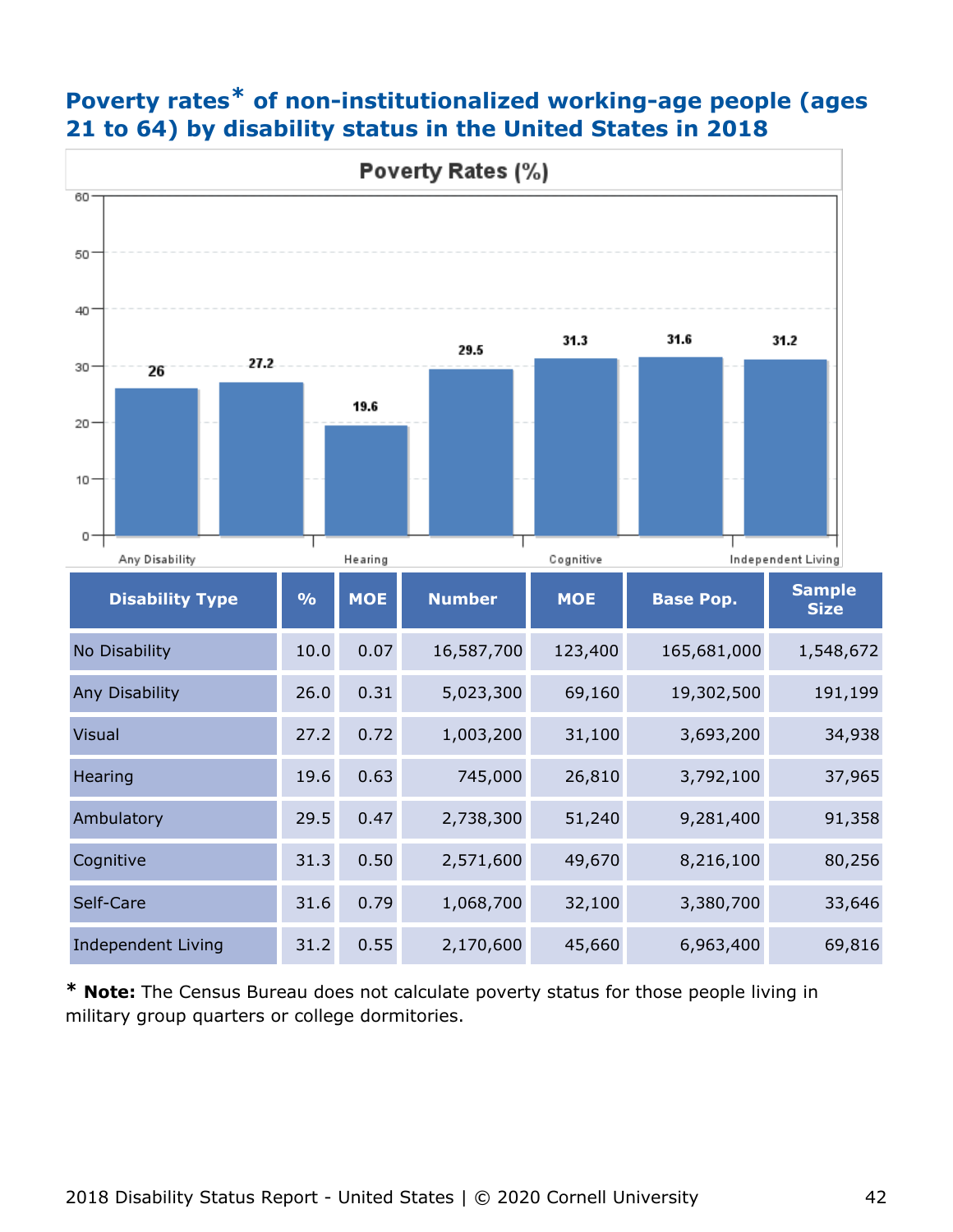# <span id="page-43-0"></span>**Supplemental Security Income (SSI)**

## **Introduction**

This section focuses on the percentage of non-institutionalized working-age people (ages 21 to 64) with disabilities who receive Supplemental Security Income (SSI) payments in the United States, using data from the 2018 American Community Survey (ACS). For definitions of terms, see Glossary. Please note that these results will differ from official Social Security Administration reports for several reasons. For additional information, please email [DisabilityStatistics@cornell.edu](mailto:DisabilityStatistics@cornell.edu).



- In 2018, the percentage of working-age people with  $\bullet$ disabilities receiving Supplemental Security Income payments in the US was 19.0 percent.
- In 2018, the number of working-age people with disabilities receiving Supplemental Security Income payments in the US was 3,665,300.
- Among the six types of disabilities identified in the  $\bullet$ ACS, the highest percentage that received SSI was people with "Self-Care Disability," 30.0 percent. The lowest percentage that received SSI was people with "Hearing Disability," 12.3 percent.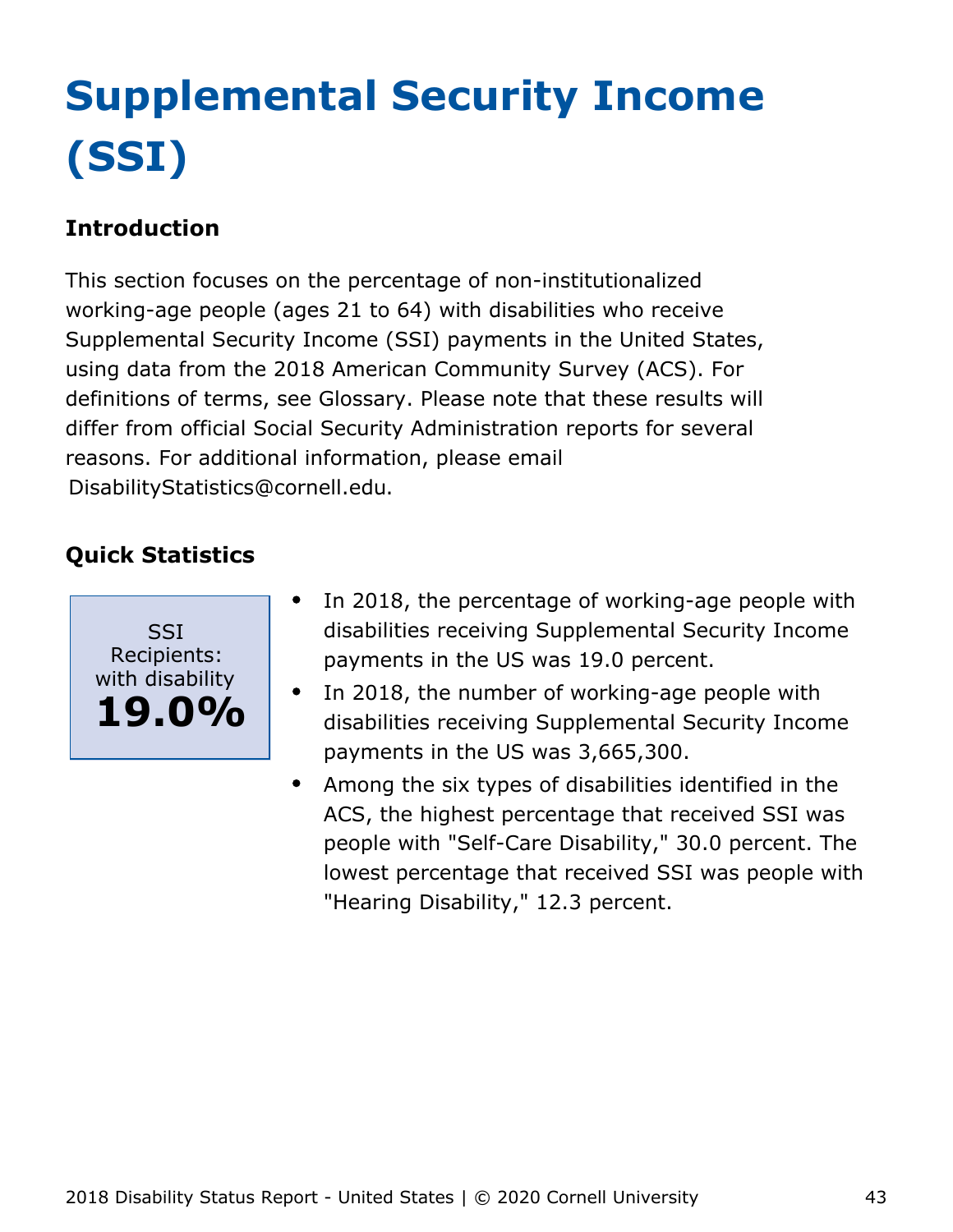#### **Percentage of non-institutionalized working-age people (ages 21 to 64) with disabilities who receive Supplemental Security Income (SSI) payments in the United States in 2018**

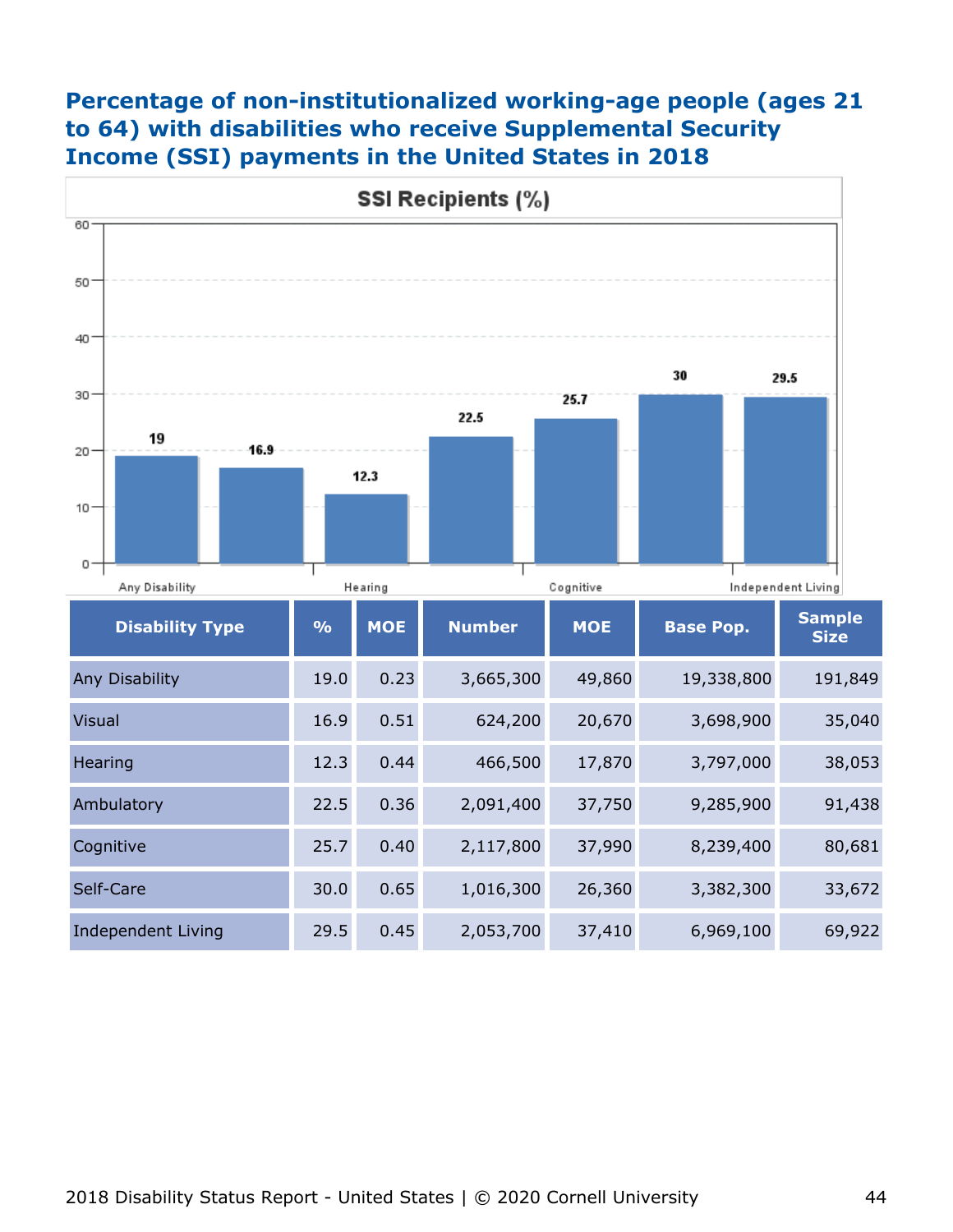# <span id="page-45-0"></span>**Education**

# **High School Diploma/Equivalent**

### **Introduction**

This section explores the percentage of non-institutionalized working-age people (ages 21 to 64) with disabilities with only a high school diploma or equivalent in the United States, using data from the 2018 American Community Survey (ACS). For definitions of terms, see Glossary.



- In 2018, the percentage of working-age people with  $\bullet$ disabilities with only a high school diploma or equivalent in the US was 34.2 percent.
- In 2018, the percentage of working-age people without disabilities with only a high school diploma or equivalent in the US was 24.8 percent.
- The difference in the percentage with only a high school diploma or equivalent between working-age people with and without disabilities was 9.4 percentage points.
- Among the six types of disabilities identified in the ACS, the highest percentage with only a high school diploma or equivalent was for people with "Independent Living Disability," 37.3 percent. The lowest percentage with only a high school diploma or equivalent was for people with "Hearing Disability," 31.5 percent.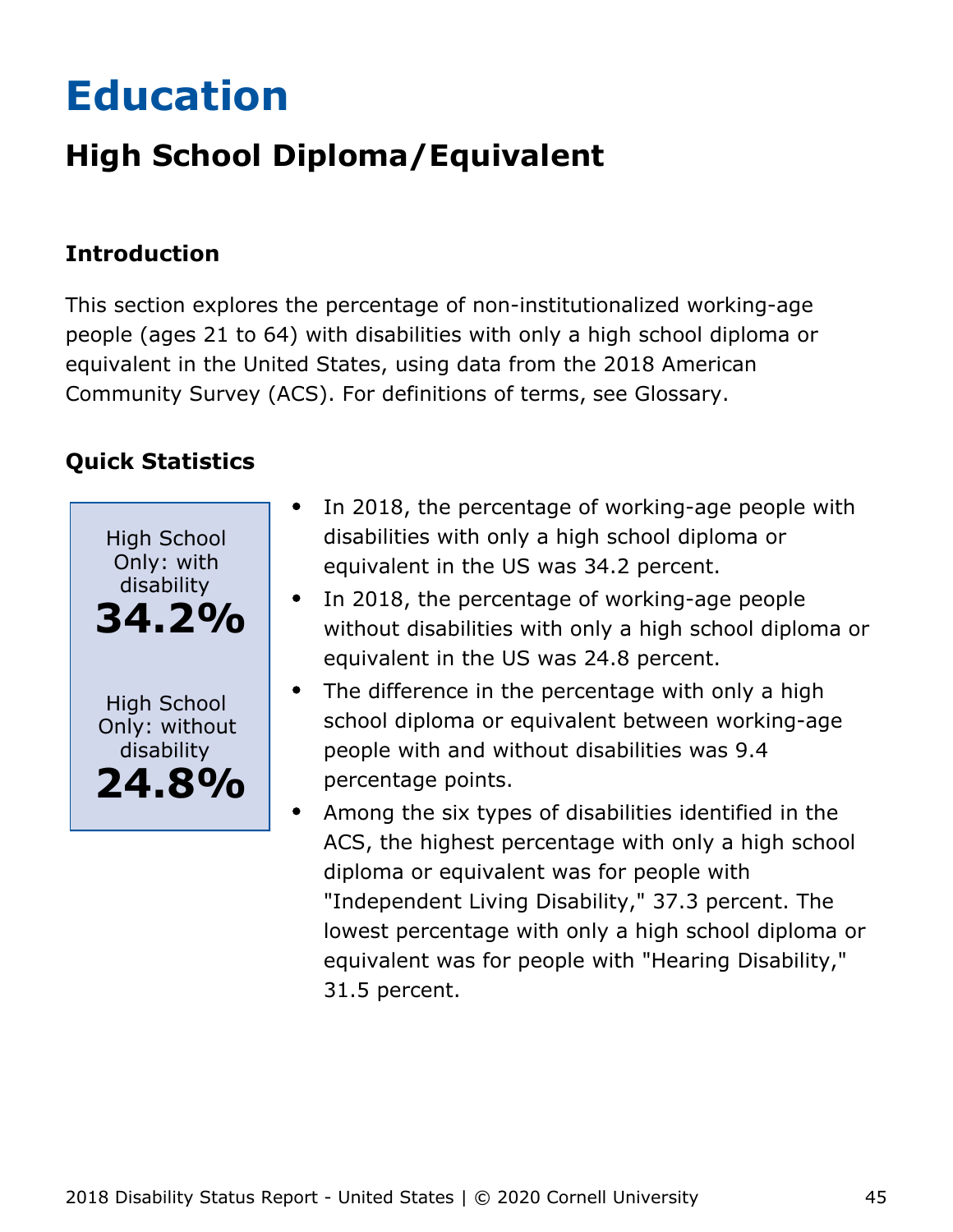#### **Percentage of non-institutionalized working-age people (ages 21 to 64) with only a high school diploma or equivalent by disability status in the US in 2018**

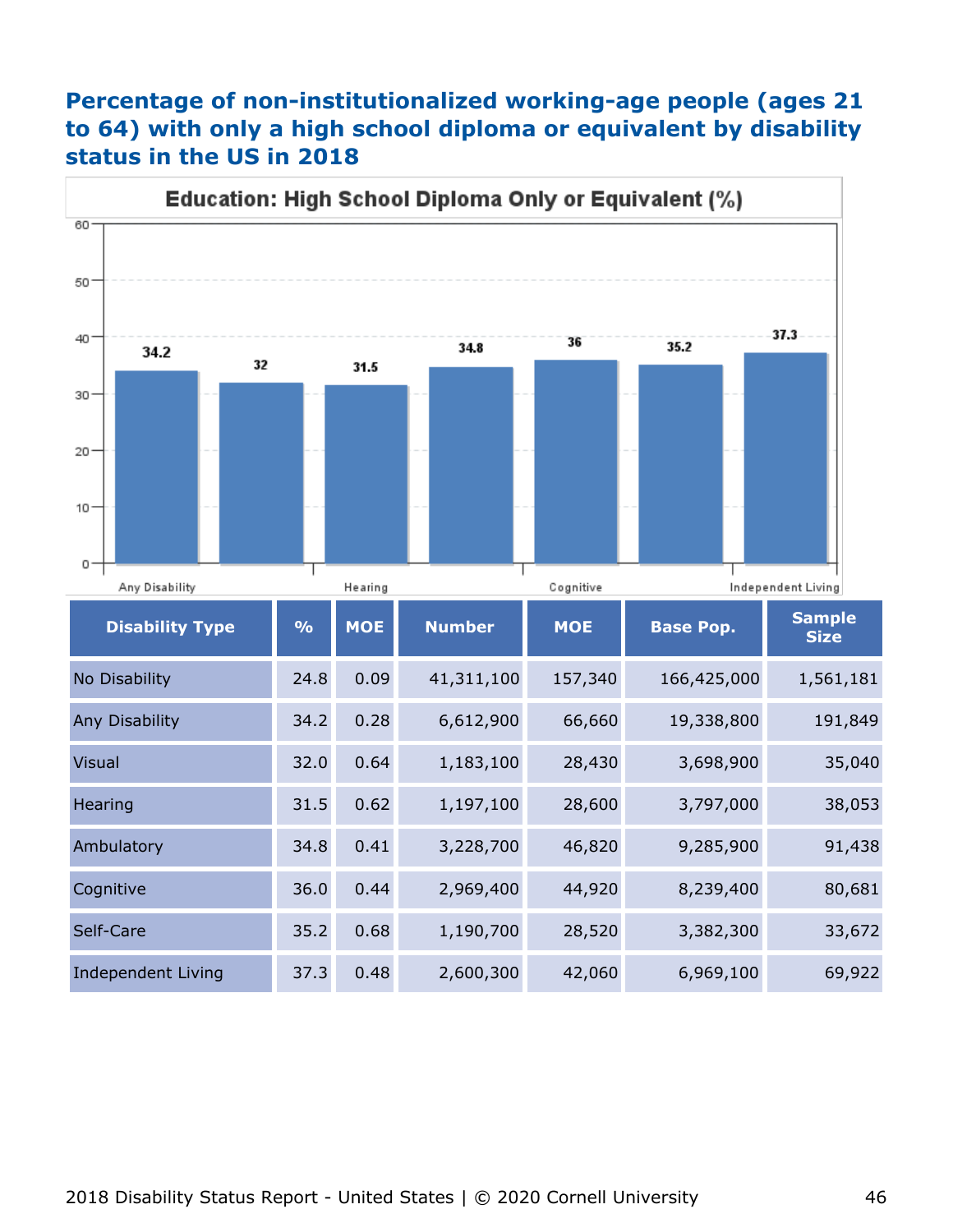# <span id="page-47-0"></span>**Education**

# **Some College/Associate's Degree**

#### **Introduction**

This section examines the percentage of non-institutionalized working-age people (ages 21 to 64) with disabilities with only some college or an Associate's degree in the United States, using data from the 2018 American Community Survey (ACS). For definitions of terms, see Glossary.



- In 2018, the percentage of working-age people with  $\bullet$ disabilities with only some college or an Associate's degree in the US was 32.0 percent.
- In 2018, the percentage of working-age people without disabilities with only some college or an Associate's degree in the US was 30.9 percent.
- The difference in the percentage with only some  $\bullet$ college or an Associate's degree between working-age people with and without disabilities was -1.1 percentage points.
- Among the six types of disabilities identified in the ACS, the highest percentage with only some college or an Associate's degree was for people with "Hearing Disability," 33.8 percent. The lowest percentage with only some college or Associate's degree was for people with "Independent Living Disability," 28.9 percent.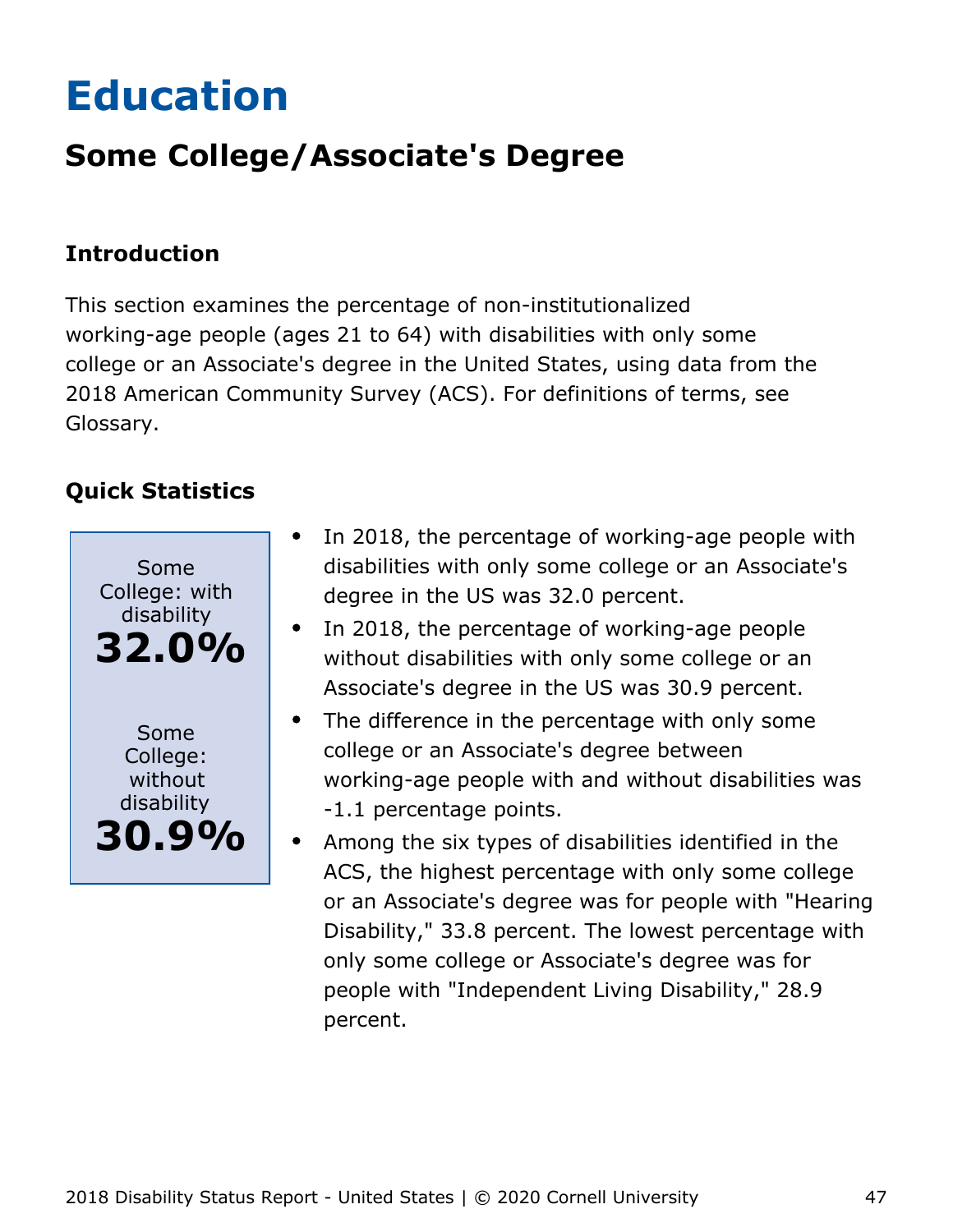#### **Percentage of non-institutionalized working-age people (ages 21 to 64) with only some college or an Associate's degree by disability status in the United States in 2018**

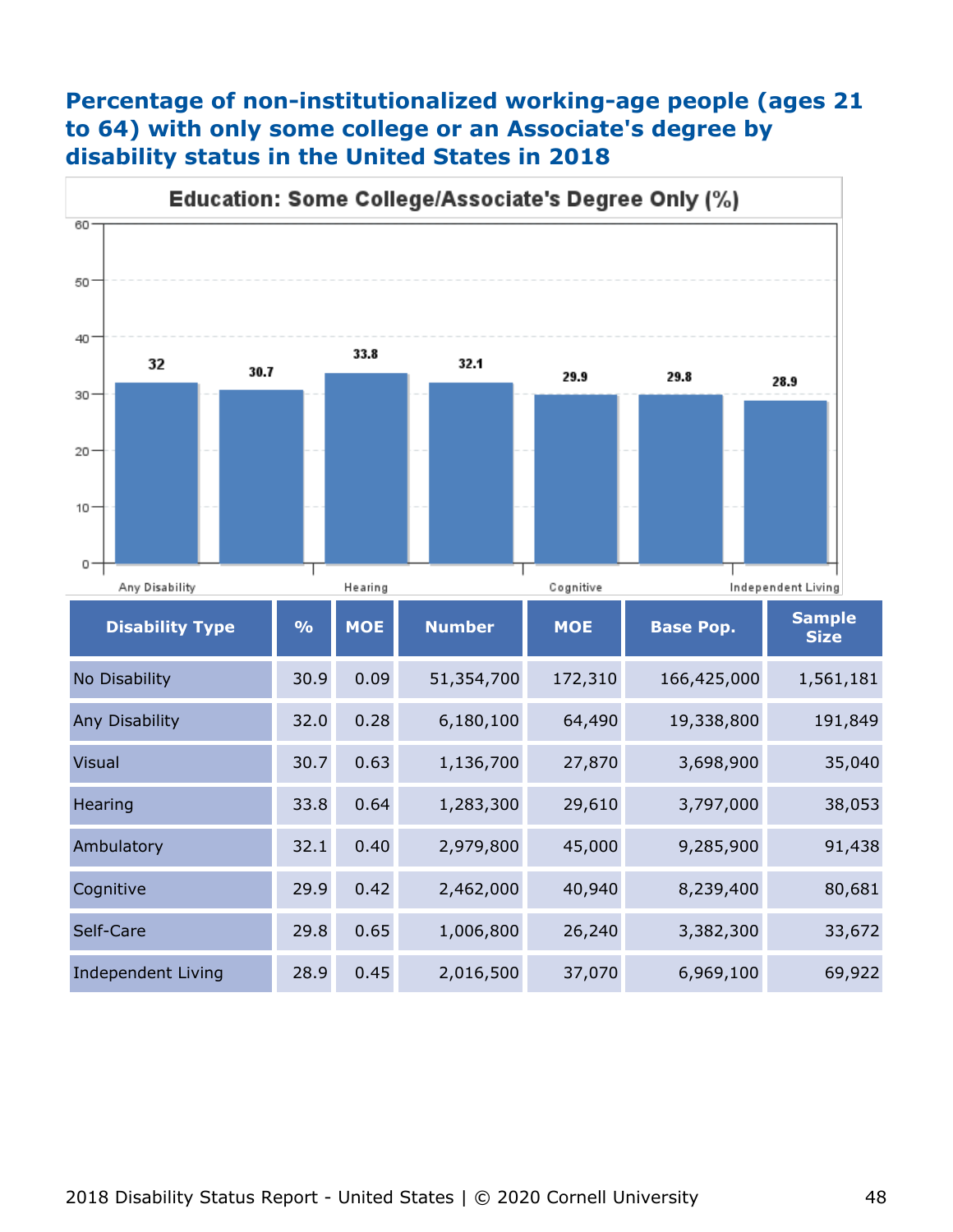# <span id="page-49-0"></span>**Education**

## **Bachelor's Degree or More**

### **Introduction**

This section presents the percentage of non-institutionalized working-age people (ages 21 to 64) with disabilities with a Bachelor's degree or more in the United States, using data from the 2018 American Community Survey (ACS). For definitions of terms, see Glossary.



- In 2018, the percentage of working-age people with disabilities with a Bachelor's degree or more in the US was 15.2 percent.
- In 2018, the percentage of working-age people without disabilities with a Bachelor's degree or more in the US was 35.2 percent.
- The difference in the percentage with a Bachelor's degree or more between working-age people with and without disabilities was 20 percentage points.
- Among the six types of disabilities identified in the ACS, the highest percentage with a Bachelor's degree or more was for people with "Hearing Disability," 18.9 percent. The lowest percentage with a Bachelor's degree or more was for people with "Independent Living Disability," 10.7 percent.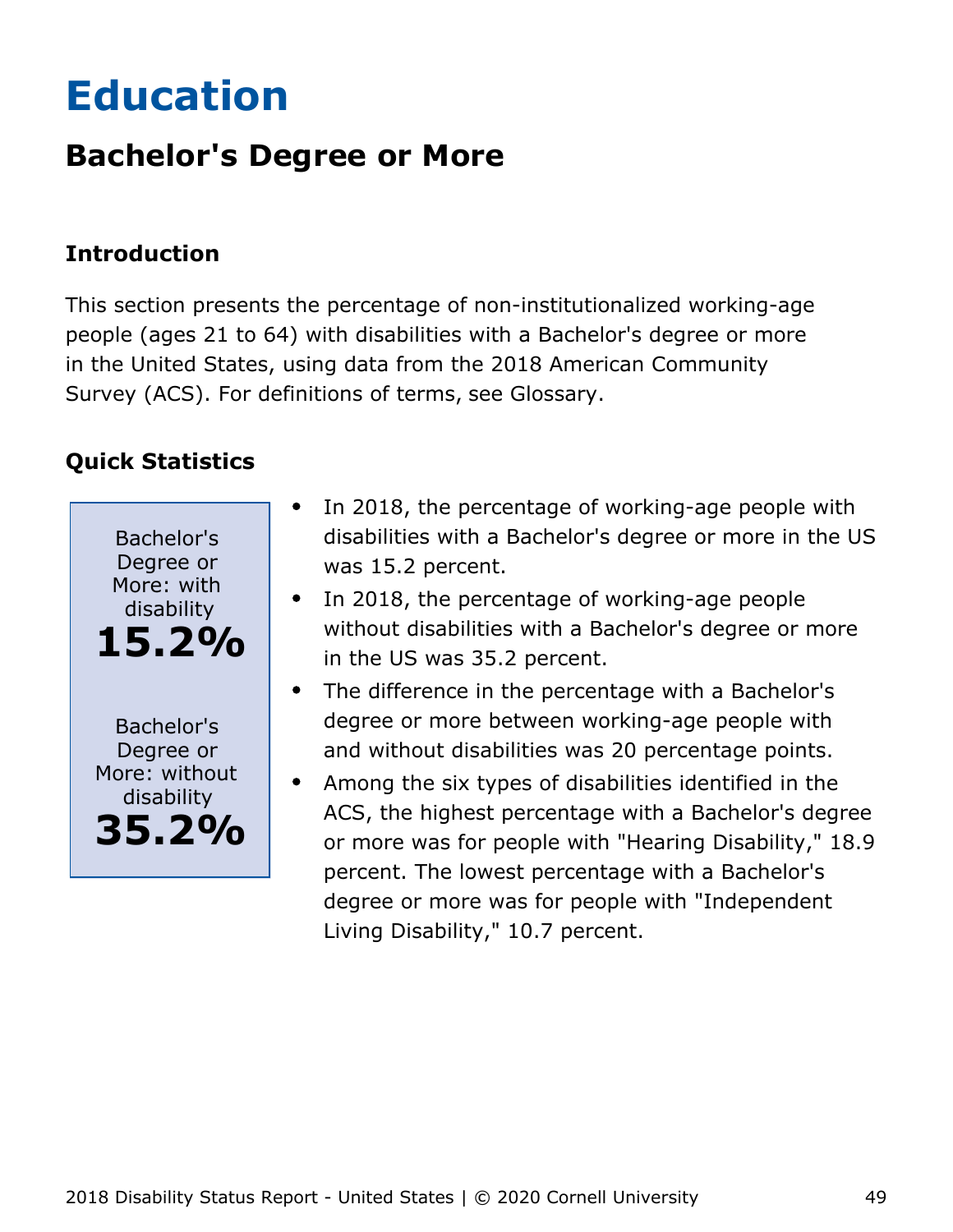#### **Percentage of non-institutionalized working-age people (ages 21 to 64) with a Bachelor's degree or more by disability status in the United States in 2018**

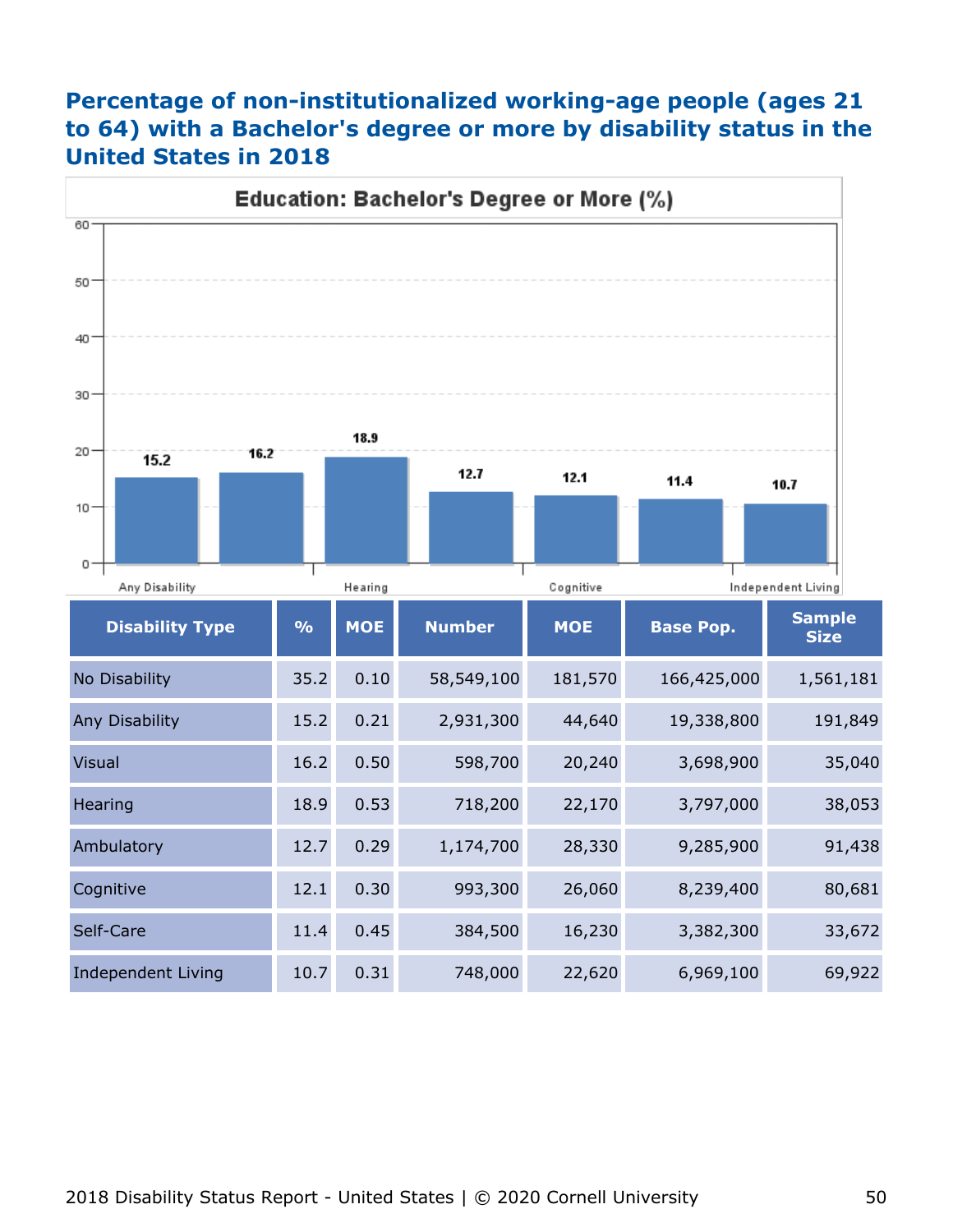# <span id="page-51-0"></span>**Veterans Service-Connected Disability Rating**

### **Introduction**

This section presents the percentage of non-institutionalized working-age (ages 21 to 64) civilian veterans reporting a service-connected disability rating in the United States. The 2018 American Community Survey (ACS) asks if the veteran has a service-connected disability, and if so, what their rating is (0-100%). A "service-connected" disability is one that has been determined by the Department of Veterans Affairs (VA) as being a result of disease or injury incurred or aggravated during military service. Note that a veteran can receive disability compensation for a wide range of conditions, and a veteran with a service-connected disability may not report having one of the six ACS functional or activity limitation disabilities. For definitions of terms, see Glossary.

### **Quick Statistics**

Veterans with a Service-Connected Disability **27.9%**

- In 2018, there were 8,775,000 working-age civilian veterans in the US, of whom 2,451,100 had a VA service-connected disability.
- $\bullet$ In 2018, the percentage of working-age civilian veterans in the US with a VA service-connected disability was 27.9 percent.
- In 2018, 870,300 working-age civilian veterans  $\bullet$ in the US had the most severe service-connected disability rating (70 percent or above).
- In 2018, 35.5 percent of the working-age civilian  $\bullet$ veterans in the US who had a service-connected disability had a service-connected disability rating of 70 percent or above.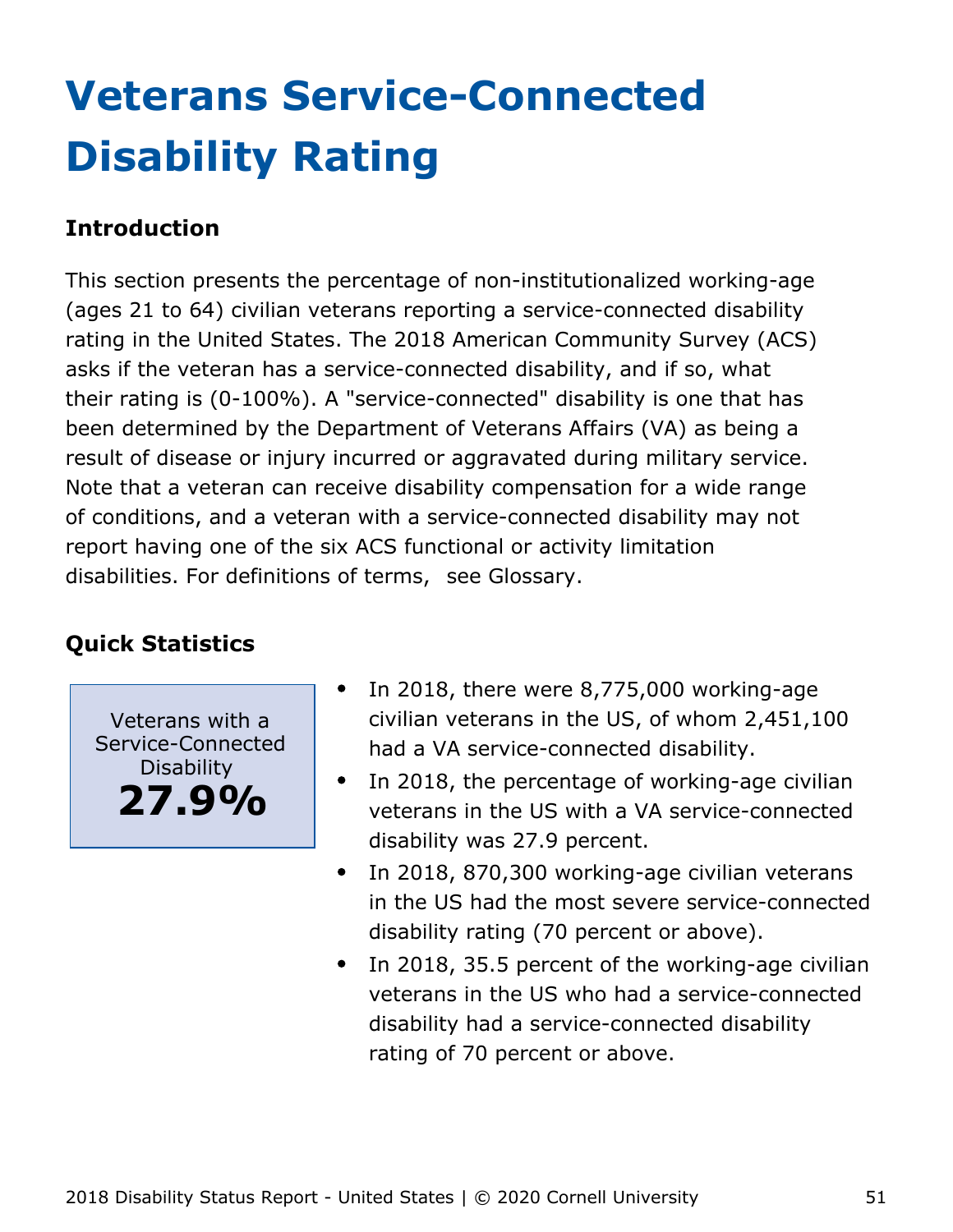#### **Disability rating of working-age civilian veterans (ages 21 to 64) with a service-connected disability in the United States in 2018**



70 percent or higher 35.5 0.80 870,300 24,400 2,451,100 24,482

Rating not reported 4.8 0.36 117,700 8,980 2,451,100 24,482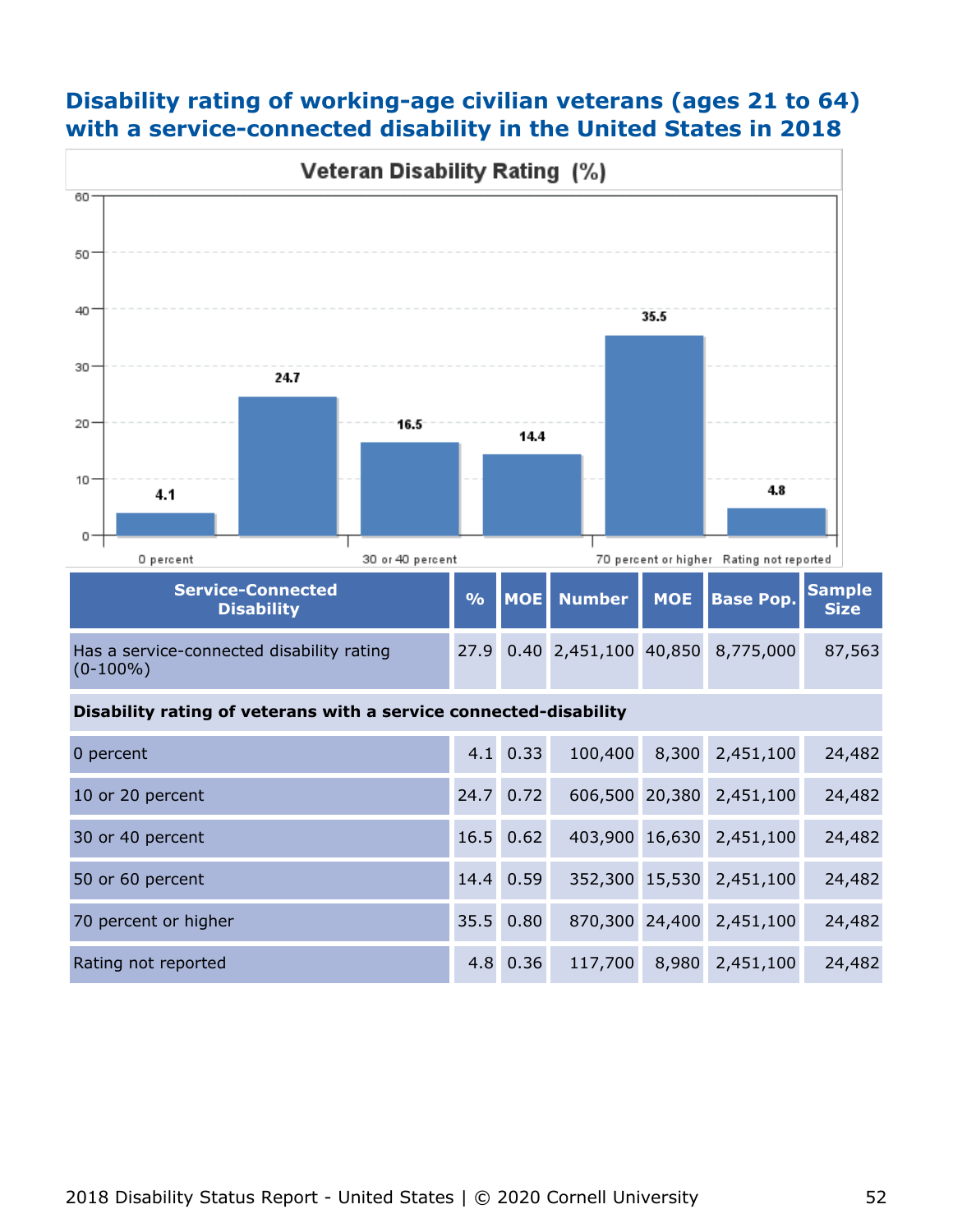# <span id="page-53-0"></span>**Health Insurance Coverage**

### **Introduction**

This section examines the health insurance coverage of non-institutionalized working-age people (ages 21 to 64) with disabilities in the United States, using data from the 2018 American Community Survey (ACS). For definitions of terms, see Glossary.



- In 2018, 90.0 percent of working-age people with disabilities in the US had some type of health insurance coverage.
- In 2018, 87.4 percent of working-age people without disabilities in the US had some type of health insurance coverage.
- The difference in the health insurance coverage rate between working-age people with and without disabilities was 2.6 percentage points.
- Among the six types of disabilities identified in the  $\bullet$ ACS, the highest health insurance coverage rate was for people with "Self-Care Disability," 92.9 percent. The lowest health insurance coverage rate was for people with "Visual Disability," 87.4 percent.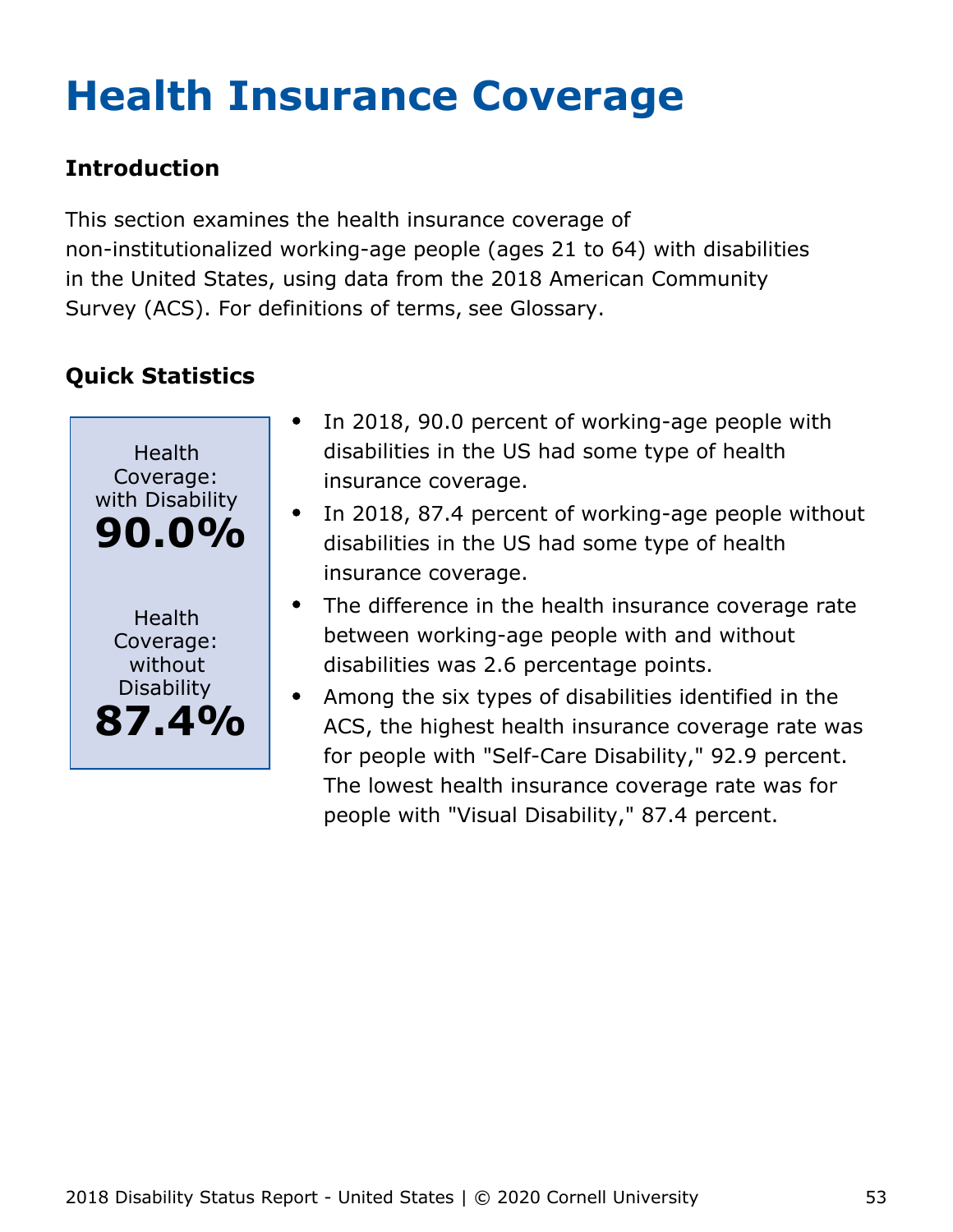#### **Health insurance coverage of non-institutionalized working-age people (ages 21 to 64) by disability status in the United States in 2018**



| <b>Disability Type</b>    | $\frac{9}{6}$ | <b>MOE</b> | <b>Number</b> | <b>MOE</b> | <b>Base Pop.</b> | <b>Sample</b><br><b>Size</b> |
|---------------------------|---------------|------------|---------------|------------|------------------|------------------------------|
| No Disability             | 87.4          | 0.07       | 145,459,100   | 235,380    | 166,425,000      | 1,561,181                    |
| Any Disability            | 90.0          | 0.18       | 17,409,500    | 106,320    | 19,338,800       | 191,849                      |
| <b>Visual</b>             | 87.4          | 0.45       | 3,231,000     | 46,840     | 3,698,900        | 35,040                       |
| Hearing                   | 89.9          | 0.40       | 3,413,900     | 48,130     | 3,797,000        | 38,053                       |
| Ambulatory                | 91.5          | 0.24       | 8,498,700     | 75,350     | 9,285,900        | 91,438                       |
| Cognitive                 | 90.5          | 0.27       | 7,460,300     | 70,710     | 8,239,400        | 80,681                       |
| Self-Care                 | 92.9          | 0.37       | 3,142,400     | 46,200     | 3,382,300        | 33,672                       |
| <b>Independent Living</b> | 92.4          | 0.26       | 6,440,200     | 65,800     | 6,969,100        | 69,922                       |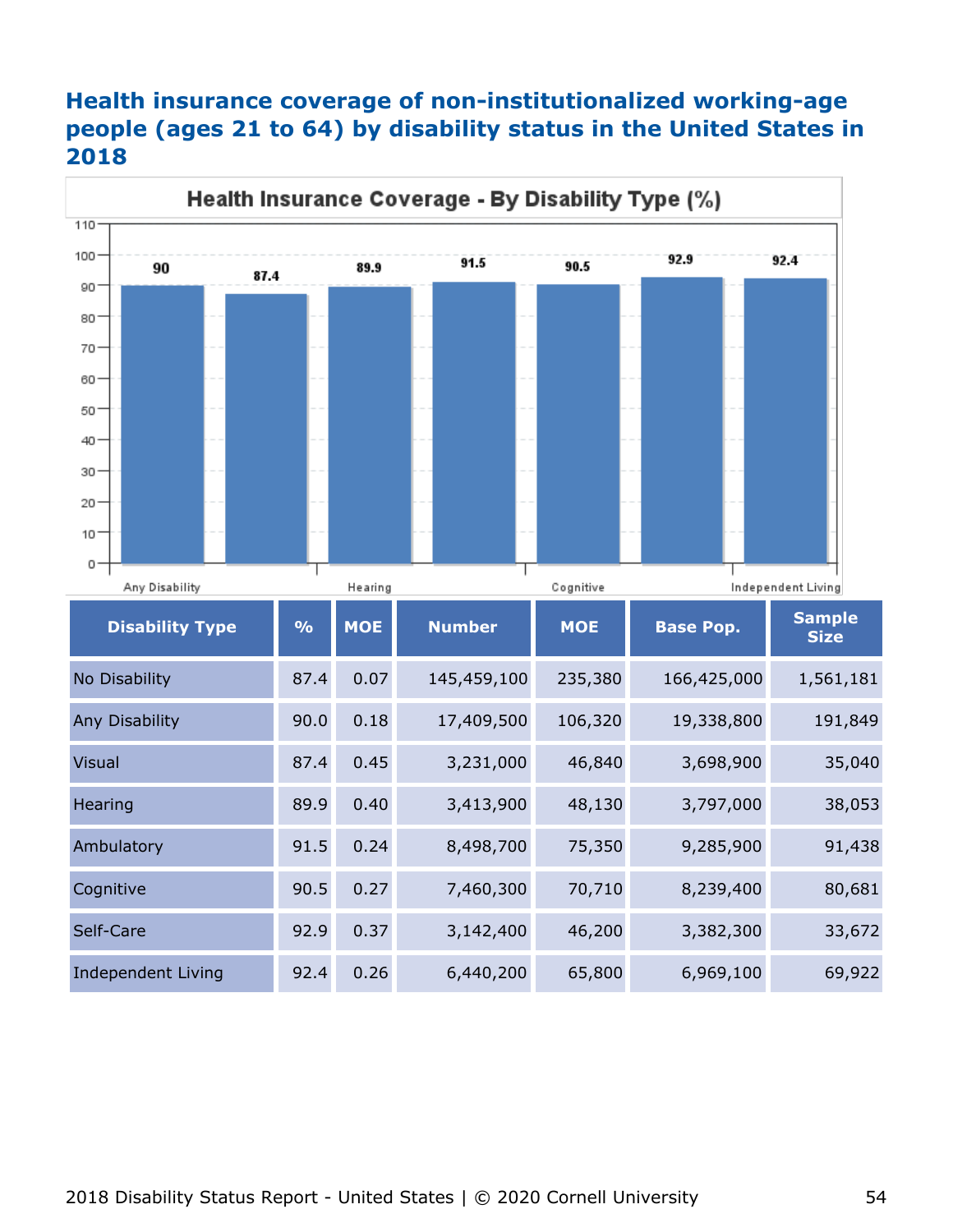# <span id="page-55-0"></span>**Type of Health Insurance Coverage**

### **Introduction**

This section examines the type of health insurance coverage for non-institutionalized working-age people (ages 21 to 64) with disabilities in the United States, using data from the 2018 American Community Survey (ACS). Note that people can report more than one type of insurance coverage. For definitions of terms, see Glossary.



- In 2018, 35.1 percent of working-age people with disabilities in the US reported health insurance coverage through a current or former employer or union (theirs or another family member).
- In 2018, 65.9 percent of working-age people  $\bullet$ without disabilities in the US reported health insurance coverage through a current or former employer or union (theirs or another family member).
- In 2018, 10.3 percent of working-age people with disabilities in the US reported purchasing health insurance coverage directly from an insurance company (by themselves or another family member).
- In 2018, 23.6 percent of working-age people with  $\bullet$ disabilities in the US reported Medicare coverage and 42.3 percent reported Medicaid coverage (or other government-assistance plan for those with low incomes or a disability).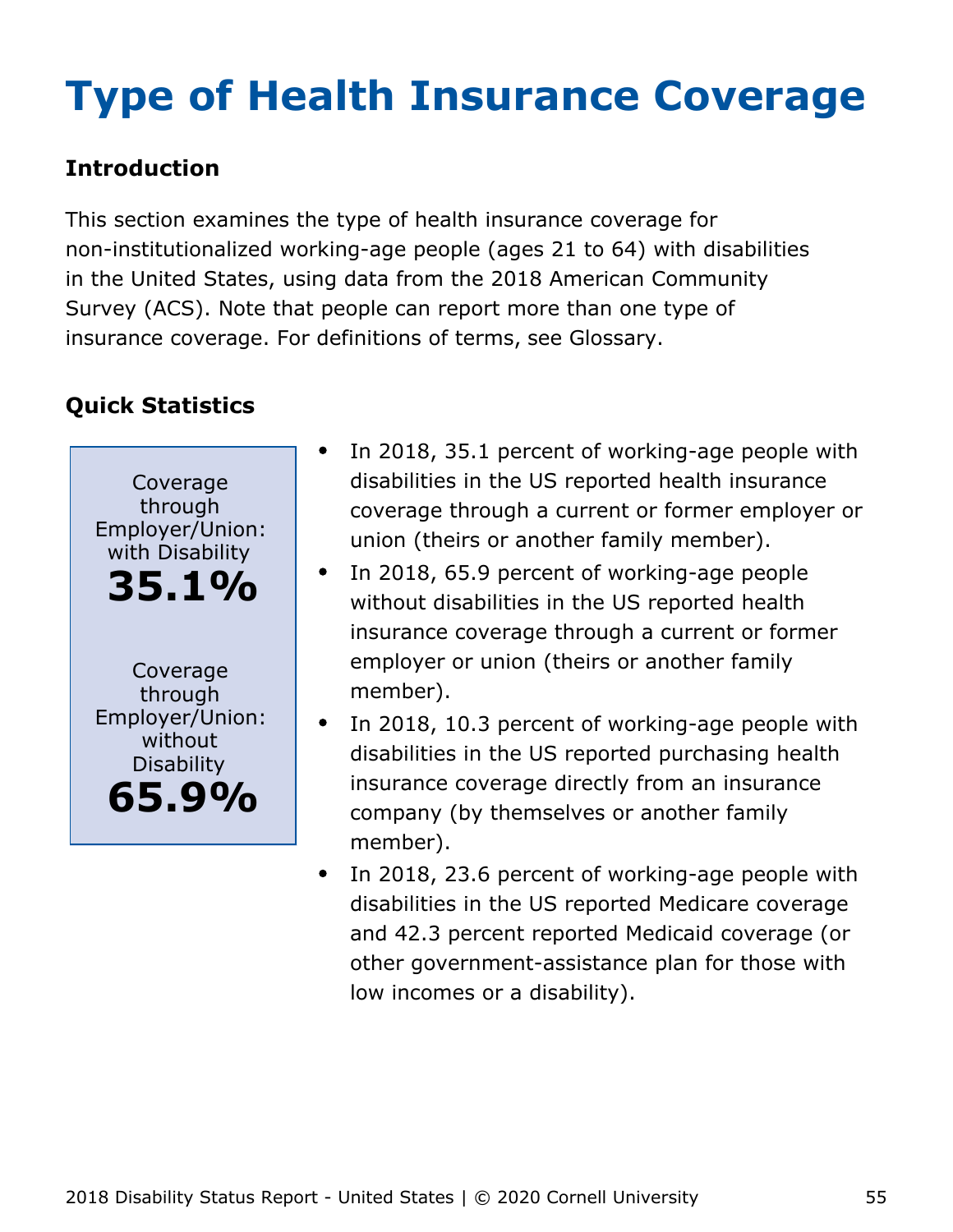#### **Type of health insurance coverage of non-institutionalized working-age people (ages 21 to 64) by disability status in the United States in 2018**

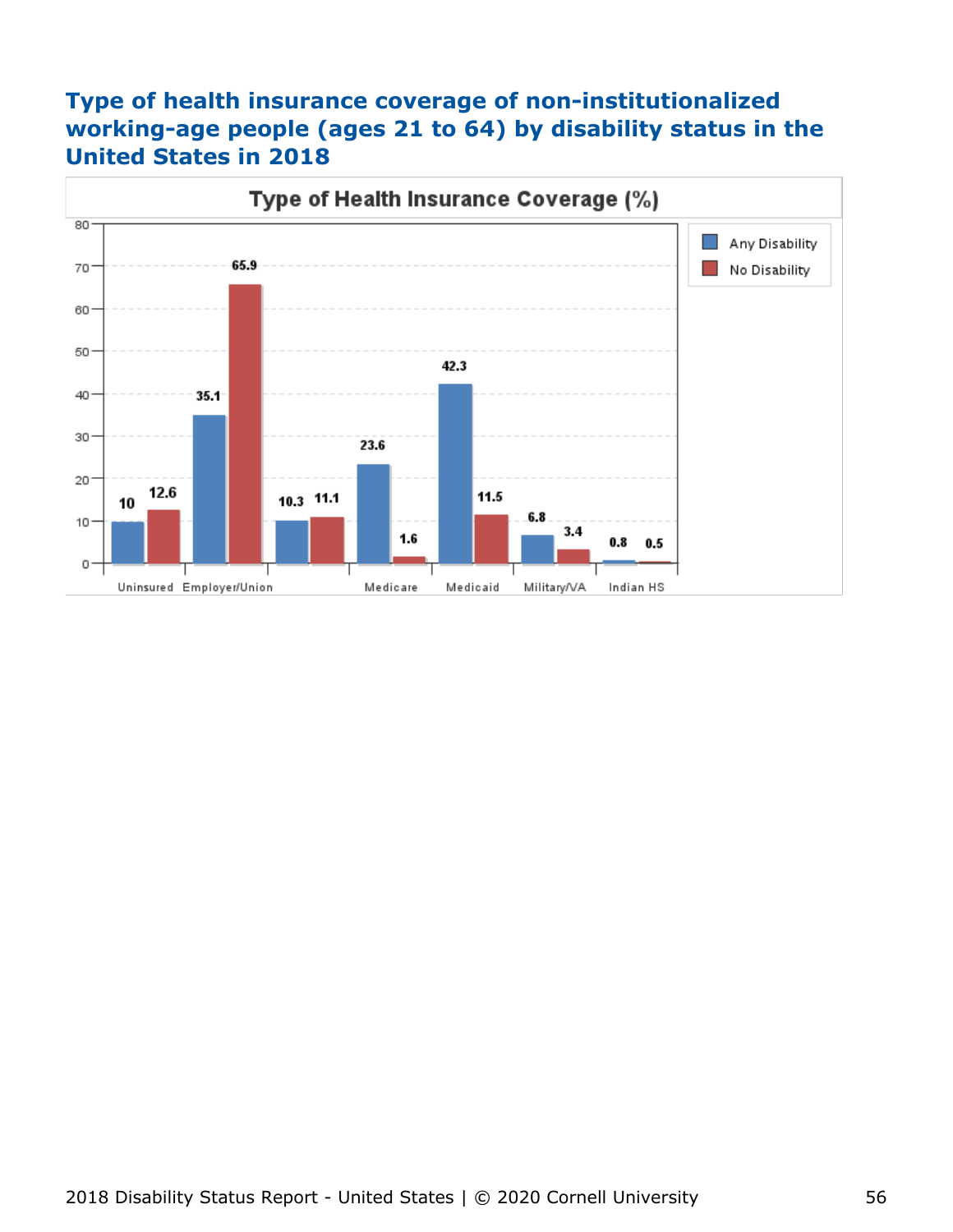| <b>Disability Status/</b><br><b>Insurance Type</b> | $\frac{1}{2}$ | <b>MOE</b> | <b>Number</b> | <b>MOE</b> | <b>Base Pop.</b> | <b>Sample</b><br><b>Size</b> |  |  |  |
|----------------------------------------------------|---------------|------------|---------------|------------|------------------|------------------------------|--|--|--|
| <b>Any Disability</b>                              |               |            |               |            |                  |                              |  |  |  |
| Uninsured                                          | 10.0          | 0.18       | 1,929,300     | 36,270     | 19,338,800       | 191,849                      |  |  |  |
| Employer/Union                                     | 35.1          | 0.28       | 6,779,400     | 67,480     | 19,338,800       | 191,849                      |  |  |  |
| Purchased                                          | 10.3          | 0.18       | 1,987,800     | 36,810     | 19,338,800       | 191,849                      |  |  |  |
| Medicare                                           | 23.6          | 0.25       | 4,563,300     | 55,550     | 19,338,800       | 191,849                      |  |  |  |
| Medicaid                                           | 42.3          | 0.29       | 8,182,800     | 73,970     | 19,338,800       | 191,849                      |  |  |  |
| Military/VA                                        | 6.8           | 0.15       | 1,323,100     | 30,060     | 19,338,800       | 191,849                      |  |  |  |
| <b>Indian Health Service</b>                       | 0.8           | 3.29       | 151,100       | 10,180     | 19,338,800       | 191,849                      |  |  |  |
| <b>No Disability</b>                               |               |            |               |            |                  |                              |  |  |  |
| Uninsured                                          | 12.6          | 0.07       | 20,965,900    | 116,010    | 166,425,000      | 1,561,181                    |  |  |  |
| Employer/Union                                     | 65.9          | 0.10       | 109,655,900   | 223,600    | 166,425,000      | 1,561,181                    |  |  |  |
| Purchased                                          | 11.1          | 0.06       | 18,549,300    | 109,550    | 166,425,000      | 1,561,181                    |  |  |  |
| Medicare                                           | 1.6           | 3.29       | 2,742,900     | 43,190     | 166,425,000      | 1,561,181                    |  |  |  |
| Medicaid                                           | 11.5          | 0.06       | 19,132,400    | 111,150    | 166,425,000      | 1,561,181                    |  |  |  |
| Military/VA                                        | 3.4           | 0.04       | 5,610,500     | 61,500     | 166,425,000      | 1,561,181                    |  |  |  |
| <b>Indian Health Service</b>                       | 0.5           | 3.29       | 772,600       | 22,990     | 166,425,000      | 1,561,181                    |  |  |  |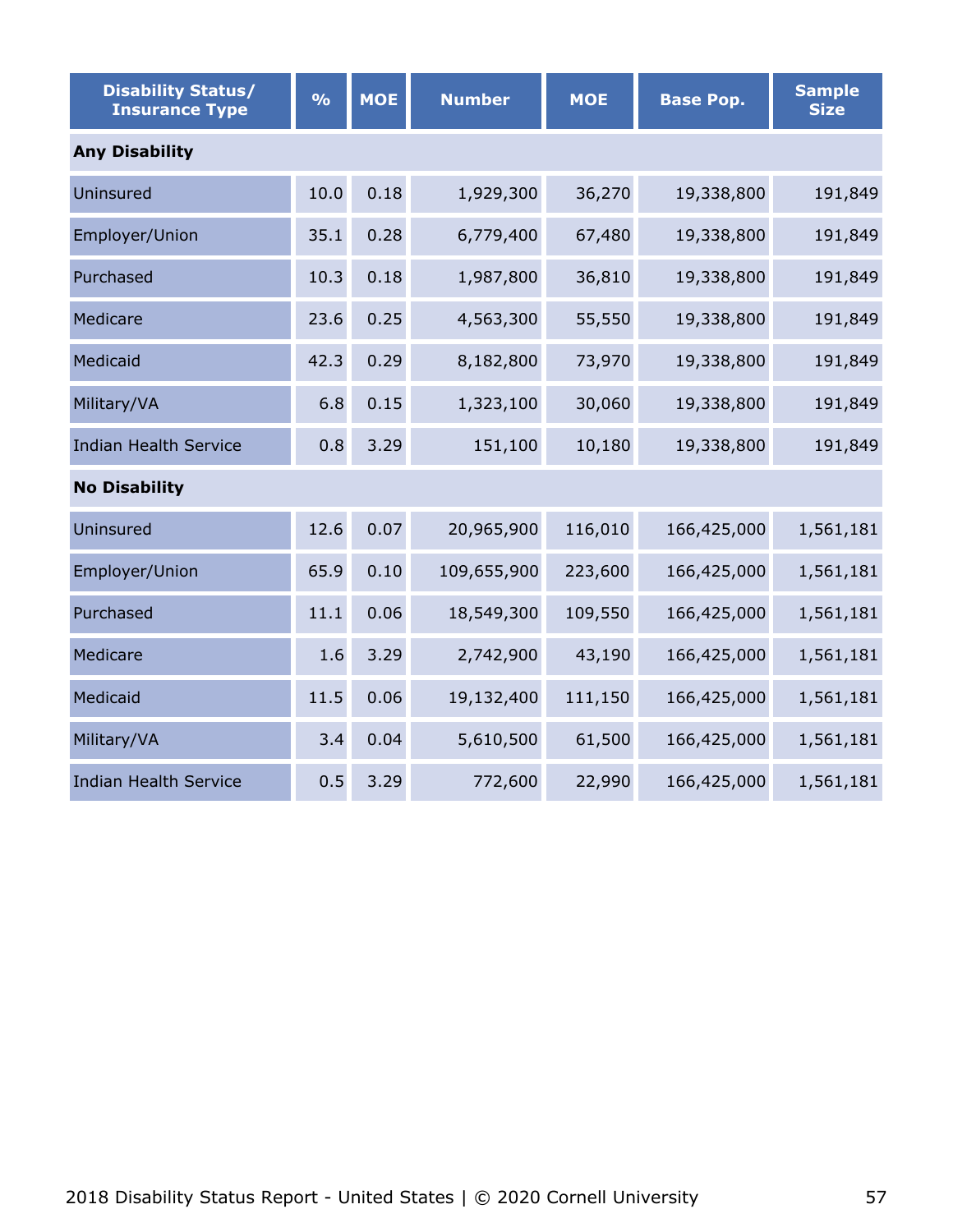# <span id="page-58-0"></span>**Glossary**

#### **Actively Looking for Work**

A person is defined as ACTIVELY looking for work if he or she reports looking for work during the last four weeks.

#### **Ambulatory Disability**

This disability type is based on the question (*asked of persons ages 5 or older*): Does this person have serious difficulty walking or climbing stairs?

#### **Base Population (Base Pop.)**

The estimated number of individuals upon which the calculation is based. (For percentages, this is the denominator).

#### **Cognitive Disability**

This disability type is based on the question (*asked of persons ages 5 or older*): Because of a physical, mental, or emotional condition, does this person have serious difficulty concentrating, remembering, or making decisions?

### **Disability and Disability Types**

The ACS definition of disability is based on six questions. A person is coded as having a disability if he or she or a proxy respondent answers affirmatively for one or more of these six categories.

- *Hearing Disability (asked of all ages):* Is this person deaf or does he/she have serious difficulty hearing?
- *Visual Disability (asked of all ages)*: Is this person blind or does he/she have serious difficulty seeing even when wearing glasses?
- *Cognitive Disability (asked of persons ages 5 or older)*: Because of a physical, mental, or emotional condition, does this person have serious difficulty concentrating, remembering, or making decisions?
- *Ambulatory Disability* (asked of persons ages 5 or older): Does this person have serious difficulty walking or climbing stairs?
- *Self-care Disability (asked of persons ages 5 or older)*: Does this person have difficulty dressing or bathing?
- *Independent Living Disability (asked of persons ages 15 or older):* Because of a physical, mental, or emotional condition, does this person have difficulty doing errands alone such as visiting a doctor's office or shopping?

#### **Earnings**

Earnings are defined as wages, salary, commissions, bonuses, or tips from all jobs including self-employment income (NET income after business expenses) from own nonfarm businesses or farm businesses, including proprietorships and partnerships.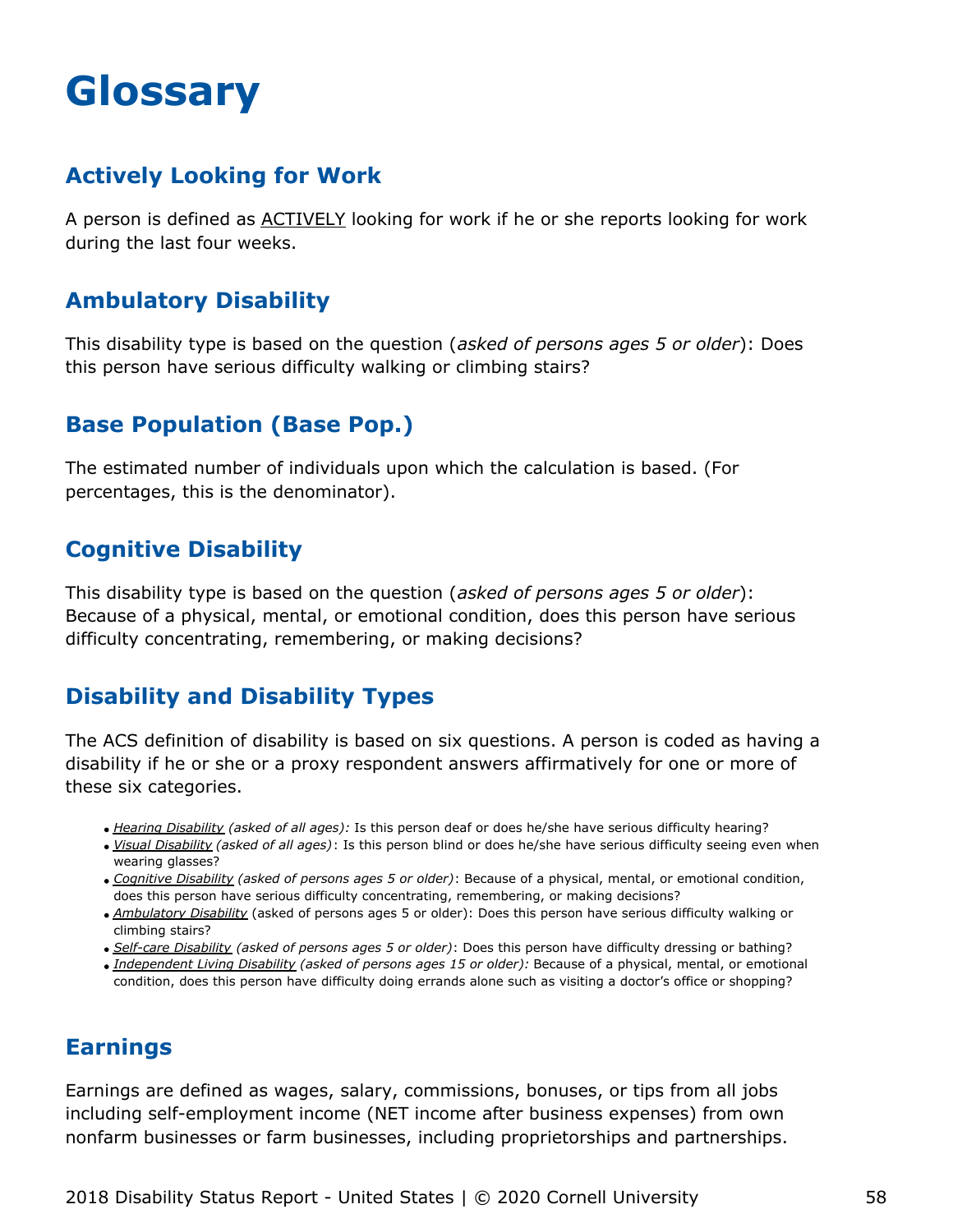#### **Education**

Our definition is based on the responses to the question: "What is the highest degree or level of school this person has completed? If currently enrolled, mark the previous grade or highest degree received." Our category "high school diploma/equivalent" includes those marking the ACS option "Regular high school diploma — GED or alternative credential." Our category "Some college/Associate's degree" includes those marking the ACS options: some college credit, but less than 1 year of college credit; one or more years of college credit but no degree, or "Associate's degree (for example: AA, AS)." Our category "a Bachelor's or more" includes those marking the ACS options: "Bachelor's degree (for example: BA, BS)"; "Master's degree (for example: MA, MS, MEng, MEd, MSW, MBA)"; "Professional degree (for example: MD, DDS, DVM, LLB, JD)"; or "Doctorate degree (for example: PhD, EdD)." Note in 2008 changes were made to some of the response categories and the layout of this question.

#### **Employment**

A person is considered employed if he or she is either

- a. "at work": those who did any work at all during the reference week as a paid employee (worked in his or her own business or profession, worked on his or her own farm, or worked 15 or more hours as an unpaid worker on a family farm or business) or
- b. "with a job but not at work": had a job but temporarily did not work at that job during the reference week due to illness, bad weather, industrial dispute, vacation or other personal reasons. The reference week is defined as the week preceding the date the questionnaire was completed.

#### **Employment Rate**

The employment rate is calculated by dividing the number of persons employed by the number of persons in that population.

\*\* Note that the unemployment rate cannot be calculated using the employment rate:

- The employment rate is the percentage of all persons who have a job.
- The unemployment rate is the percentage of persons in the labor force who do not have a job but are actively looking for work. The labor force includes people who have a job, are on layoff, or who actively searched for work in the last four weeks.

Please see http://www.disabilitystatistics.org/faq.cfm#Q6 for more information on unemployment rate calculation and its implications.

#### **Full-Time/Full-Year Employment**

A person is considered employed full-time/full-year if he or she worked 35 hours or more per week (full-time) and 50 or more weeks per year (full-year). The reference period is defined as the year preceding the date the questionnaire was completed. Note: this does not signify whether a person is eligible for fringe benefits. The question and response categories regarding weeks worked per year was changed in 2008.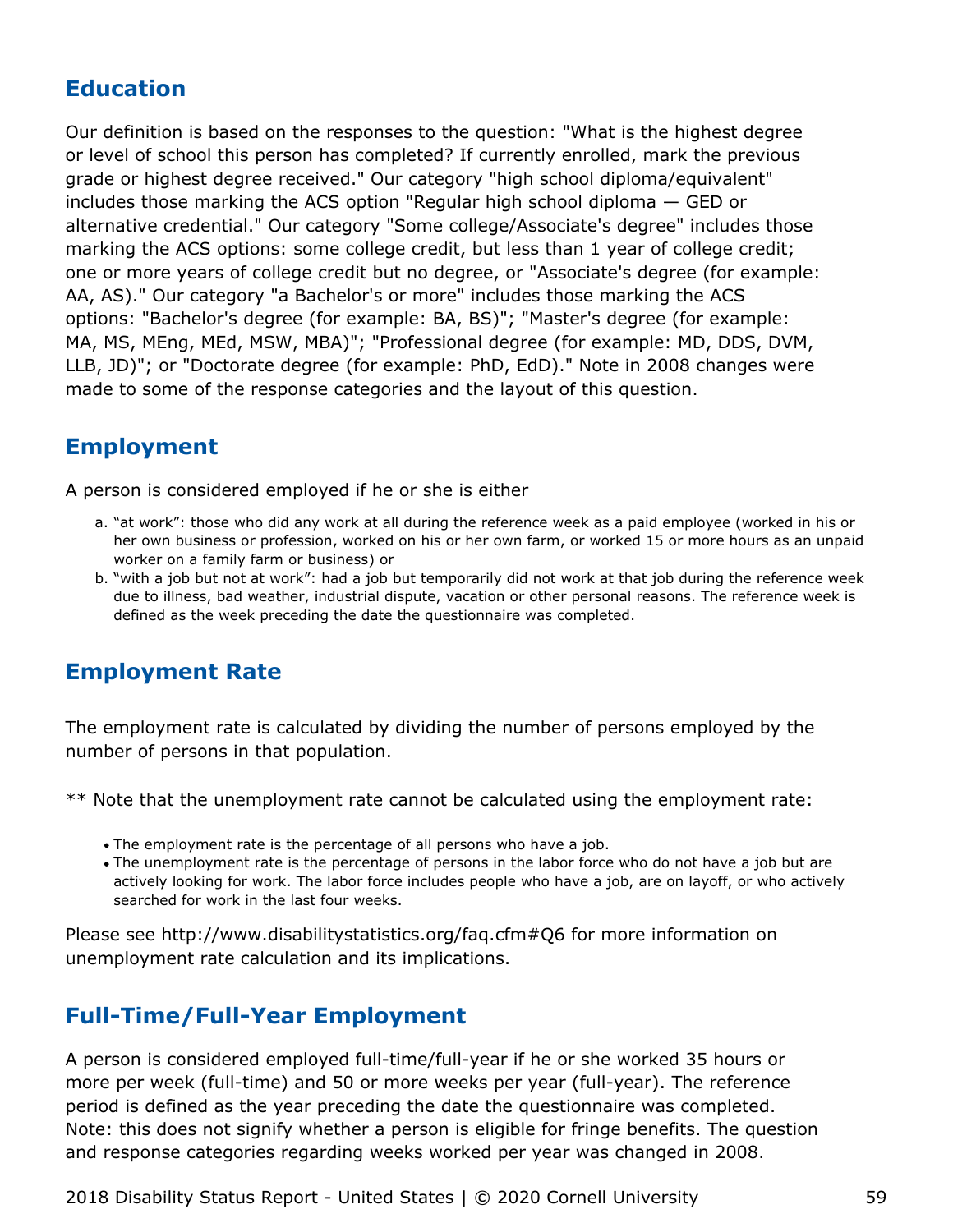#### **Group Quarters (GQ)**

A GQ is a place where people live or stay that is normally owned or managed by an entity or organization providing housing and/or services for the residents. These services may include custodial or medical care as well as other types of assistance, and residency is commonly restricted to those receiving these services. People living in group quarters are usually not related to each other. Group quarters include such places as college residence halls, residential treatment centers, skilled nursing facilities, group homes, military barracks, correctional facilities, and workers' dormitories. See the definitions of institutional GQs and non-institutional GQs for more information. In addition, a description of the types of group quarters included in the 2008 ACS is located on the U.S. Census Bureau's Web site at

[www.census.gov/acs/www/Downloads/](http://www.census.gov/acs/www/Downloads/2008_ACS_GQ_Definitions.pdf) [2008\\_ACS\\_GQ\\_Definitions.pdf](http://www.census.gov/acs/www/Downloads/2008_ACS_GQ_Definitions.pdf).

#### **Health Insurance Coverage**

Is based on the following question: Is this person CURRENTLY covered by any of the following types of health insurance or health coverage plans? Mark "Yes" or "No" for EACH type of coverage in items  $a - h$ .

- a. Insurance through a current or former employer or union (of this person or another family member)
- b. Insurance purchased directly from an insurance company (by this person or another family member)
- c. Medicare, for people 65 and older, or people with certain disabilities
- d. Medicaid, Medical Assistance, or any kind of government-assistance plan for those with low incomes or a disability
- e. VA (including those who have ever used or enrolled for VA health care)
- f. TRICARE or other military health care
- g. Indian Health Service
- h. Any other type of health insurance or health coverage plan Specify (Note: "Other type" were recoded into one of the categories a-g by the Census Bureau)

#### **Hearing Disability**

This disability type is based on the question *(asked of all ages)*: Is this person deaf or does he/she have serious difficulty hearing?

#### **Hispanic or Latino Origin**

People of Hispanic or Latino origin are those who classify themselves in a specific Hispanic or Latino category in response to the question, "Is this person Spanish/Hispanic/Latino?" Specifically, those of Hispanic or Latino origin are those who are Cuban; Mexican, Mexican American, Chicano; Puerto Rican; or other Spanish/Hispanic/Latino. Origin may be the heritage, nationality group, lineage, or country of birth of the person or the person's parents or ancestors before their arrival in the United States. People who identify their origin as Spanish, Hispanic, or Latino may be of any race.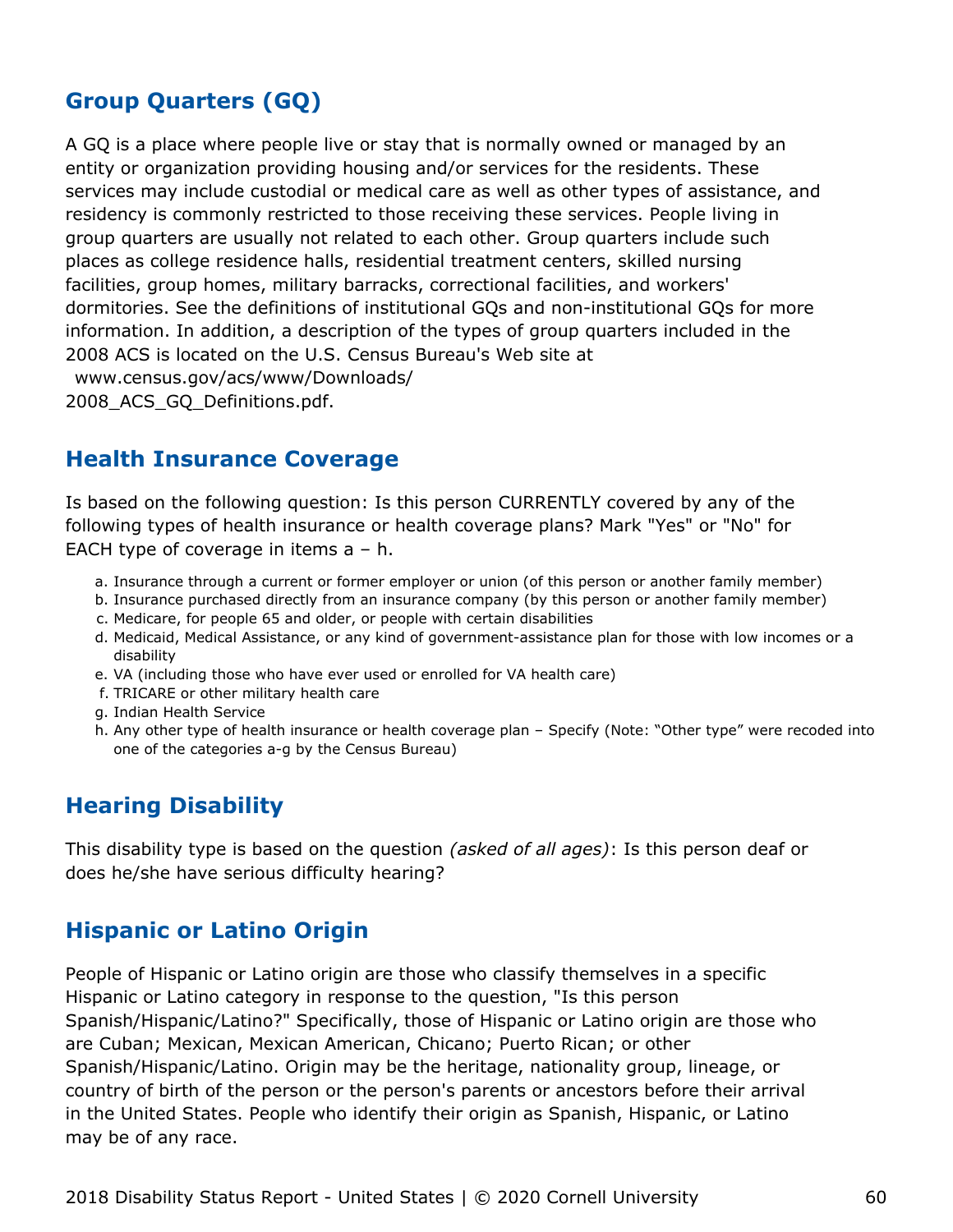#### **Household Income**

Household Income is defined as the total income of a household including: wages, salary, commissions, bonuses, or tips from all jobs; self-employment income (NET income after business expenses) from own non-farm or farm businesses, including proprietorships and partnerships; interest, dividends, net rental income, royalty income, or income from real estates and trusts; Social Security or Railroad Retirement; Supplemental Security Income; any public assistance or welfare payments from the state or local welfare office; retirement, survivor or disability pensions; and any other regularly received income (e.g., Veterans' payments, unemployment compensation, child support or alimony). Median household income is calculated with the household as the unit of analysis, using household weights without adjusting for household size.

#### **Independent Living Disability**

This disability type is based on the question *(asked of persons ages 15 or older)*: Because of a physical, mental, or emotional condition, does this person have difficulty doing errands alone such as visiting a doctors office or shopping?

#### **Institutional Group Quarters (GQs)**

Includes facilities for people under formally authorized, supervised care or custody at the time of enumeration. Generally, restricted to the institution, under the care or supervision of trained staff, and classified as "patients" or "inmates." Includes: correctional, nursing, and in-patient hospice facilities, psychiatric hospitals, juvenile group homes and residential treatment centers.

#### **Margin of Error (MOE)**

Data, such as data from the American Community Survey, is based on a sample, and therefore statistics derived from this data are subject to sampling variability. The margin of error (MOE) is a measure of the degree of sampling variability. In a random sample, the degree of sampling variation is determined by the underlying variability of the phenomena being estimated (e.g., income) and the size of the sample (i.e., the number of survey participants used to calculate the statistic). The smaller the margin of error, the lower the sampling variability and the more "precise" the estimate. A margin of error is the difference between an estimate and its upper or lower confidence bounds. Confidence bounds are calculated by adding the MOE to the estimate (upper bound) and subtracting the MOE from the estimate (lower bound). All margins of error in this report are based on a 90 percent confidence level. This means that there is a 90% certainty that the actual value lies somewhere between the upper and lower confidence bounds.

### **Non-Institutional Group Quarters (GQs)**

2018 Disability Status Report - United States | © 2020 Cornell University 61

Includes facilities that are not classified as institutional group quarters; such as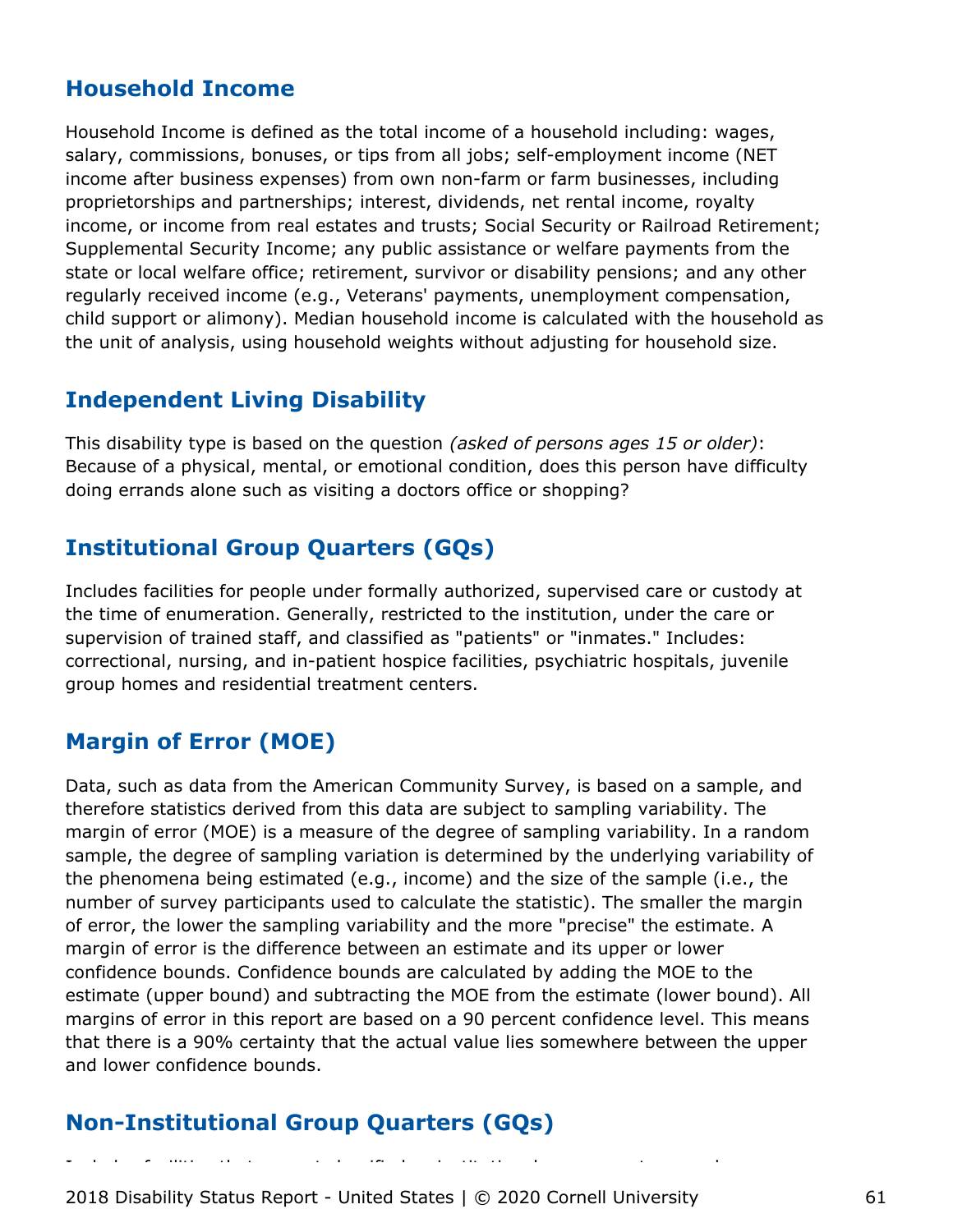Includes facilities that are not classified as institutional group quarters; such as college/university housing, group homes intended for adults, residential treatment facilities for adults, workers' group living quarters and Job Corps centers and religious group quarters.

#### **Not Working but Actively Looking for Work**

A person is defined as not working but actively looking for work if he or she reports not being employed, but has been looking for work during the last four weeks.

#### **Number**

This term appears in the tables; it refers to estimated number of people in the category. (for percentages, this is the numerator).

#### **Poverty**

The poverty measure is computed based upon the standards defined in Directive 14 from the Office of Management and Budget. These standards use poverty thresholds created in 1982 and index these thresholds to 2008 dollars using poverty factors based upon the Consumer Price Index. They use the family as the income sharing unit and family income is the sum of total income from each family member living in the household. The poverty threshold depends upon the size of the family; the age of the householder; and the number of related children under the age of 18.

#### **Race**

Race categories are based on the question, "[w]hat is this person's race? Mark (X) one or more races to indicate what this person considers himself/herself to be." Responses include the following: White; Black or African-American; American Indian or Alaska Native (print name of enrolled or principal tribe); Asian Indian; Chinese; Filipino; Japanese; Korean; Vietnamese; Other Asian (Print Race); Native Hawaiian; Guamanian or Chamarro; Samoan; Other Pacific Islander (Print Race Below); Some other race (print race below). "Other race" also contains people who report more than one race.

#### **Sample Size**

The number of survey participants used to calculate the statistic.

#### **Self-care Disability**

This disability type is based on the question (*asked of persons ages 5 or older*): 17c. Does this person have difficulty dressing or bathing?

## **Supplemental Security Income (SSI)**

2018 Disability Status Report - United States | © 2020 Cornell University 62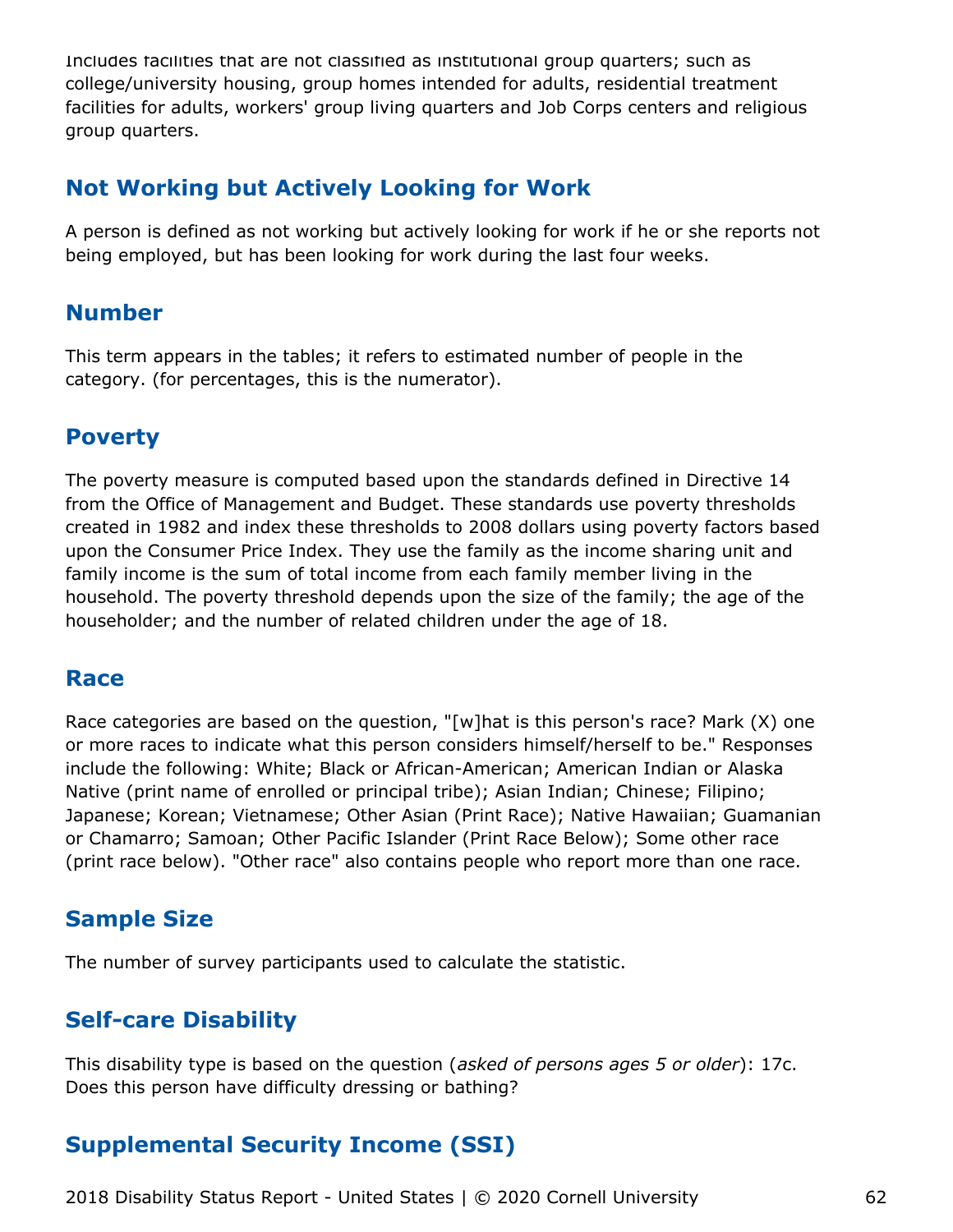A person is defined as receiving SSI payments if he or she reports receiving (SSI) income in the 12 months prior to the survey.

**Note:** The Supplemental Security Income (SSI) does not apply to Puerto Rico. SSI is a federal cash assistance program that provides monthly payments to low-income aged, blind, or disabled persons in the 50 states, the District of Columbia, and the Northern Mariana Islands.

#### **Veteran Service-Connected Disability**

A disease or injury determined to have occurred in or to have been aggravated by military service. A disability is evaluated according to the VA Schedule for Rating Disabilities in Title 38, CFR, and Part 4. Extent of disability is expressed as a percentage from 0% (for conditions that exist but are not disabling to a compensable degree) to 100%, in increments of 10%. This information was determined by the following two part question:

- **Does this person have a VA service-connected disability rating?** a. Yes (such as 0%, 10%, 20%, ... , 100%) No *SKIP* to question 28a
- **What is this person's service-connected disability rating?"** b. Responses included: 0 percent; 10 or 20 percent; 30 or 40 percent; 50 or 60 percent; 70 percent or higher

#### **Visual Disability**

This disability type is based on the question:*(asked of all ages)*: Is this person blind or does he/she have serious difficulty seeing even when wearing glasses?